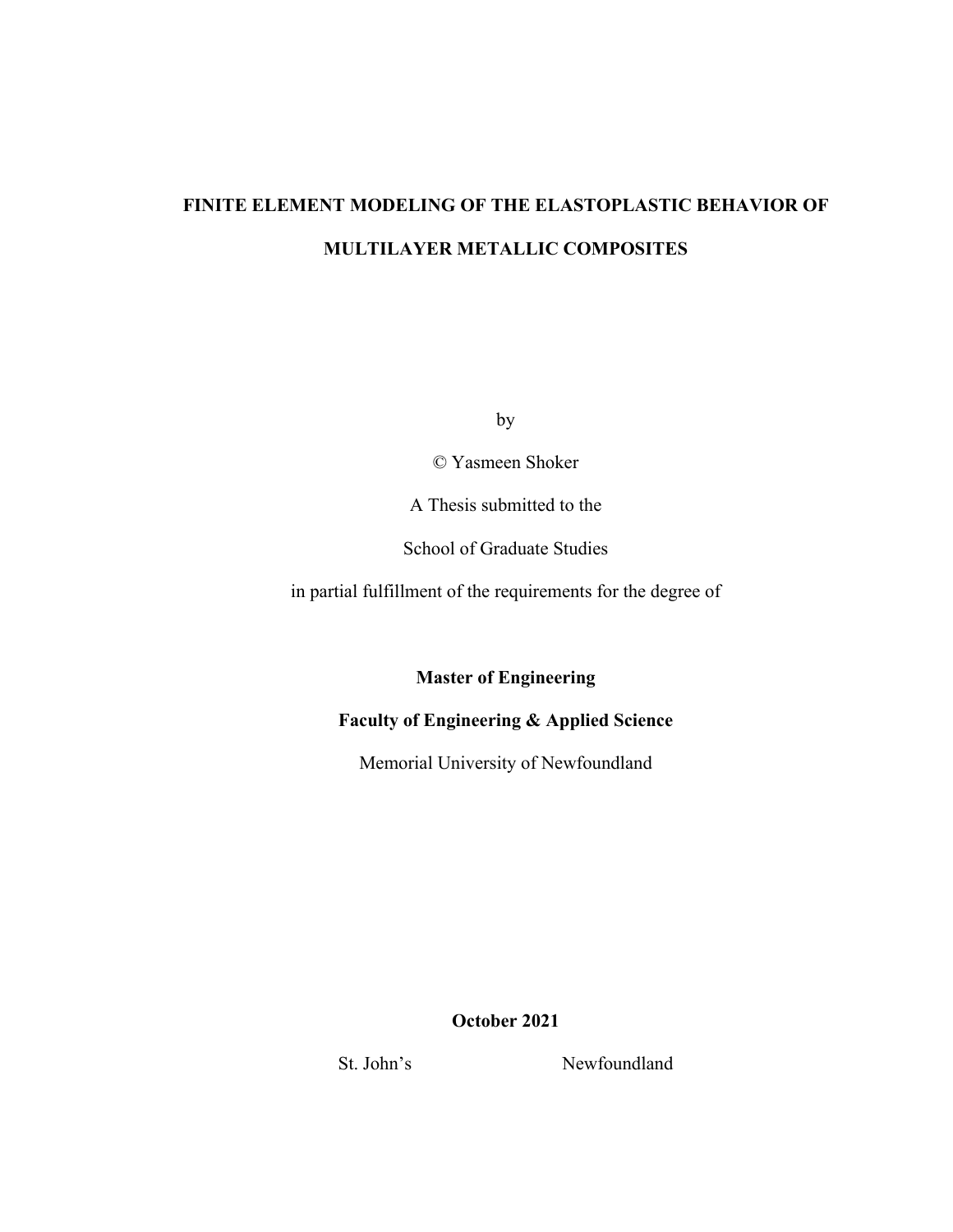### **ABSTRACT**

The aerospace industry has long favored lightweight materials to optimize fuel efficiency. The use of lightweight materials poses stringent requirements on enhancing aircraft structures in harsh environmental conditions. This in turn prompted many investigations on using cladded and multilayer materials as a potential solution for corrosive environments. Recent interest has been garnered in cladding for its adequate corrosion resistance without significantly compromising cost and performance. To date, the evaluation of these multilayer composite structures is normally established through laboratory testing of small-scale specimens. However, understanding the structural performance of cladded composites can be better accomplished using numerical simulations via finite element analysis (FEA). Utilizing FEA simulation enables the application of the derived knowledge of material properties and elastoplastic behavior to larger-scale structures. This study employs FEA to predict the behavior of cladded materials in the elastic-plastic region. In particular, ABAQUS commercial FEA software is used to model these metals' elastoplastic behavior. Increased precision is achieved by calibrating and comparing the generated stress-strain data obtained from these simulations with experimental measurements. A mesh convergence study is employed to determine the adequate mesh size. Ultimately, the FEA models for individual metals are used to predict the mechanical response of multilayer materials in the elastoplastic region. Simulation results are in close agreement with their corresponding experimental counterparts, further confirming the model's accuracy and effectiveness. The Ramberg-Osgood (R-O) relationship is employed to reveal closely matching curves that are within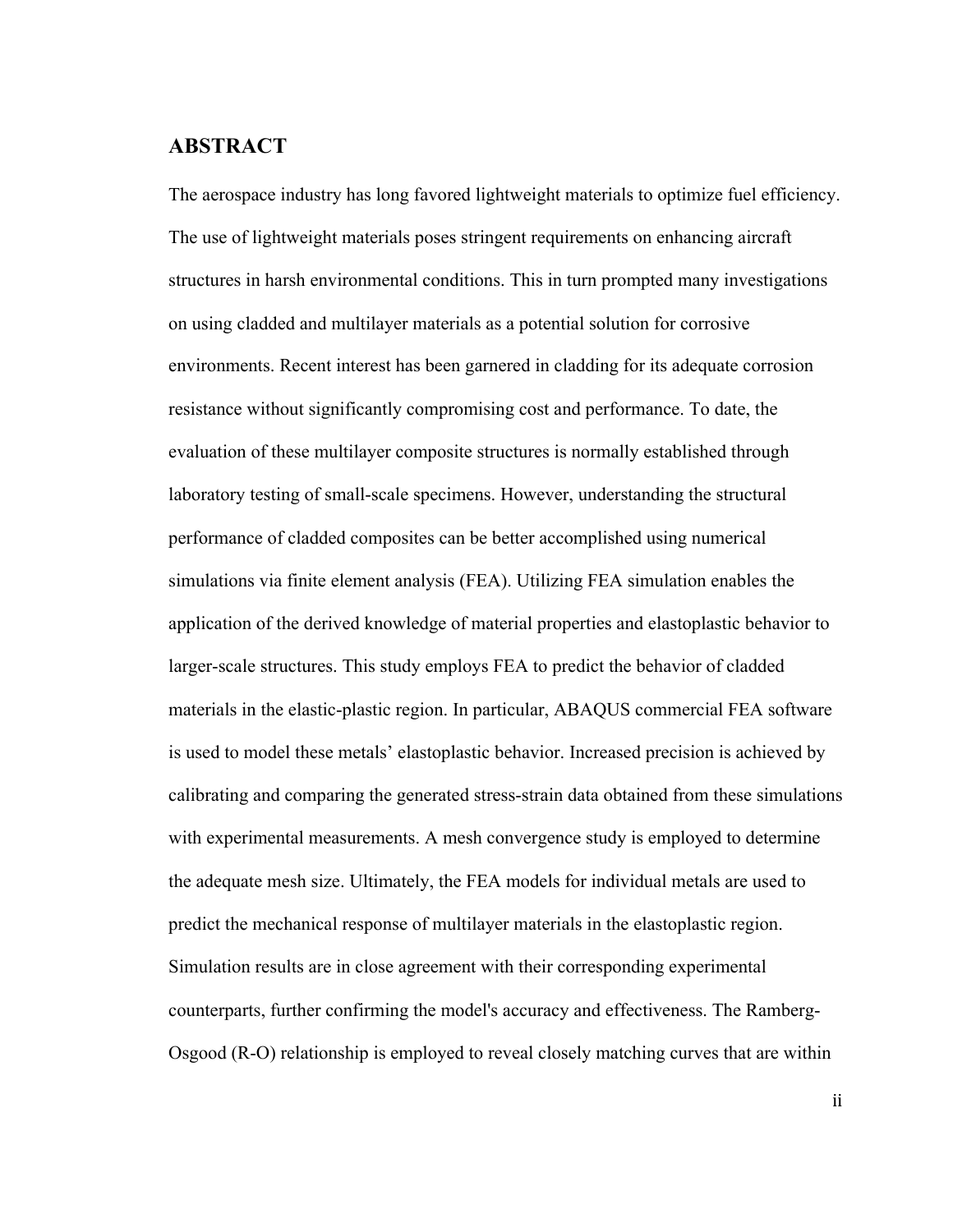close proximity of the experimental and modeled responses at several heat-treated temperatures. Additionally, a parametric study that investigates different cladding scenarios and how they can potentially yield enhanced tensile strength and ductility by optimizing their required cladding thickness is completed. The viability of optimizing a bilayer composite's elastoplastic behavior based on exploring varying combinations of bilayer composites, materials, and thicknesses is also discussed. This research is significant for two reasons: it yields a profound understanding of multilayer materials mechanical performance, and it introduces a FEA simulation technique that enables structural and design optimization of larger-scale structures to effectively fulfill design requirements.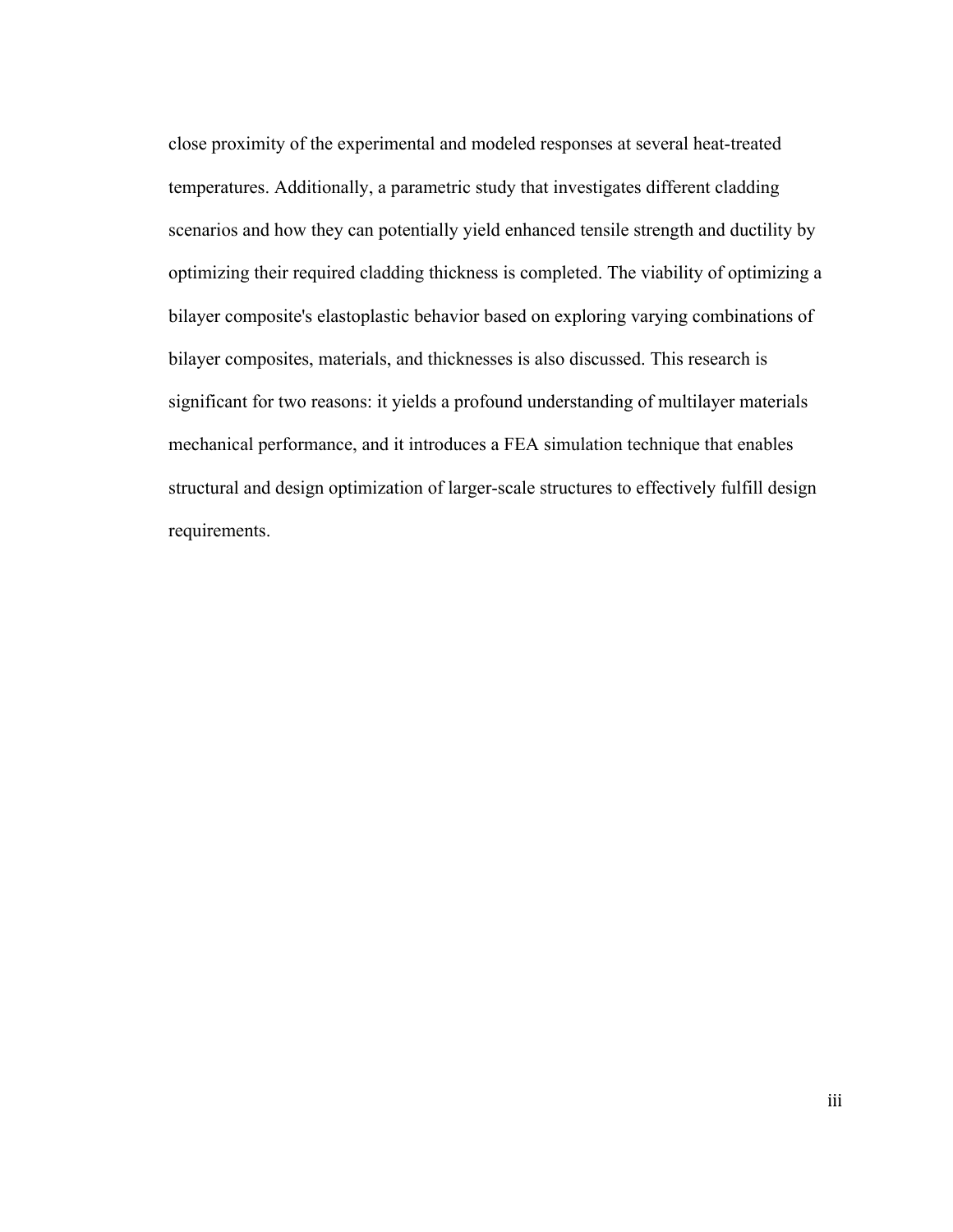# **ACKNOWLEDGEMENTS**

This thesis is the product of my research conducted at Memorial University of Newfoundland. Working on this thesis has taught me firsthand that research cannot simply be measured in terms of success or failure, but rather the amount of gained experiences that lead to furthering technical skills along with an increased depth of understanding. The potential of meaningful work is often masked with setbacks which collectively provide an opportunity for more rigorous and all-encompassing technical solutions.

I would like to thank my research supervisor, Dr. Sam Nakhla to whom I owe a great debt of gratitude for his generous insight and valuable expertise which has been instrumental to the completion of this thesis. I would also like to extend my thanks to the late Dr. Shirokoff, who was one of my co-supervisors when I first started my graduate program. His knowledge and discussions will be remembered with great prominence. I would also like to express my thanks to Dr. Ahmed Elruby for allocating his time to help with the technical software components of this thesis which has led to the procurement of meaningful technical analysis that could prove useful to other inquisitive researchers in years to come.

I would also like to express my gratitude to Memorial University of Newfoundland and Bombardier Inc. for providing the resources and financial support that has made this work possible.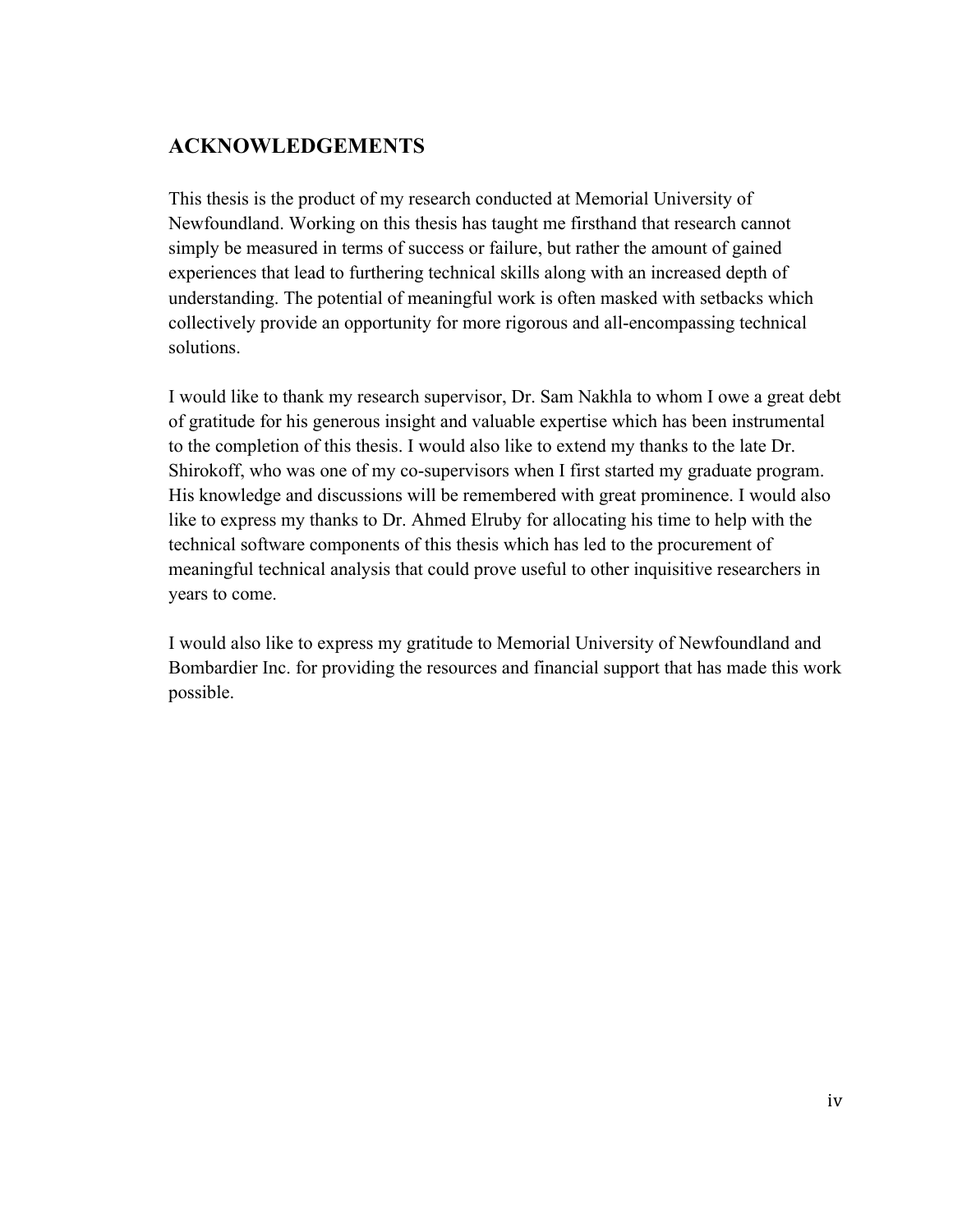# **Table of Contents**

| 1.1    |  |  |
|--------|--|--|
| 12     |  |  |
| 1.2.1  |  |  |
| 1.2.2  |  |  |
| 1.2.3  |  |  |
| 1.2.4  |  |  |
| 1.2.5  |  |  |
| 1.2.6  |  |  |
| 1.2.7  |  |  |
| 1.2.8  |  |  |
| 1.2.9  |  |  |
| 1.2.10 |  |  |
| 1.3    |  |  |
| 1.4    |  |  |
| 1.5    |  |  |
|        |  |  |

|     | 2 FE Simulation to Extract Tensile Deformation Characteristics of the Individual |  |
|-----|----------------------------------------------------------------------------------|--|
|     |                                                                                  |  |
|     |                                                                                  |  |
| 2.2 | Stress-strain response of prismatic specimen under uniaxial tensile loading30    |  |
| 2.3 |                                                                                  |  |
|     |                                                                                  |  |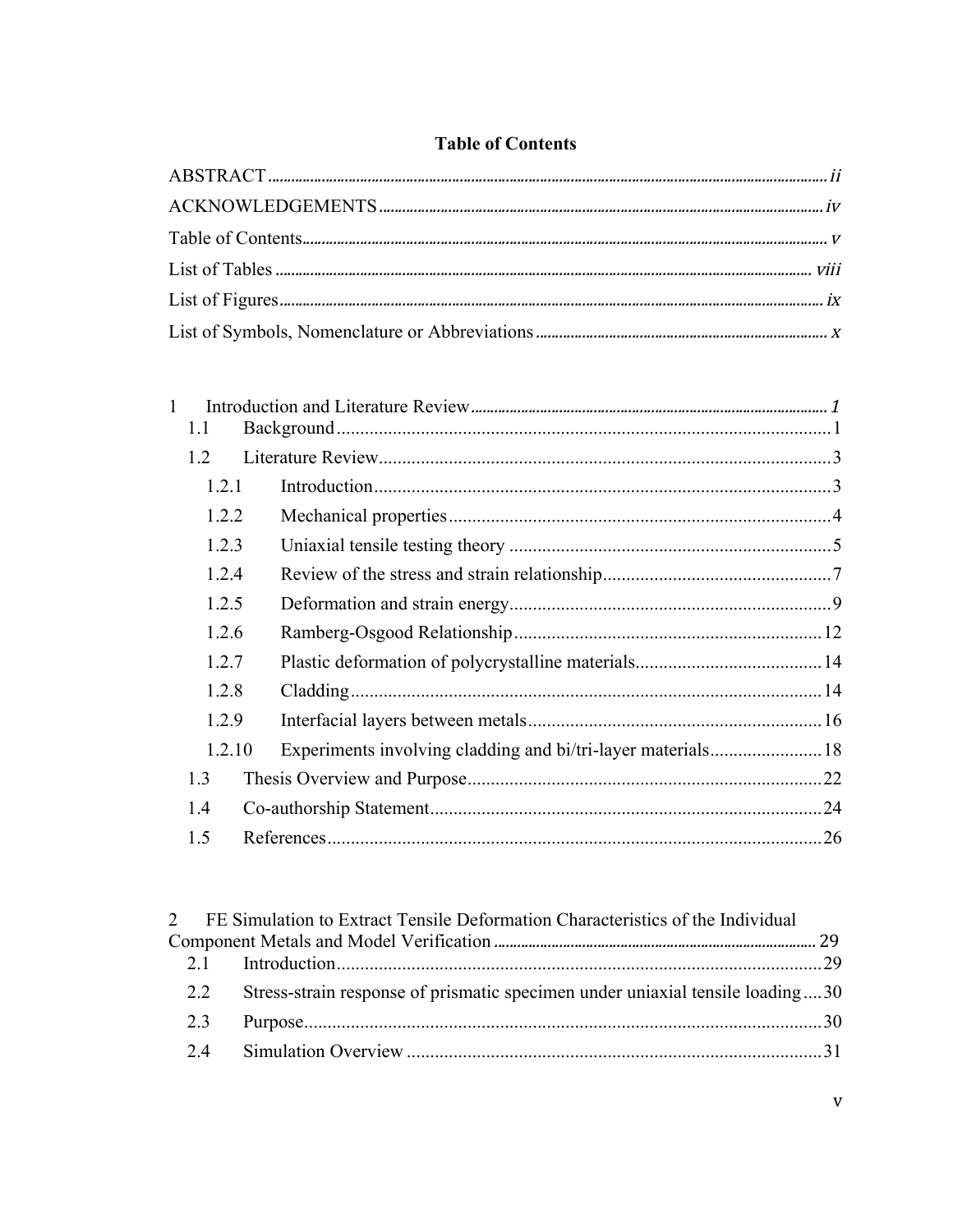| 2.4.1 |                                                                                                                                              |     |
|-------|----------------------------------------------------------------------------------------------------------------------------------------------|-----|
| 2.4.2 |                                                                                                                                              | .32 |
| 2.5   | Description of Experimental Benchmark and Model Validation 33                                                                                |     |
| 2.5.1 | Modeling separate materials and comparing their stress-strain response to                                                                    |     |
| 2.5.2 | Validating the model's accuracy through experimental and simulated<br>mechanical property comparison of a bi-layered Al/STS clad composite34 |     |
| 2.5.3 | Simulation results of a bi-layered Al/STS clad composite36                                                                                   |     |
| 2.5.4 |                                                                                                                                              |     |
| 2.5.5 | Implementation of the model to simulate the individual component tensile                                                                     |     |
| 2.6   |                                                                                                                                              |     |
| 2.7   |                                                                                                                                              |     |
| 2.8   |                                                                                                                                              |     |
| 2.9   |                                                                                                                                              | .50 |

| 3.1<br>3.2<br>3.3<br>3.4<br>3.5<br>3.6<br>3.7 | 3 |  |  |
|-----------------------------------------------|---|--|--|
|                                               |   |  |  |
|                                               |   |  |  |
|                                               |   |  |  |
|                                               |   |  |  |
|                                               |   |  |  |
|                                               |   |  |  |
|                                               |   |  |  |

| Δ |       |  |
|---|-------|--|
|   | 4.1   |  |
|   | 4.2   |  |
|   | 4.2.1 |  |
|   | 4.2.2 |  |
|   | 4.3   |  |
|   | 4.4   |  |
|   |       |  |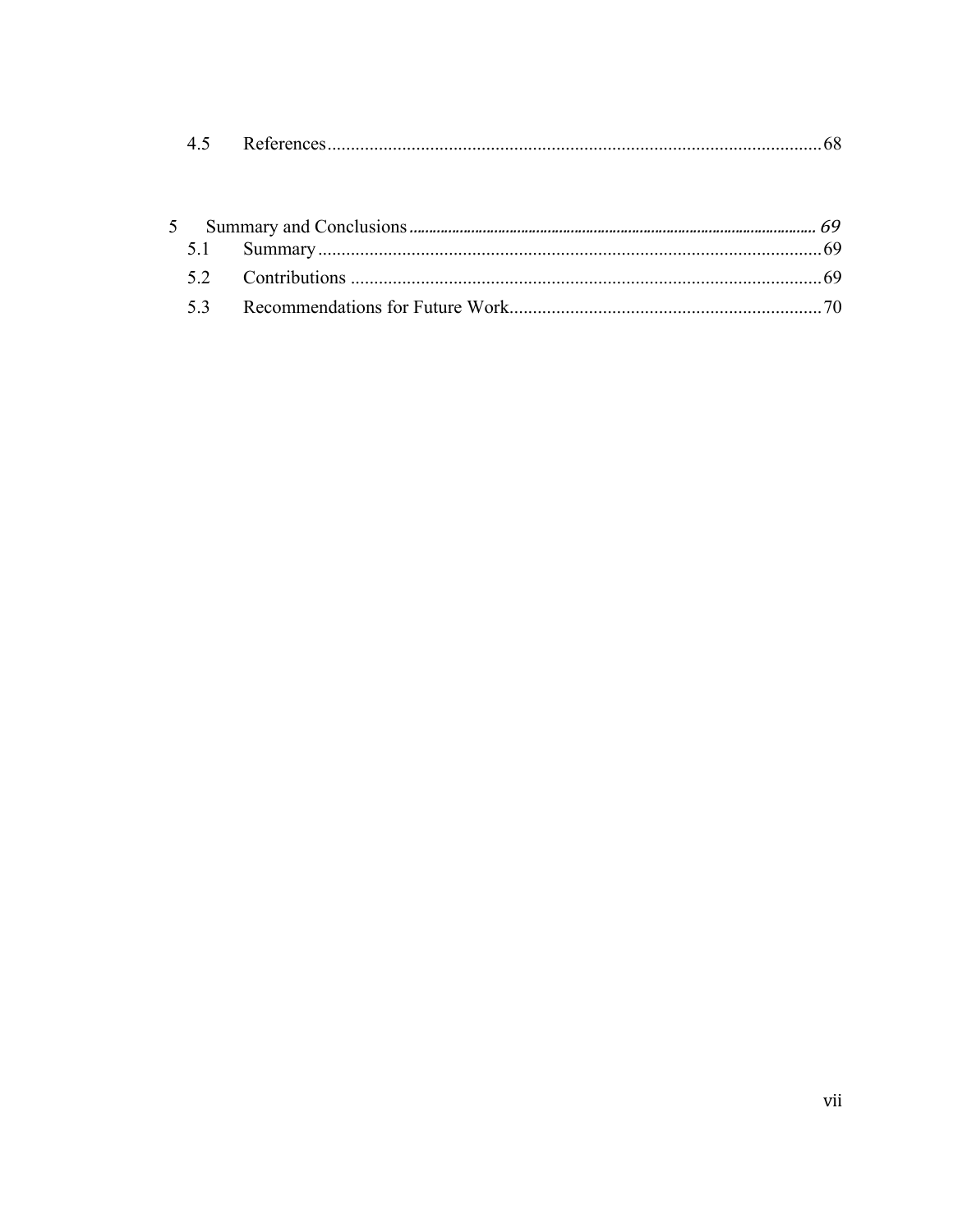# **List of Tables**

| Table 1. Comparison of experimental and simulated yield and tensile properties  44     |  |
|----------------------------------------------------------------------------------------|--|
| Table 2: R-O parameters of experimental and modeled stress-strain responses of Al 3003 |  |
|                                                                                        |  |
| Table 3: R-O parameters of experimental and modeled stress-strain responses of STS 439 |  |
|                                                                                        |  |
|                                                                                        |  |
| Table 5. Summary of yield strength and ultimate strength of composite candidates  66   |  |
|                                                                                        |  |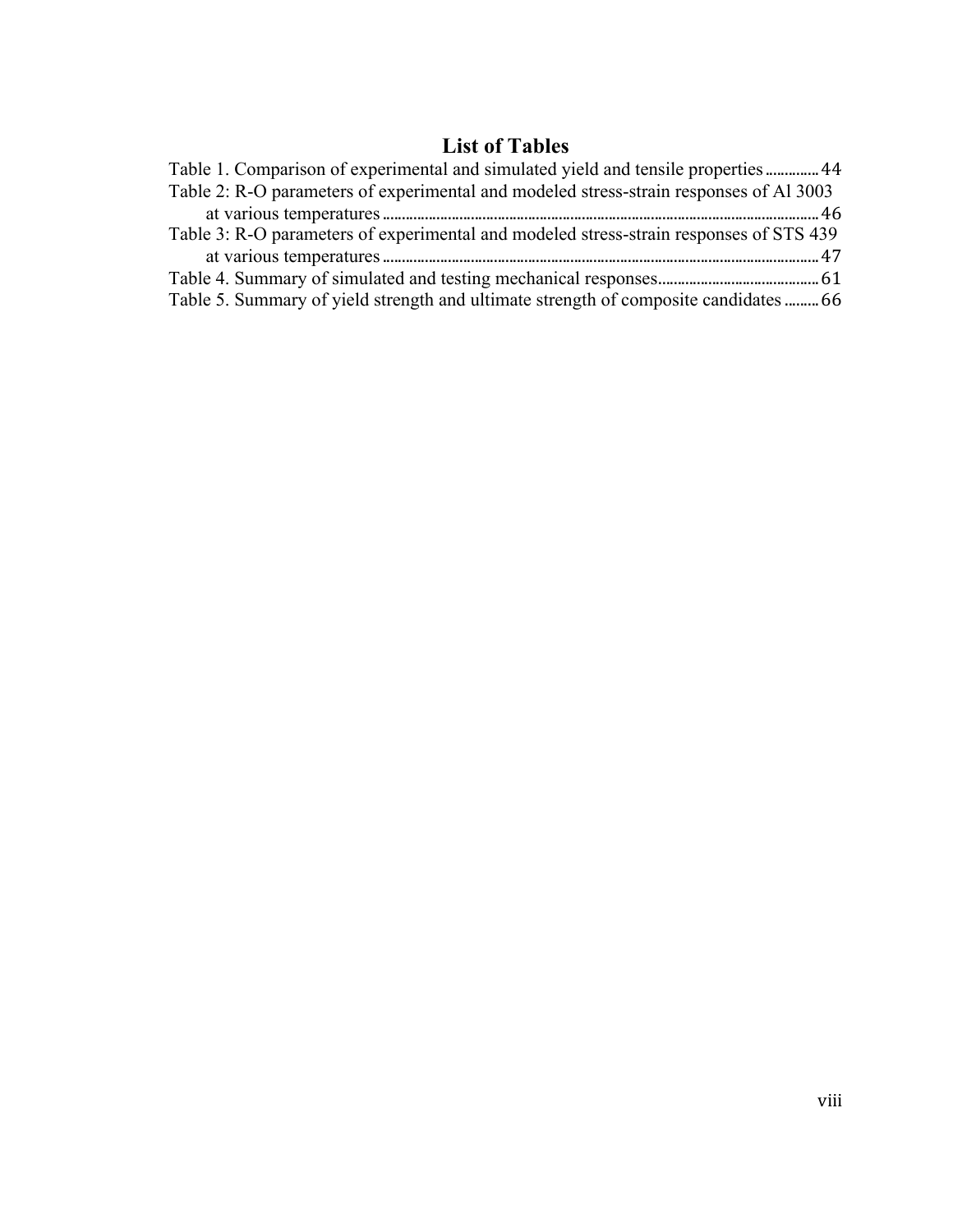# **List of Figures**

| Figure 3. The increase in length of a specimen under a uniaxial tensile applied load.9    |
|-------------------------------------------------------------------------------------------|
| Figure 4: Example of a bi-layer composite consisting of two separate layer sheets 15      |
| Figure 5. Example of a tri-layer composite consisting of three separate layer sheets 15   |
|                                                                                           |
| Figure 7. Layered sheet arrangement and dimensions of tensile test specimen used by Jin   |
|                                                                                           |
| Figure 8. Simulated and experimental stress-strain responses of heat treated the Al3003   |
|                                                                                           |
| Figure 9. Simulated and experimental stress-strain responses for the Stainless Steel 439  |
|                                                                                           |
|                                                                                           |
| Figure 11: STS 439 stress-strain curve and typical contour profile in S22 direction of    |
|                                                                                           |
| Figure 12. Arrangement and dimensions of layered plates: AZ31 Mg/3004 Al/SST 430          |
|                                                                                           |
| Figure 13. Simulated and experimental stress-strain responses for the Al 3004 sheet at    |
|                                                                                           |
| Figure 14. Simulated and experimental stress-strain responses for the Stainless Steel 430 |
|                                                                                           |
| Figure 15. Simulated and experimental stress-strain responses for the Magnesium AZ31      |
|                                                                                           |
| Figure 16: Comparison of the R-O and testing stress-strain curves of Steel 439 at 400C 46 |
| Figure 17. Modeled geometry of Al3003/STS439 and Mg AZ31/Al3004/SST430 clad               |
|                                                                                           |
| Figure 18. Simulated and testing engineering stress-strain response comparison for        |
|                                                                                           |
| Figure 19: Stress-strain responses of mesh convergence study at mesh sizes of 0.5 mm, 1   |
|                                                                                           |
| Figure 20. Comparison of modeled and simulated engineering stress-strain responses of     |
|                                                                                           |
| Figure 21. Simulated and testing stress-strain response comparison of                     |
|                                                                                           |
| Figure 22. Simulated and testing stress-strain response comparison of                     |
| Al3004/MgAZ31/SST430 composite and individual component materials 60                      |
| Figure 23. Comparative stress-strain responses of composite candidates  66                |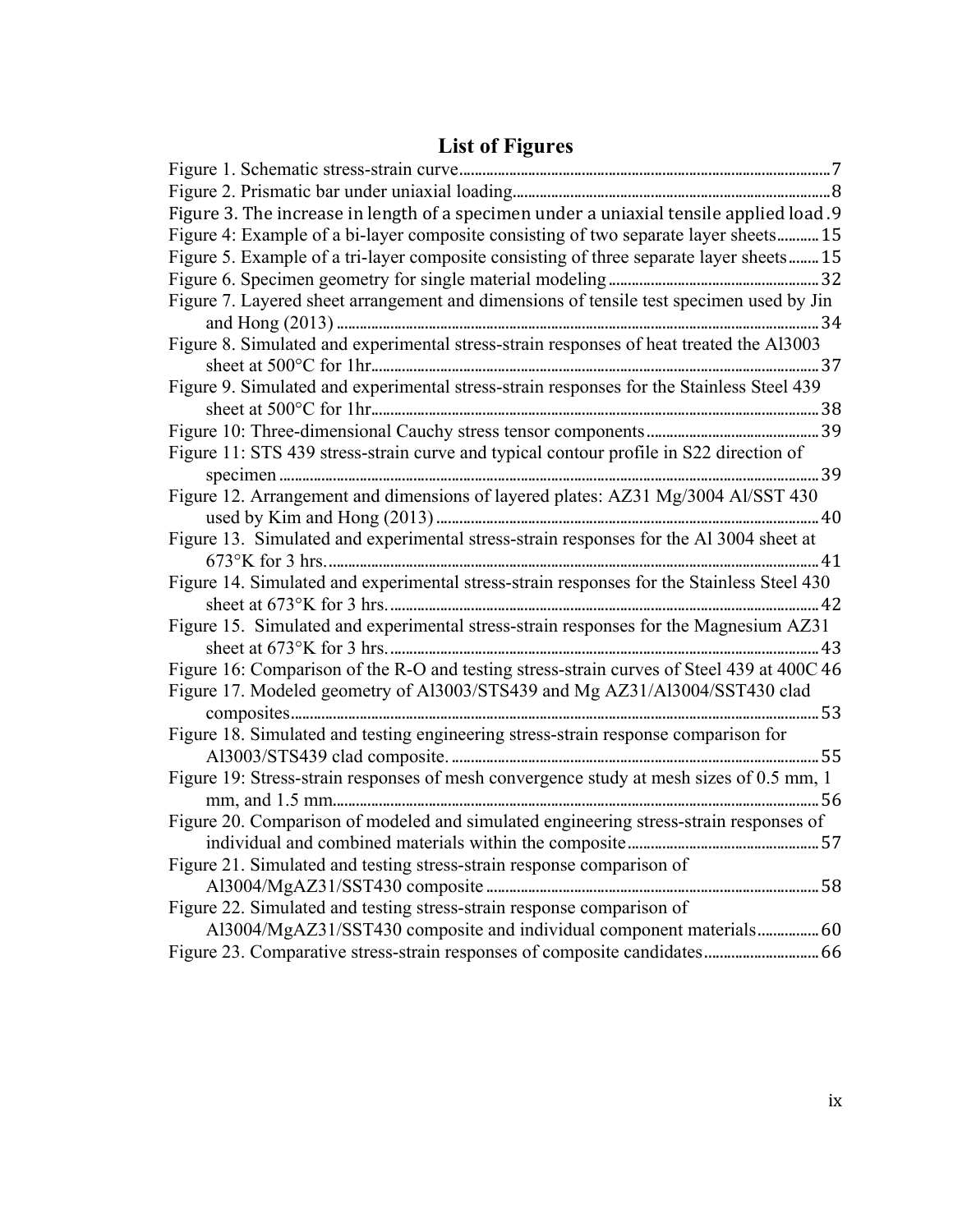# **List of Symbols, Nomenclature or Abbreviations**

- A Area
- Al Aluminum
- ASTM American Society for Testing and Materials
- DSA Dynamic Strain Aging
- E Modulus of Elasticity
- F Applied Load
- FEA Finite Element Analysis
- FEM Finite Element Model
- FLDs Forming Limit Diagrams
- l<sub>f</sub> Fracture Length
- l<sub>o</sub> Original Gauge Length
- SEM Scanning Electron Microscopy
- STS Stainless Steel
- e Strain
- $\Delta L$  Change in Length
- $\sigma$  Stress
- v Poisson's Ratio
- $\sigma_{y}$  Yield Strength
- $\sigma_{\rm ul}$  Ultimate Strength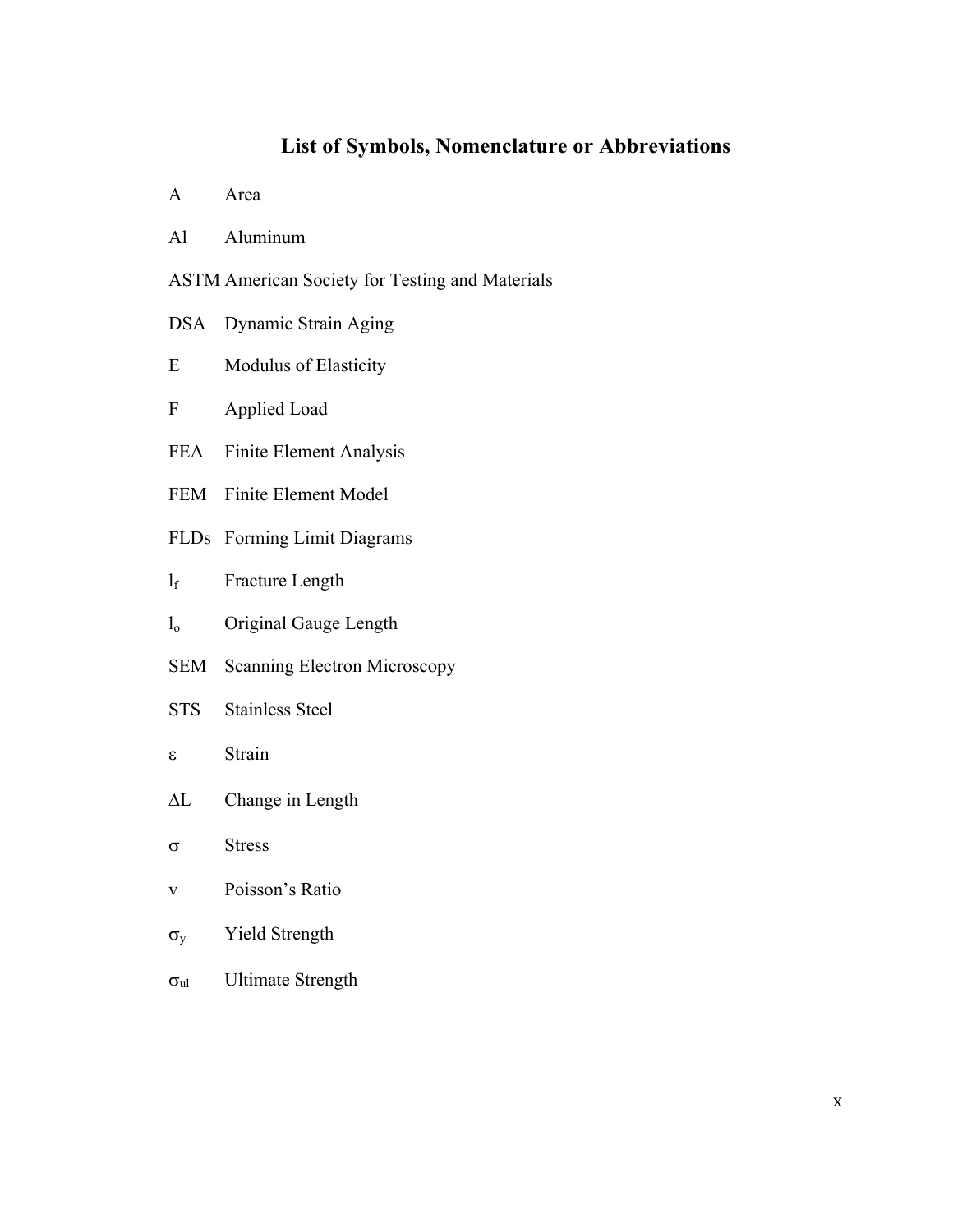## **1 Introduction and Literature Review**

#### **1.1 Background**

Multi-layered composites have garnered significant research interest from several industries over the last few decades. Cladded composites are desirable owing to their enhanced mechanical strength and accompanying multifunctional characteristics. Developing these composites consists of bonding two or more materials with dissimilar mechanical properties to fulfill its intended application within its environment efficiently. The extensive selection of existing materials affords substantial design versatility that has inspired numerous research contributions into component material configurations. The motivation for examining the mechanical properties of composites is to predict performance under different loading conditions. Knowledge of composite behavior allows researchers to determine the feasibility of adopting the composite for a given application. Bonded material interfaces are investigated to understand how the materials interact with their neighboring layer within the composite. An interfacial layer may form an oxide layer depending on the nature of the metals in contact. The thickness of the newly created bonding layer could either enhance or hinder the composite's performance. The main aspects considered when designing multilayer composites include component materials, their stacking sequence, corresponding thicknesses, and their interfacial structure. These aspects can be modified in conjunction with the nature of the intended application. For instance, the Bombardier super-scooper comprises of aluminum because it is subject to corrosive environments.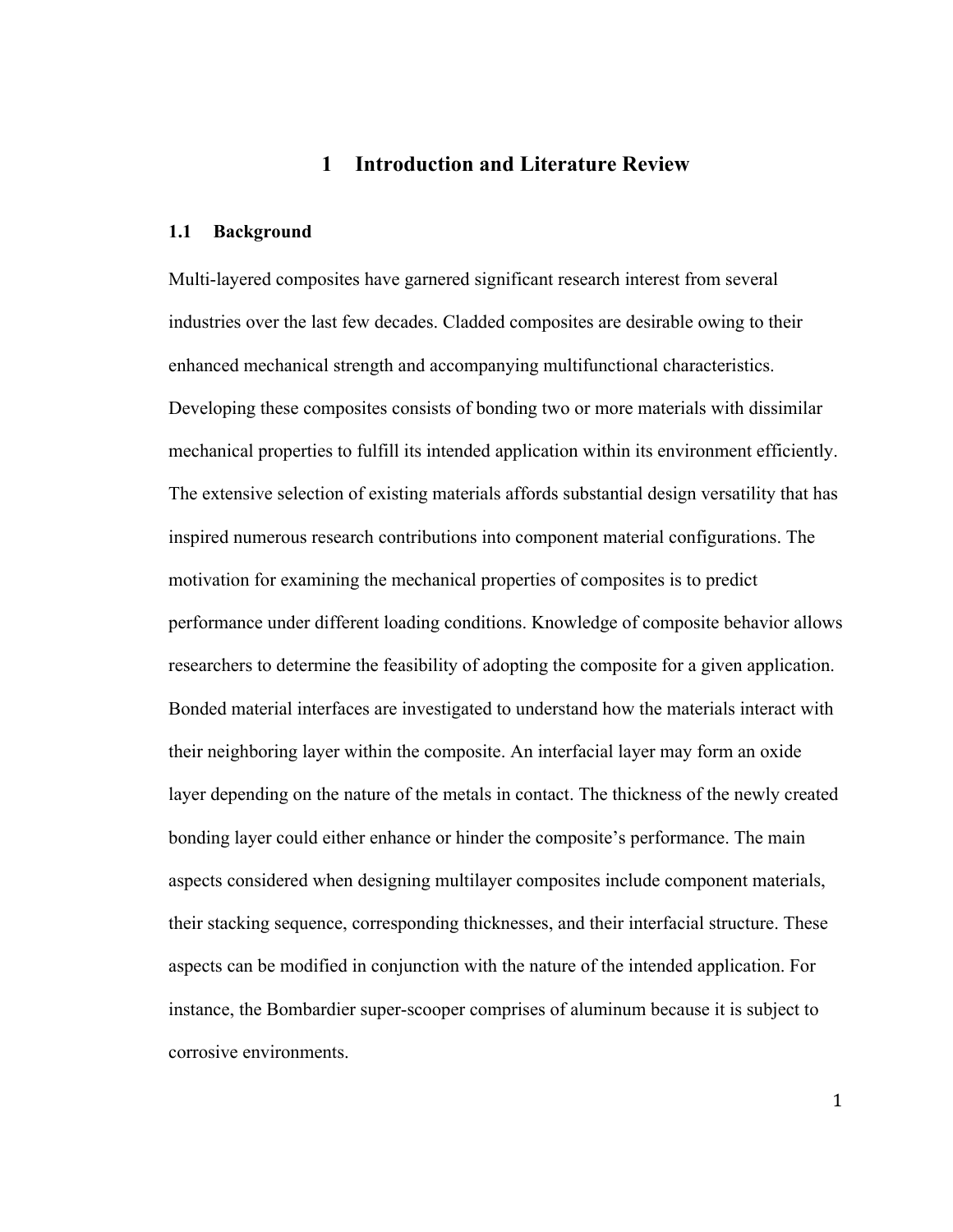Titanium and steel-clad composites are often used for marine, petrochemical, and constructional purposes because they offer low-cost solutions that withstand high temperatures and adequately perform in highly corrosive environments. The component materials each contribute their advantages; the titanium effectively protects against corrosion while the steel layer provides excellent structural strength (Ha and Hong 2015). Composites containing aluminum, magnesium, and steel have been previously considered for applications that require lightweight materials with the ultimate goal of reducing fuel consumption costs. Cladding steel and aluminum with magnesium has been researched to combat magnesium's poor corrosion resistance. Studies on the aluminummagnesium interface revealed a protective surface oxide layer that aids in protecting against corrosion (Kim and Hong 2013).

The elastoplastic behavior, such as the yield and tensile strength of composites, generally falls somewhere between their component materials. That being said, the elastoplastic behavior of the overall composite differs from that of its contributing materials. In recent years, researchers have been investigating several techniques to understand the elastoplastic behavior of composites. Yilamu et. al, (2009) explored the springback and bending properties of two and three-ply sheet composites due to their pertinence in sheet metal forming industries. Kang et. al, 2005 investigated two sequences of a five-ply aluminum and steel composite to determine the influence of sequence arrangement and strain rate on mechanical strength. Keun and Ig (2017) considered the impact of residual stress-strain on bending properties using a copper/aluminum/copper clad sequenced plate. Their findings reveal that this composite displayed a higher ductility level than that of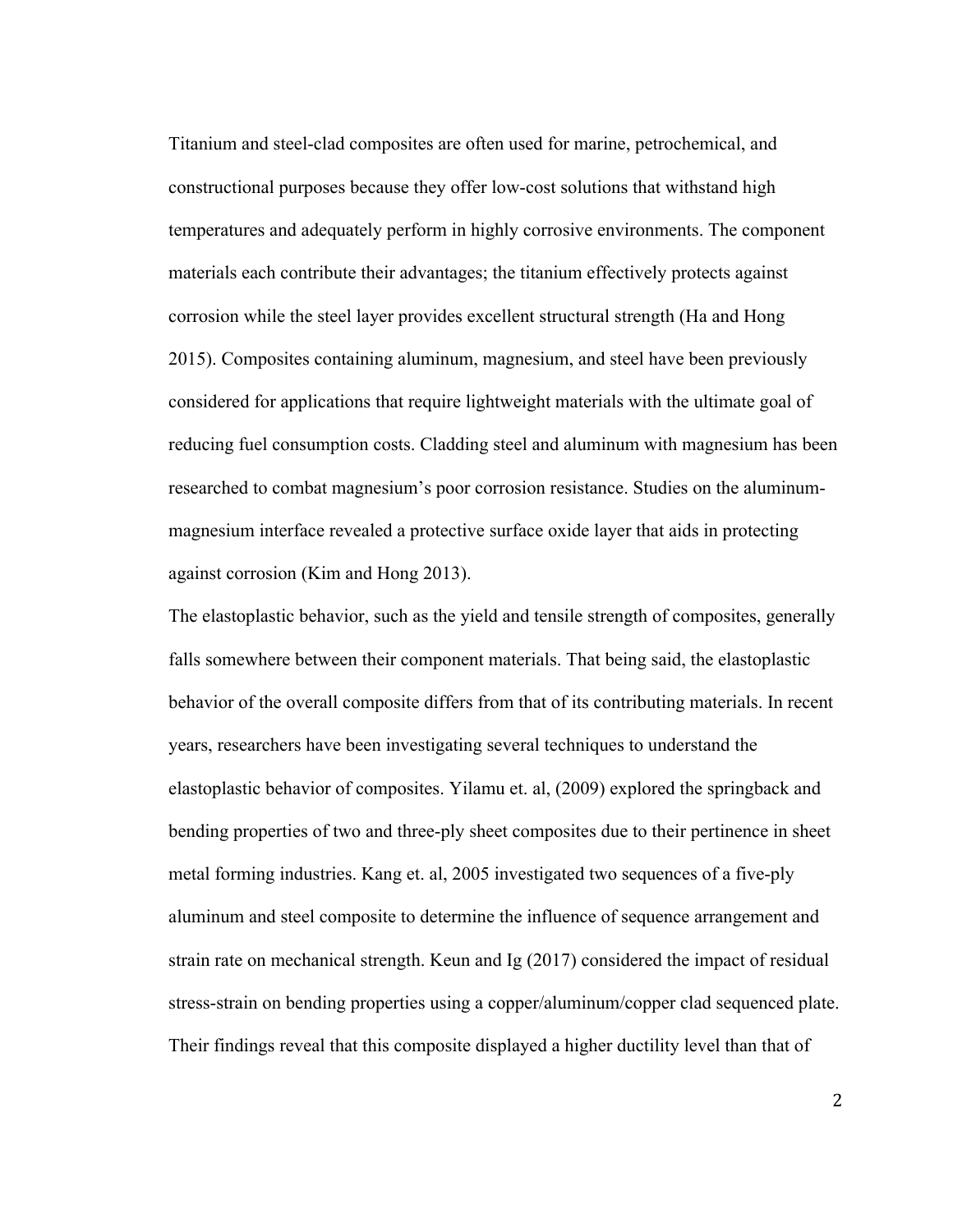aluminum alone. Aghchai et. al (2008) employed both an experimental and analytical approach to determine that the formability limit of a two-layer composite demonstrates improved forming limit diagrams (FLDs) compared to a single sheet with low formability.

#### **1.2 Literature Review**

#### **1.2.1 Introduction**

Materials selection is the process of selecting a material that best fits the intended purpose of the engineering application. A wealth of research has been dedicated to study the material properties in engineering design. The design and development of materials with predetermined mechanical properties suitable for the intended function and cost constraints while guaranteeing structural performance. The selected material conforms to all design objectives and constraints to serve its required purpose without experiencing premature mechanical failure. Existing materials are commonly used to develop composites that suit their indented use based on a set list of key objectives and constraints. For instance, steel is often used to reinforce bridges and buildings because of its strength and durability. It can carry heavy loads in tension, compression, and shear without failing. Whereas aluminum alloys are often used in the aerospace industry owing to their low density, good formability, and high specific strength. Aluminum can sustain heavy loads based on its weight despite its lower tensile strength compared to more dense materials like steel, which is ideal for lightweight applications. One of the most essential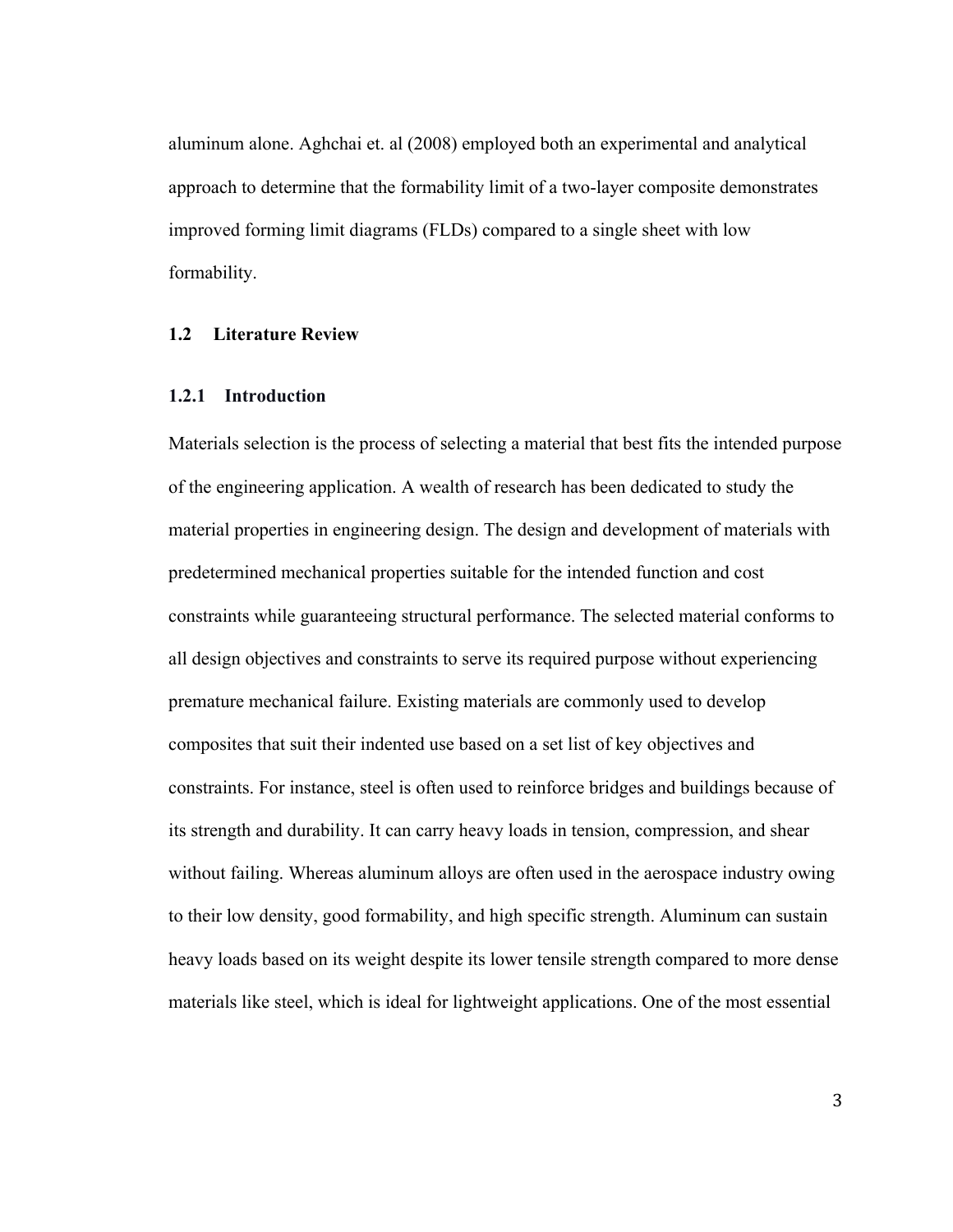aircraft design constraints is limiting the weight as much as possible to limit the costs associated with fuel consumption (Young and Hong, 2013).

Materials are generally classified by their chemical composition and atomic structure and grouped into four main categories: metals, ceramics, polymers, and composites (Callister and Rethwisch, 2010). This thesis's scope focuses mainly on composites, which are two or more combined individual materials from the mentioned categories. Composites are extensively used in designs because they combine additional properties and characteristics taken from each of their component materials. Several material selection optimization software programs exist to determine which materials or existing composite deliver the best fit based on its intended function. However, designing a new composite requires extensive engineering analysis, which is discussed in **Section 2** of this thesis.

#### **1.2.2 Mechanical properties**

Mechanical properties are an essential aspect to consider when designing structures because they are the foundation of material candidate selection. These properties pave the understanding for material failure under any given circumstance. Materials are manufactured or designed to ensure structural integrity within service conditions. Several fundamental mechanical properties are discussed below because they are the framework for design integrity in cladded composites. Knowledge of these properties ensures all service requirements are met without the onset of excessive deformation or premature fracture. Mechanical behavior is a term often used to describe how materials perform under applied loads or forces. Mechanical properties are determined mostly through standardized laboratory testing techniques such as the American Society for Testing and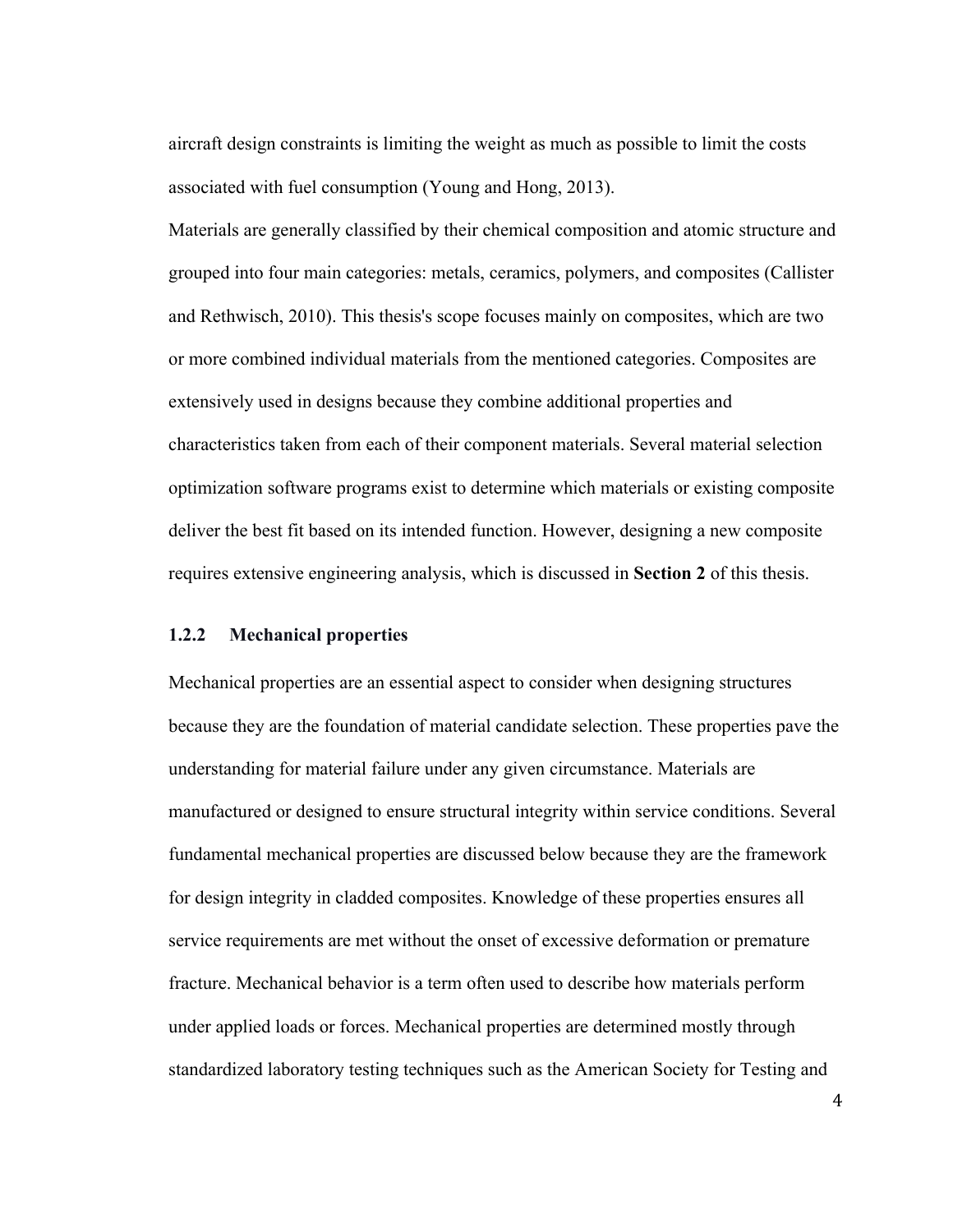Materials (ASTM) standards to reflect the material's in-service behavior. The laboratory experiments mimic service conditions by reproducing the same category of applied loads (tensile, shear, compressive, etc.), duration (consistent or fluctuating), and environmental conditions.

#### **1.2.3 Uniaxial tensile testing theory**

When considering a material for a particular design, engineers often use tensile tests to determine the material's ability to withstand a predetermined amount of uniaxial stress. The purpose of a tensile test is to determine the mechanical properties of a material to allow for more informed designing decisions. Uniaxial tensile tests are often used to determine material parameters such as yield strength, ultimate strength, Young's modulus, Poisson's ratio, ductility, resilience, toughness, and elongation. The tests involve placing a rectangular or circular specimen in a machine with a load cell, extensometer, and moving crosshead. The specimen is stretched (usually referred to as elongated) at a constant rate until fracture while measuring the specimen's elongation with respect to its instantaneous uniaxial applied load in the longitudinal direction as shown in **Figure 1**.

In particular, a specimen is subject to an applied axial load at a constant extension rate until failure. This type of testing method is labeled as destructive because the specimen becomes damaged and can no longer be used. The output load versus elongation curve obtained from the test is dependent on the geometrical parameters and is termed the engineering stress-strain curve. True stress-strain curves are then derived by normalizing these load versus elongation curves to achieve facilitated design flexibility (based on their independence to geometric parameters). Alternate laboratory tests conducted to determine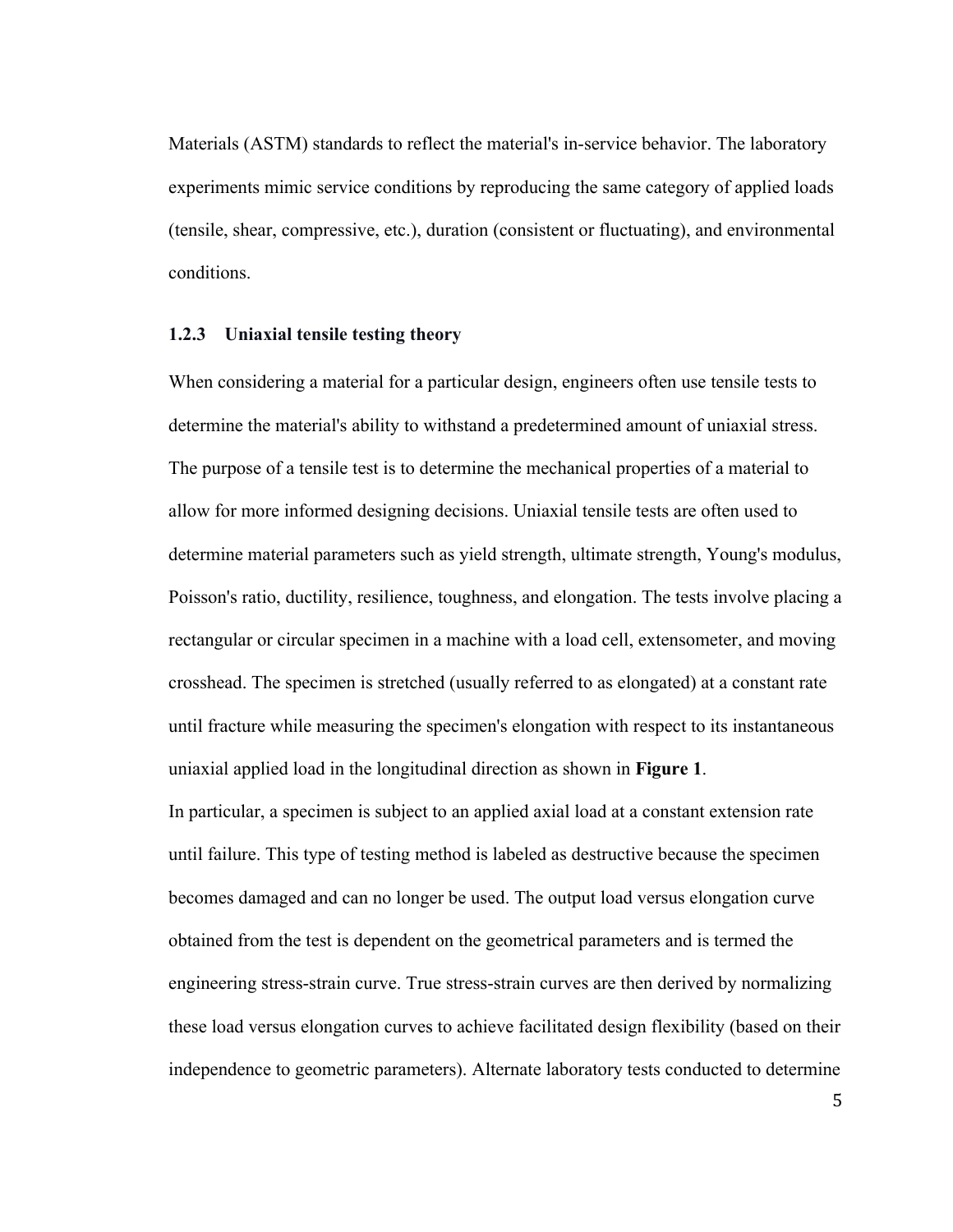stress-strain relationships include compression tests and shear and torsional tests. These tests are usually conducted if the material is subjected to in-service forces that resemble compression or shear (Callister and Rethwisch, 2010). From this point forward, all mentions of stress-strain indicate engineering stress-strain.

Mathematical modeling using finite element analysis (FEA) software requires a thorough understanding of stress and strain relationships. Predicting stresses and stress distribution along a structure's members can also be accomplished using theoretical and mathematical finite element stress analyses. Modeling can be accomplished using the aid of a commercially available finite element software such as Abaqus or Ansys. Designing materials using theoretical methods requires knowledge of stress-strain relationships because they provide a gateway into the material's mechanical properties. Stress-strain behavior reveals how a given structure or member will deform under any amount of applied stress. It is first essential to gain a brief understanding of the elastic and plastic regions that make up the stress-strain curve. The simplest way to describe a material's behavior is by illustrating its significant mechanical properties with a schematic diagram of a stress-strain curve.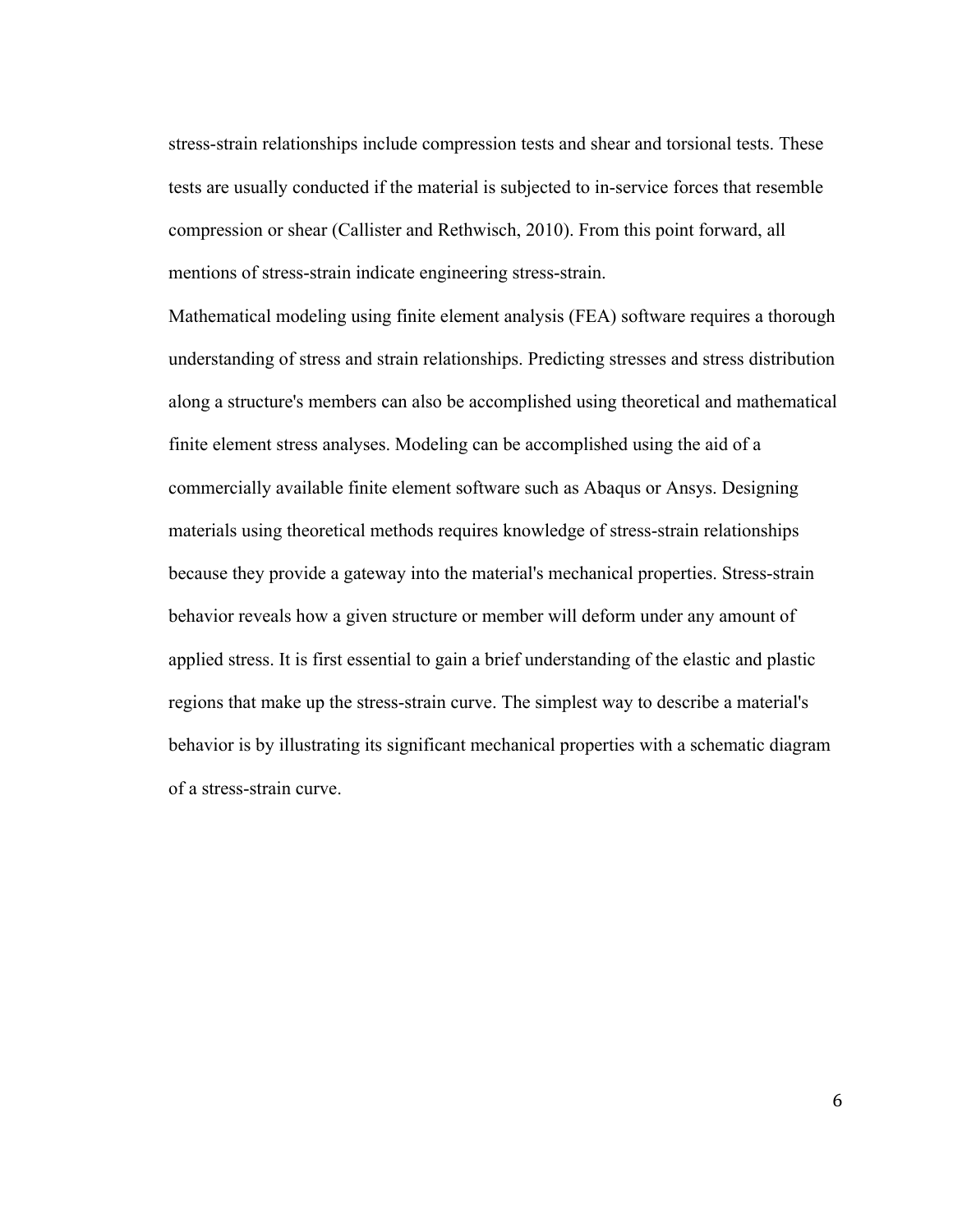



**Figure 1. Schematic stress-strain curve**

As illustrated in **Figure 1**, a material experiences linear elastic behavior until it reaches a maximum yield strength, after which deformation is no longer linear, and Hooke's law becomes invalid. Once the material's elongation stretches past the yield strength, the stress-strain behavior becomes non-linear and plastic deformation ensues. For this reason, it is imperative to determine the yield point and consider this crucial mechanical property when modeling and simulating deformation to ensure the material can serve its intended purpose up to an acceptable and preset level strain.

Continuing along the engineering stress-strain curve, the remaining mechanical properties experimentally determined by the tensile test include the ultimate tensile strength and fracture point. Plastic deformation continues to a maximum point on the curve called the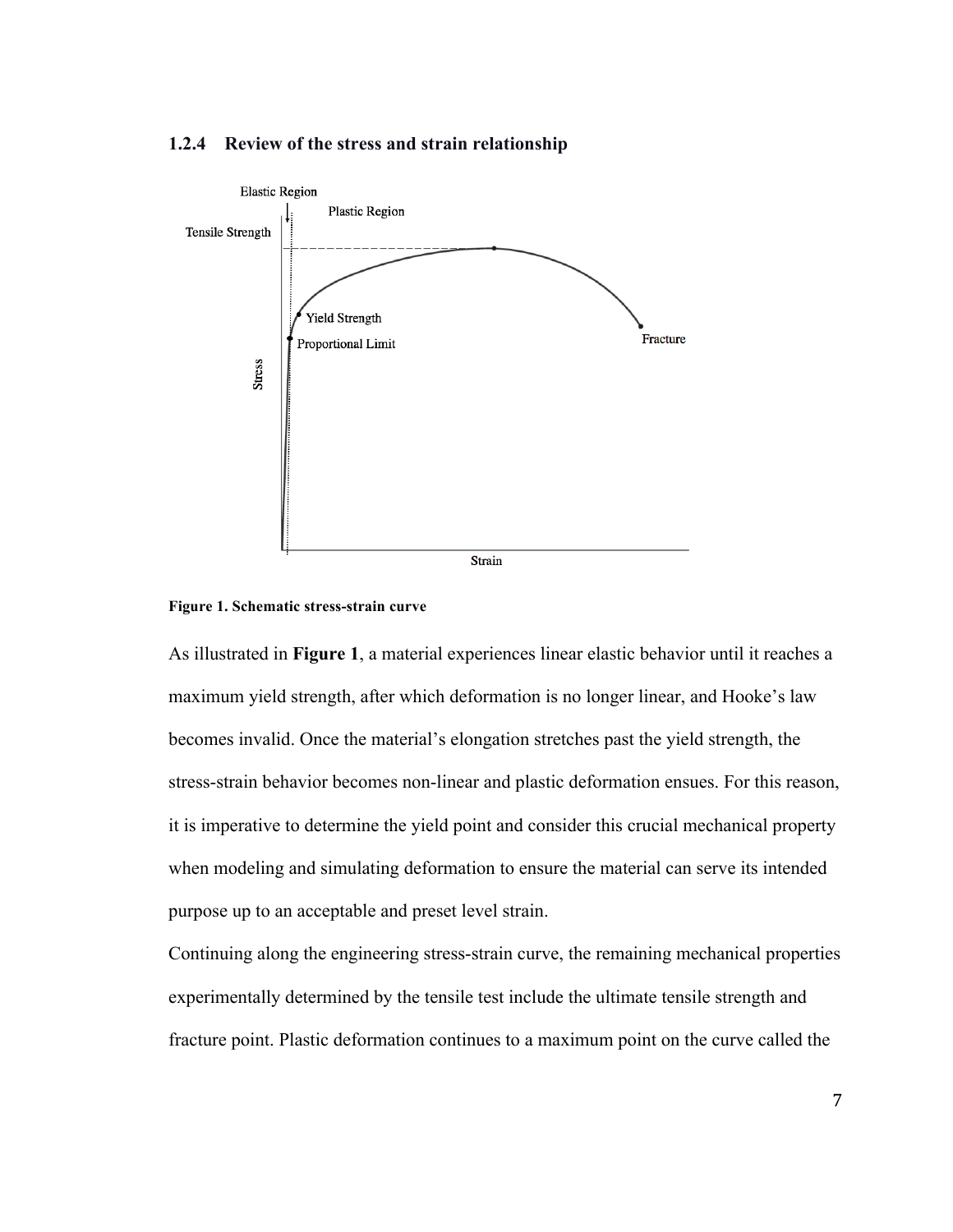tensile strength, after which the curve decreases until fracture. The explanation for the decreasing curve from the tensile strength to fracture point is due to necking. Before the onset of necking, the specimen experiences uniform elongation, but once necking occurs, the specimen's elongation mostly occurs within the localized necking area. Now that the concept of a stress-strain curve has been illustrated using a schematic diagram, the mathematical relationships can now be explained. As shown in **Figure 2**, an applied longitudinal load will subject materials to elastic and plastic deformation. In the elastic region, the relationship of load and elongation demonstrates linear behavior on the stressstrain curve. A member experiencing an axial load causes normal stress in the elastic region.



Cross-sectional Area, A

#### **Figure 2. Prismatic bar under uniaxial loading**

The normal stress,  $\sigma$ , can be calculated by dividing the force, F, over the original crosssectional area, A, using the following relationship:

$$
\sigma = \frac{F}{A} \tag{Eq.1.1}
$$

The units of stress are usually expressed in terms of (MPa).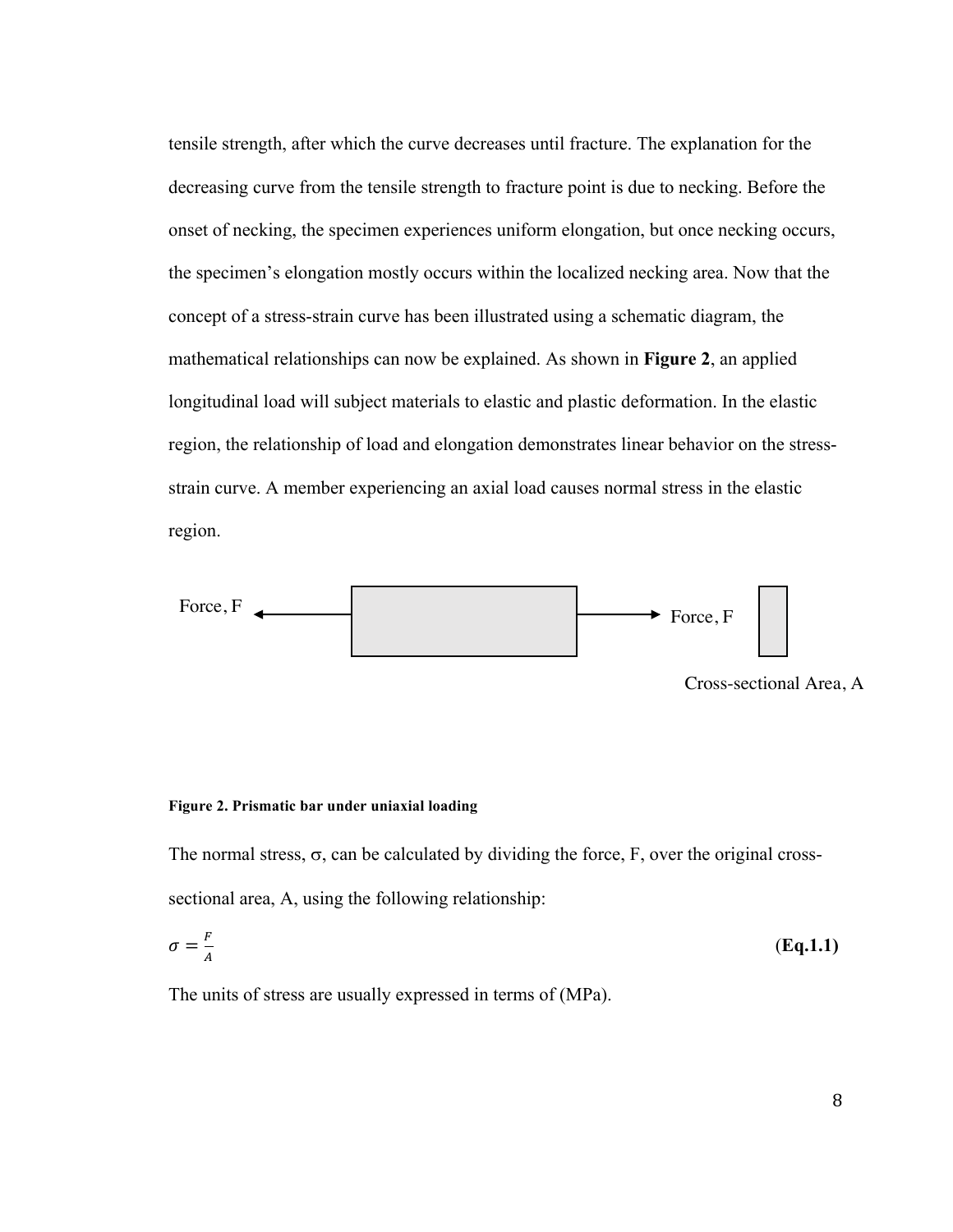Strain, e, is expressed as the normalized elongation of a specimen, a member's change in length, divided by its original length. **Figure 3** shows a specimen's increase in length due to an applied load.



Figure 3. The increase in length of a specimen under a uniaxial tensile applied **load**

For a prismatic specimen, the normal strain relationship can be defined as:

$$
\varepsilon = \frac{\Delta L}{L} \tag{Eq.1.2}
$$

#### **1.2.5 Deformation and strain energy**

Several mathematical relationships are used to represent object deformation and fracture principles. Referring to the branch of continuum mechanics, the deformable solid material is assumed to be a continuous medium, described as a displacement of its points shifting to a different location within space. Materials display different elastic behaviors based on their grouping category. The stretching of polymer chains causes elastic responses in polymers. Elastic responses in metals depend on the changes in shape and size of the atomic lattice. For isotropic materials in the elastic region, Hooke's law can represent the relationship between stress and strain. Hooke's law states that the relationship between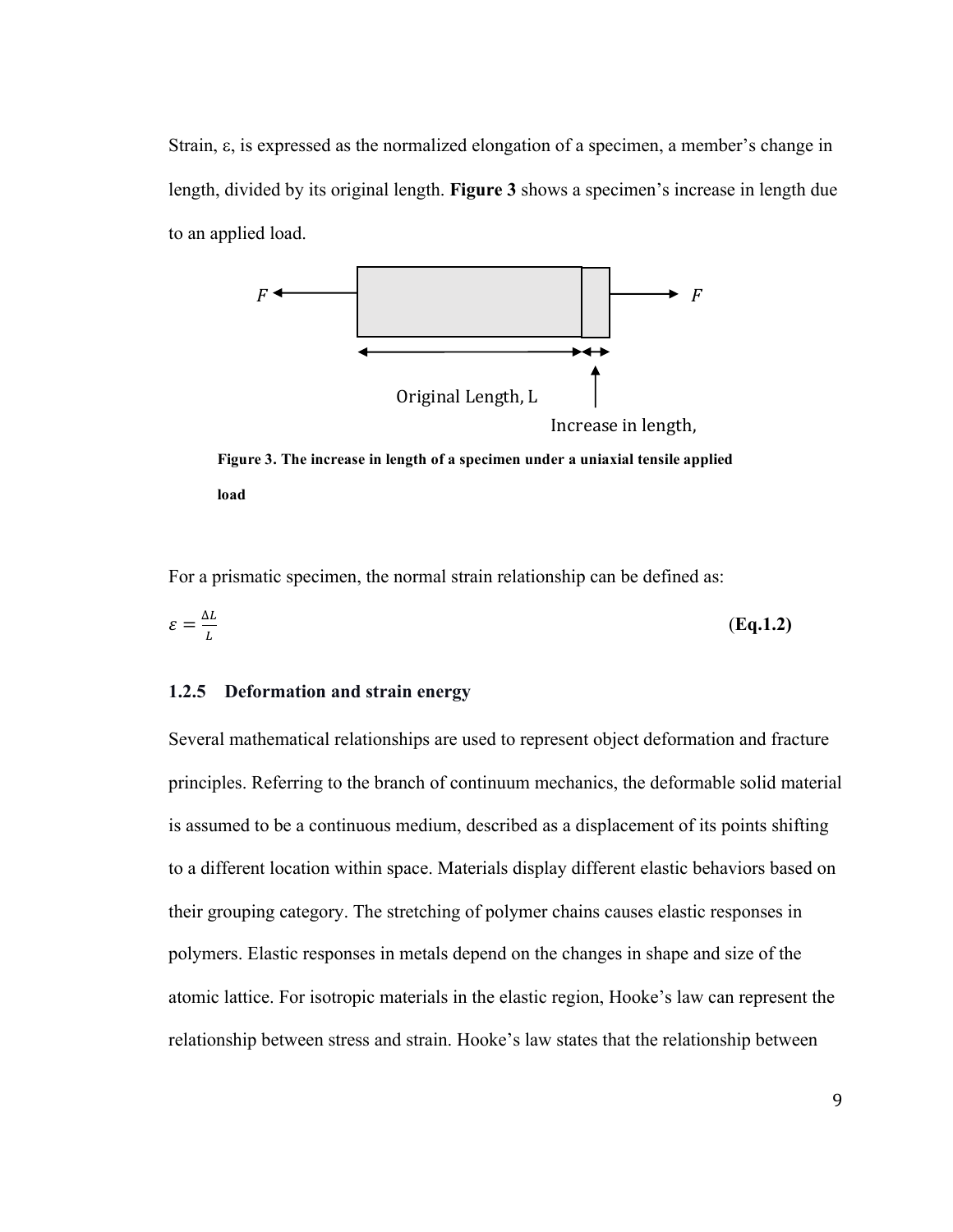stress and strain is directly proportional. The equation to represent this relationship is derived from the relationship between stress and strain tensors below:

$$
\sigma = \begin{bmatrix} \sigma_{xx} \\ \sigma_{yy} \\ \sigma_{zz} \\ \sigma_{yz} \\ \sigma_{xz} \end{bmatrix} = \frac{E}{(1+v)(1-v)} \begin{bmatrix} 1-v & v & v & 0 & 0 & 0 \\ v & 1-v & v & 0 & 0 & 0 \\ v & v & 1-v & 0 & 0 & 0 \\ 0 & 0 & 0 & \frac{1}{2}-v & 0 & 0 \\ 0 & 0 & 0 & 0 & \frac{1}{2}-v & 0 \\ 0 & 0 & 0 & 0 & \frac{1}{2}-v & 0 \\ 0 & 0 & 0 & 0 & 0 & \frac{1}{2}-v \end{bmatrix} \begin{bmatrix} \varepsilon_{xx} \\ \varepsilon_{yy} \\ \varepsilon_{zz} \\ 2\varepsilon_{xy} \\ 2\varepsilon_{yz} \\ 2\varepsilon_{xz} \end{bmatrix}
$$
 (Eq.1.3)

For a uniaxial stress, **Equation 1.3** simplifies to

 $\sigma = E\varepsilon$  (**Eq.1.4**)

where  $\sigma$  represents the stress tensor vector, E is the modulus of elasticity, E, the elasticity matrix,  $\varepsilon$  denotes the strain tensor and  $\nu$  is Poisson's ratio. Hooke's law can only be applied within the Elastic region, where materials experience nonpermanent or elastic deformation. According to Hooke's law, materials in the elastic region have a linear relationship because stress and strain are directly proportional. In the elastic region, deformation exists only under an applied load; therefore, releasing the applied load will allow the structure to return to its original shape after a given time, depending on the material's anelasticity. The E in Hooke's law denotes the modulus of elasticity, commonly referred to as Young's modulus, which ranges between 45 to 407 GPa for most metals (Materials Science and Engineering,  $8<sup>th</sup>$  Edition). The modulus of elasticity is an essential mechanical property and can be easily calculated by taking the slope of the linear elastic line from the engineering stress strain curve. The relationship of elastic parameters can also be used to determine Poisson's ratio, v, using the following formula,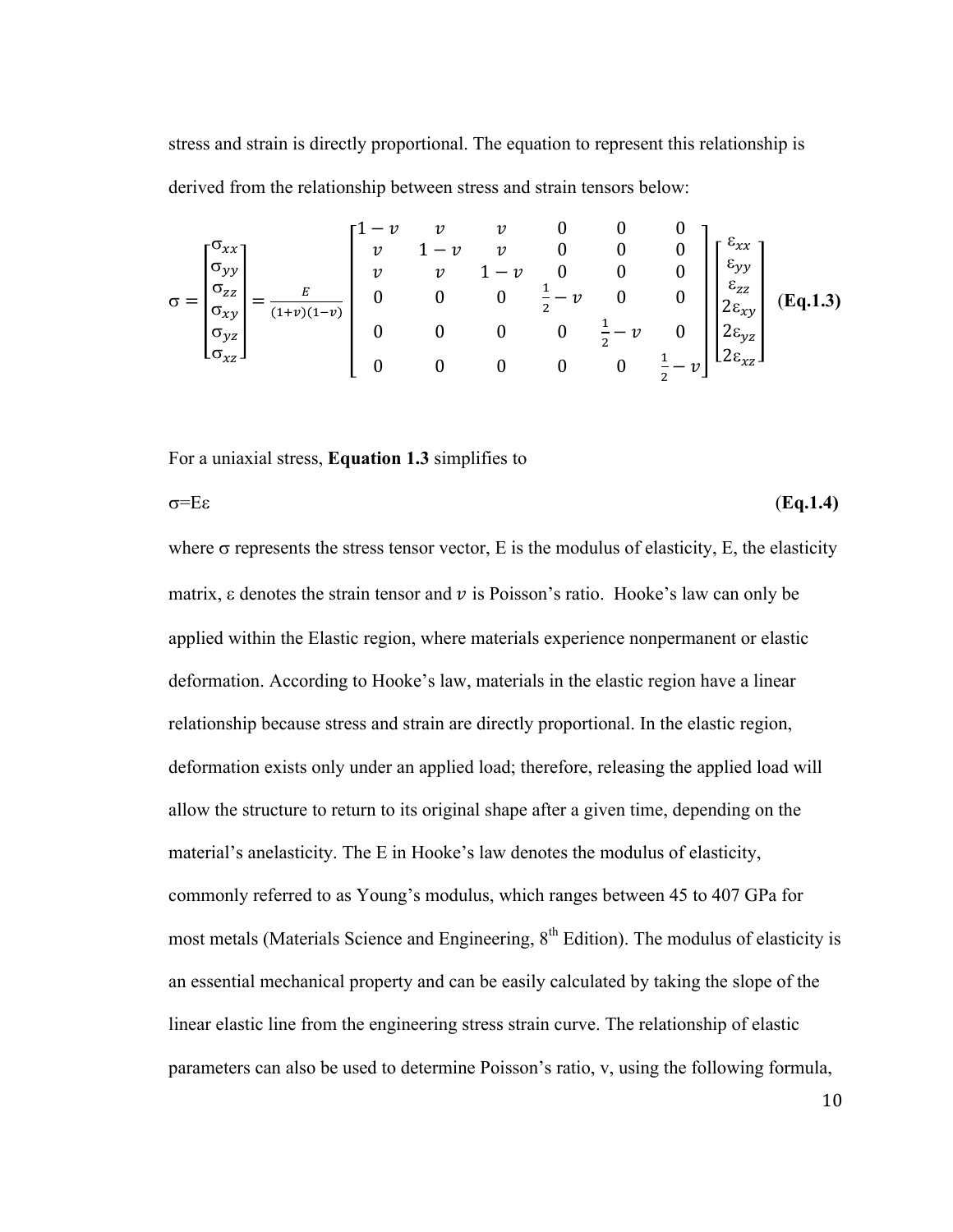$$
E = 2G(1+v) \tag{Eq.1.5}
$$

where G is around 0.4 E for most metals.

The yield strength,  $\sigma_y$  can be mathematically determined by dividing the yield load, F<sub>y</sub>, by the specimen's original cross-sectional, Ao.

$$
\sigma_{\mathcal{Y}} = \frac{F_{\mathcal{Y}}}{A_o} \tag{Eq.1.6}
$$

The ultimate tensile strength,  $\sigma_{TS}$  can be found by dividing the maximum load,  $F_{max}$ , by the specimen's original cross-sectional area.

$$
\sigma_{TS} = \frac{F_{max}}{A_o} \tag{Eq.1.7}
$$

Additionally, ductility can be tabulated once fracture occurs. In short, ductility is the percentage of plastic strain at failure and is expressed as the percent elongation using the following formula:

$$
\%EL = \frac{l_{f-l_0}}{l_0} \times 100 \tag{Eq.1.8}
$$

where  $l_f$  denotes fracture length and  $l_0$  represents the original length of the gauge. The displacement of the specimen can be denoted using the following equation:

$$
\Delta L = \frac{FL}{EA} \tag{Eq.1.9}
$$

which states that the displacement is directly proportional to the applied load and length of the specimen, and inversely proportional to the specimen's cross-sectional area, and the elastic modulus of the material.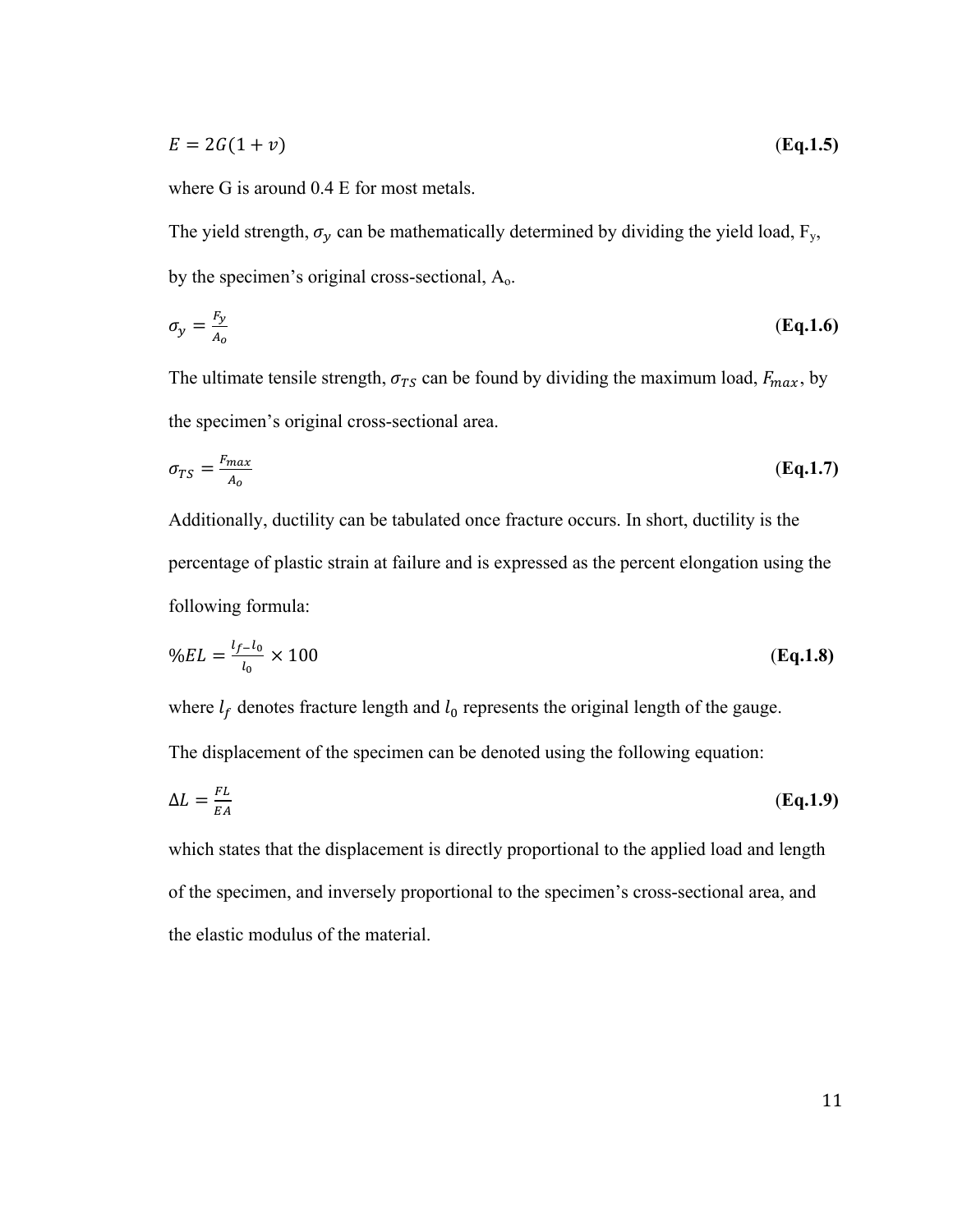#### **1.2.6 Ramberg-Osgood Relationship**

The Ramberg-Osgood Relationship (R-O) is an empirical model that describes the nonlinear behavior of a stress-strain curve by employing three parameters: Young's modulus and two secant yield strengths (Ramberg and Osgood, 1943). The original R-O strain deformation equation is:

$$
\varepsilon = \frac{\sigma}{E} + K \left( \frac{\sigma}{E} \right)^{\frac{1}{n}} \tag{Eq.1.10}
$$

where  $\varepsilon$  denotes strain,  $\sigma$  is stress, E is Young's Modulus, while K and n are material dependent constants that describe the material hardening behavior. The premise of this relationship assumes that a straight line can define the elastic section of the curve  $\varepsilon_{e}$ , while a power law can model that of the plastic section,  $\varepsilon_p$ . The total strain is the sum of the elastic and plastic strain components, signified as:

$$
\varepsilon = \varepsilon_e + \varepsilon_p \tag{Eq.1.11}
$$

The relationship between K is described in the following equation by the adding the parameters of  $\alpha$  and  $\sigma_0$ .

$$
\alpha = K \left(\frac{\sigma_0}{E}\right)^{n-1} \tag{Eq.1.12}
$$

Rewriting the original equation to include a yield offset,  $\alpha$  gives

$$
\varepsilon = \frac{\sigma}{E} + \alpha * \frac{\sigma}{E} \left( \frac{\sigma}{\sigma_0} \right)^{n-1}
$$
 (Eq.1.13)

Although the Ramberg-Osgood relationship began in the field of engineering and materials science, its focus has evolved to include several diverse and multidisciplinary applications. Since the R-O relationship is material dependent, it has gained attention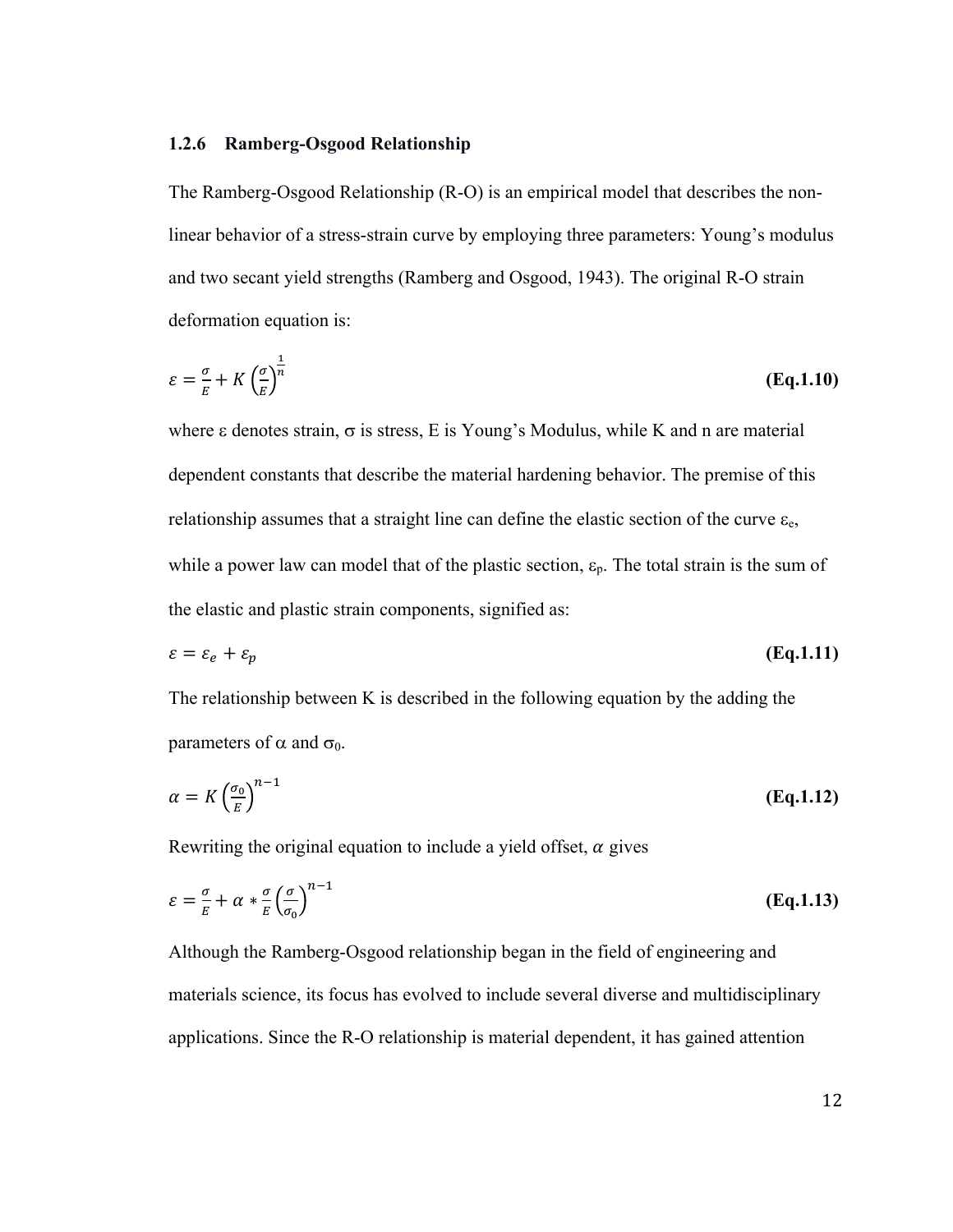from biomedical scientists studying bone fracture. Bone is a material that experiences plasticity prior to fracture, directing researchers to investigate its behavior using uniaxial tensile tests. Sharma et al. (2019) successfully employed the R-O relationship to determine the stress-strain behavior of cortical bone plasticity.

Elruby and Nakhla (2019) extended the Ramberg-Osgood relationship to account for porosity since it significantly influences the material's stress-strain response. They contributed a significant extension to the R-O relationship to illustrate the influence of porosity on mechanical behavior. To better understand their proposed relationship parameters, the R-O equation for uniaxial state of stress is first introduced as

$$
E\varepsilon = \sigma + \alpha \sigma \left(\frac{|\sigma|}{\sigma_{\mathcal{Y}}}\right)^{n-1} \tag{Eq.1.14}
$$

where  $\sigma$  is the uniaxial stress, and  $\sigma_v$  denotes the yield stress.

Their function builds on the previous equation to account for the porosity factor of a given material, which in turn delivers accurate analytical predictions. Their derived porosity factored extended R-O equation introduces new parameters to yield the function

$$
E e^{-mp} \varepsilon = \sigma + \alpha \sigma \left( \frac{|\sigma|}{\sigma_y e^{-mp}} \right)^{n-1}
$$
 (Eq.1.15)

where p is the volumetric porosity factor and m can be calibrated through micromechanical modeling or testing data. Extensive testing was performed coupled with investigating literature data to support the accuracy of their proposed relationship, which was found to contribute superior analytical capabilities.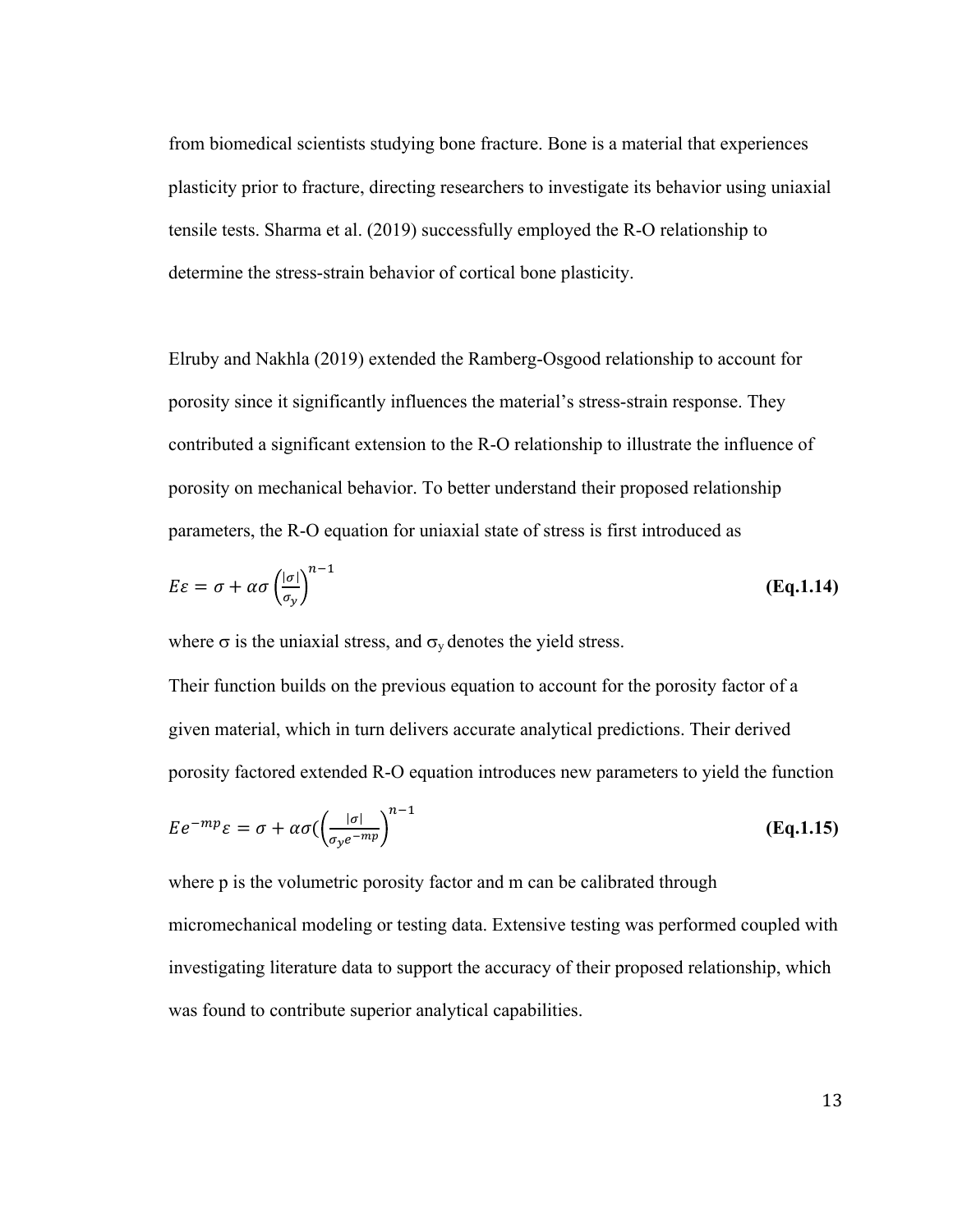#### **1.2.7 Plastic deformation of polycrystalline materials**

Deformation at the microstructural level translates to external forces distorting the grain boundaries primarily due to slip and twinning. Before deformation, grains more or less hold equal dimensions in all directions along the specimen. Since grain boundaries remain closed during deformation because of mechanical integrity, the grains culminate in forming new shapes based on the constraints posed by neighboring grains. Considering the majority of the grain boundaries exclusively remain intact, the overall size of the grain does not change, only its shape. Particularly, a specimen extending due to an external force equates to the grain elongating in the same direction as the force. Several strengthening mechanisms exist to reduce deformation by hindering grain dislocation mobility. These mechanisms which aim to increase strength and hardness include grain size reduction, solid-solution strengthening, and strain hardening.

#### **1.2.8 Cladding**

Clad metals are composite materials that combine multilayer sheets of metals using various techniques, namely roll bonding or press forming. Cladding combines favorable mechanical properties from dissimilar materials, which has proven to be a unique solution when designing multi-functional materials. Cladding generally involves pairing a weaker material with a thin layer of a stronger material to improve its mechanical performance and simultaneously overcome low ductility. Mechanical joining of the materials into a composite usually involves a roll bonding process such as hot roll bonding or rollcladding. Once the composite is bonded together, it undergoes a heat treatment process to strengthen the bonding and increase the ductility and interfacial layers between the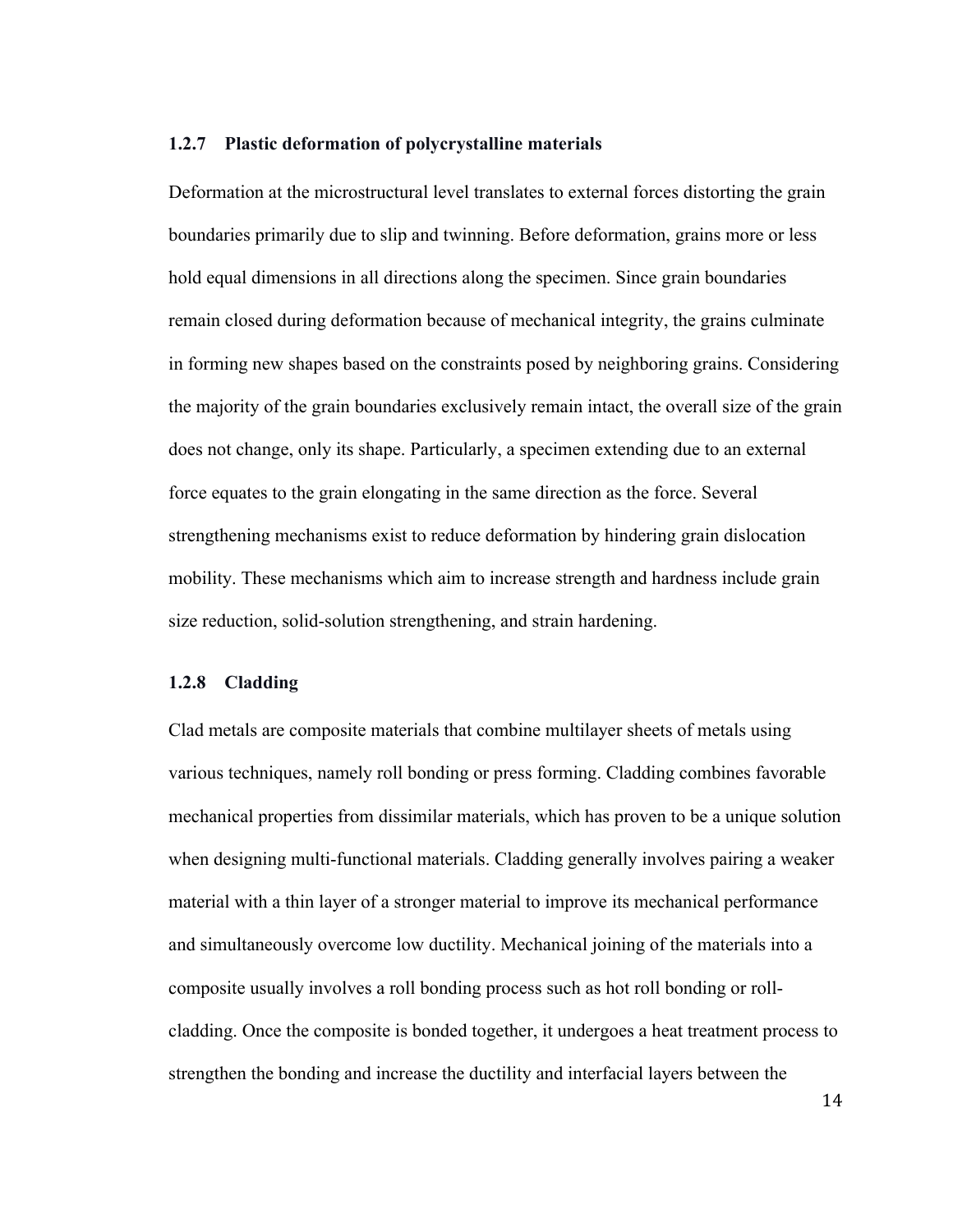materials. The most common cladded products feature a stainless steel (STS) and aluminum (Al) composite. STS contributes corrosion resistance and high strength, while Al provides the benefit of being lightweight. (Kang et al. 2006). These properties are often desirable in the aerospace industry because they alleviate costs associated with fuel consumption. **Figures 4 and 5** show composites consisting of two and three contributing material layers, respectively. These materials can be re-arranged to investigate which configurations provide the most optimal behavior.



**Figure 4: Example of a bi-layer composite consisting of two separate layer sheets**



**Figure 5. Example of a tri-layer composite consisting of three separate layer sheets**

The effects of temperature and strain rate are often considered when attempting to optimize the ultimate tensile strength and formability of multilayer clad composites. Stress-strain curves are used to provide insight into how the strain rate influences mechanical strength. These curves reveal stress humps at varying temperature locations depending on the strain rate. Although increasing the temperature to intermediate levels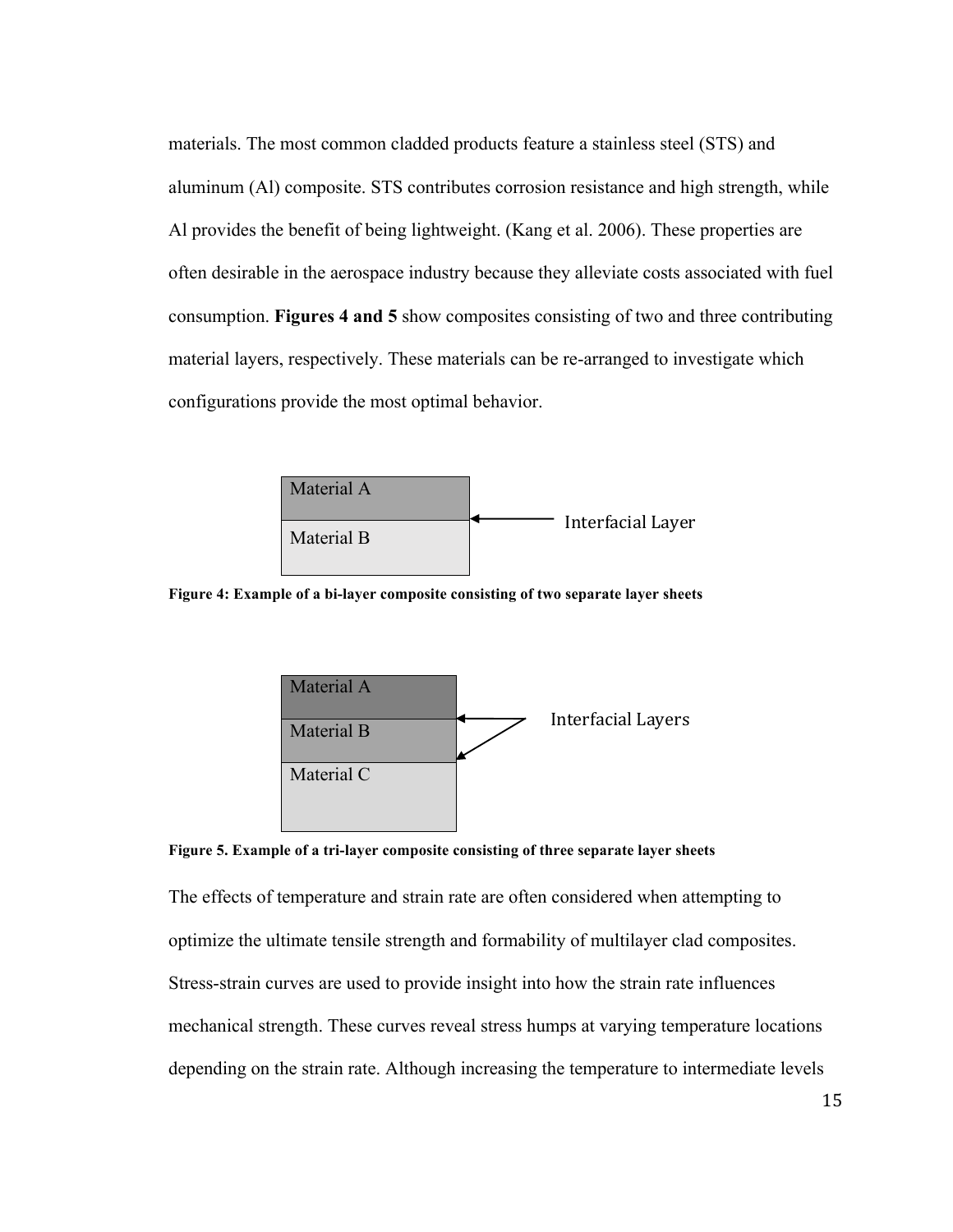for metals such as titanium and steel grants higher strength, the tradeoff is decreased ductility due to dynamic strain aging (DSA) due to carbon present within the steel. However, increasing the strain rate improves ductility within higher temperature ranges up to a maximum temperature, after which the ductility decreases. Elongation has shown to be higher in low strain rates at higher temperature levels (above 300°C). Increased ductility is attributed to homogeneous deformation and limiting localized necking in one of the component layers (Ha and Hong, 2013). Aghchai et al. (2208) employed both an experimental and theoretical approach to determine that the formability of a two-layer metallic sheet displays better forming limit diagrams (FLDs) than that of a single component sheet. The FLD curves determined analytically were found to be in close agreement with those obtained experimentally.

#### **1.2.9 Interfacial layers between metals**

Compared to a single material, modeling a composite requires more complexity due to the potential presence of interfacial layers between the metal sheets. A composite material consisting of layered sheets does not always behave as a single material because slight or detrimental interfaces may form, which contain vulnerabilities such as shear stresses that can cause the layer's bonded surface to become brittle, and thus more susceptible to debonding (Kim and Hong, 2013, Ha and Hong, 2015). Warping can also occur in tensile specimen composites due to transverse stresses that arise from the different plastic strain ratios of the component materials (Choi et al., 1997). Studies have found that increasing the thickness of intermetallic compounds increases with temperature (Keun and Ig, 2017).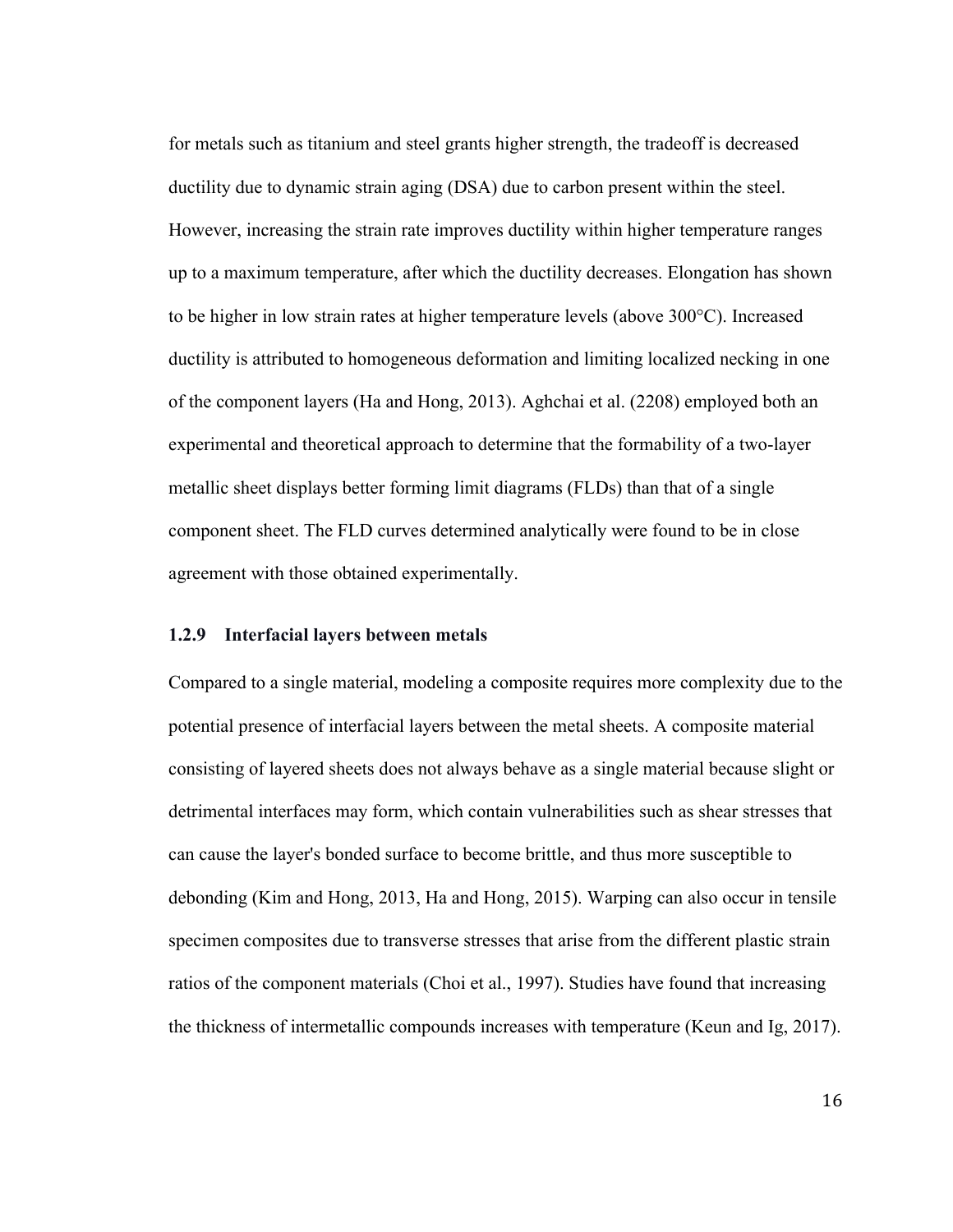Understanding how these interfacial layers contribute to the overall design of cladded materials gives rise to more accurate modeling methods.

Manufacturing processes cause imperfections in interlayers of composites. Fractures can form on the metallic surface caused by mismatched rotational speeds during an asymmetrical bonding process. Inter-diffusion of the component layers can also trigger the development of an interlayer on the interface (Li et al., 2013). Wrinkling behavior within the multilayer sheets resulting from excessive metal flowing into the die cavity during the process of deep drawing heavily influences failure within sheet metals (Morovvati et al., 2010).

The influence of a clad material's interfaces presents several clues into the mechanical performance of a composite. The interface between layers is surveyed for any interfacial cracks, flaws, or reaction layers to factor into the results. For instance, intermetallic layers can originate in composites from being exposed to heat treatment at temperatures higher than the material's ideal strain hardening temperature. For instance, magnesium requires a lower strain hardening temperature compared to steel. However, this composite would have a higher overall mechanical strength if strain hardening is tailored to steel's ideal temperature despite the consequence of forming a reaction layer. (Kim and Hong, 2013). Also, stainless steel experienced a bumpy surface, which was determined to suggest a homogeneous uniform deformation and consequent enhancement in ductility within the clad composite's steel layer.

A reaction layer between magnesium and steel was seen in Kim and Hong's (2013) optical micrograph images at temperatures above 573°K. The interfacial reaction layer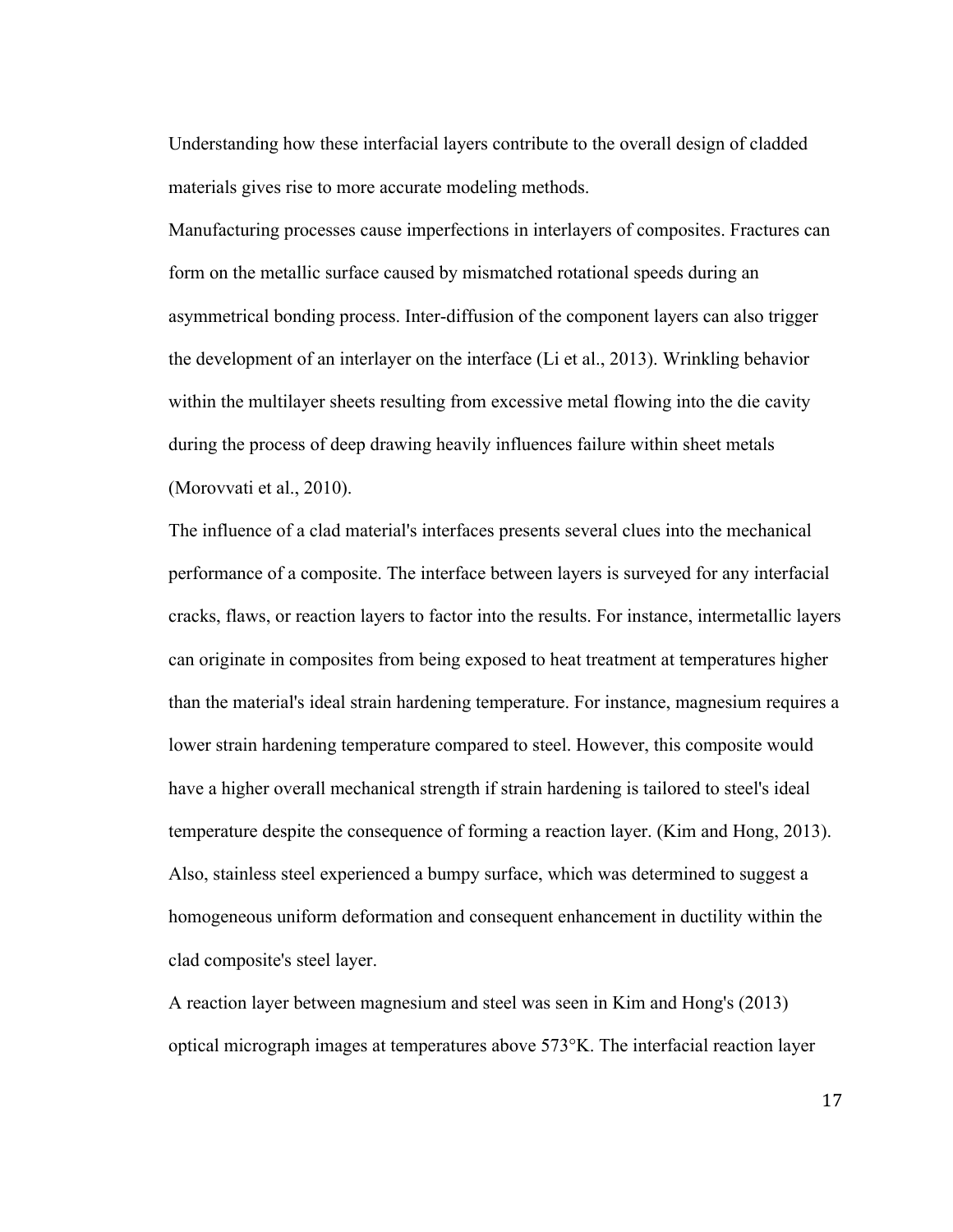presented undesirable consequences because the reaction compounds obstructed the bonding strength in between the composite's layers. Knowing how the advantages outweigh the disadvantages are worth considering when selecting heat treatment temperatures for the composite.

Once a layer is separated from the composite, researchers have the option to subject it to an annealing process to prevent temperature-dependent intermetallic formation on the sheet's surface properties to enhance the accuracy of results. Furthermore, annealing also improves interfacial bonding (Li et al., 2013). Studies have been performed to take advantage of these interfacial layers by deliberately wanting an intermetallic compound to form on a layer's interface to improve tensile properties and layer bonding. Li et al. (2013) investigated enhanced mechanical strength attributed to interfacial improvement of a laminated aluminum copper clad composite.

The influence of strain rate on deformation behavior revealed that increasing the strain rate enhances the ultimate tensile strength and elongation, and reduces the overall deformation due to the formation of an interfacial layer between the component materials. Hong and Ha, 2017 also considered designing a mechanical bonding interlayer to increase strength in a copper titanium steel clad composite. The purpose of designing an interlayer was to increase the bonding strength and provide good deformability with a low melting temperature. (Hong and Ha, 2013)

#### **1.2.10 Experiments involving cladding and bi/tri-layer materials**

The deformation and fracture behavior of several bi-layered and tri-layered clad composites have been studied extensively. Most researchers have concluded that cladding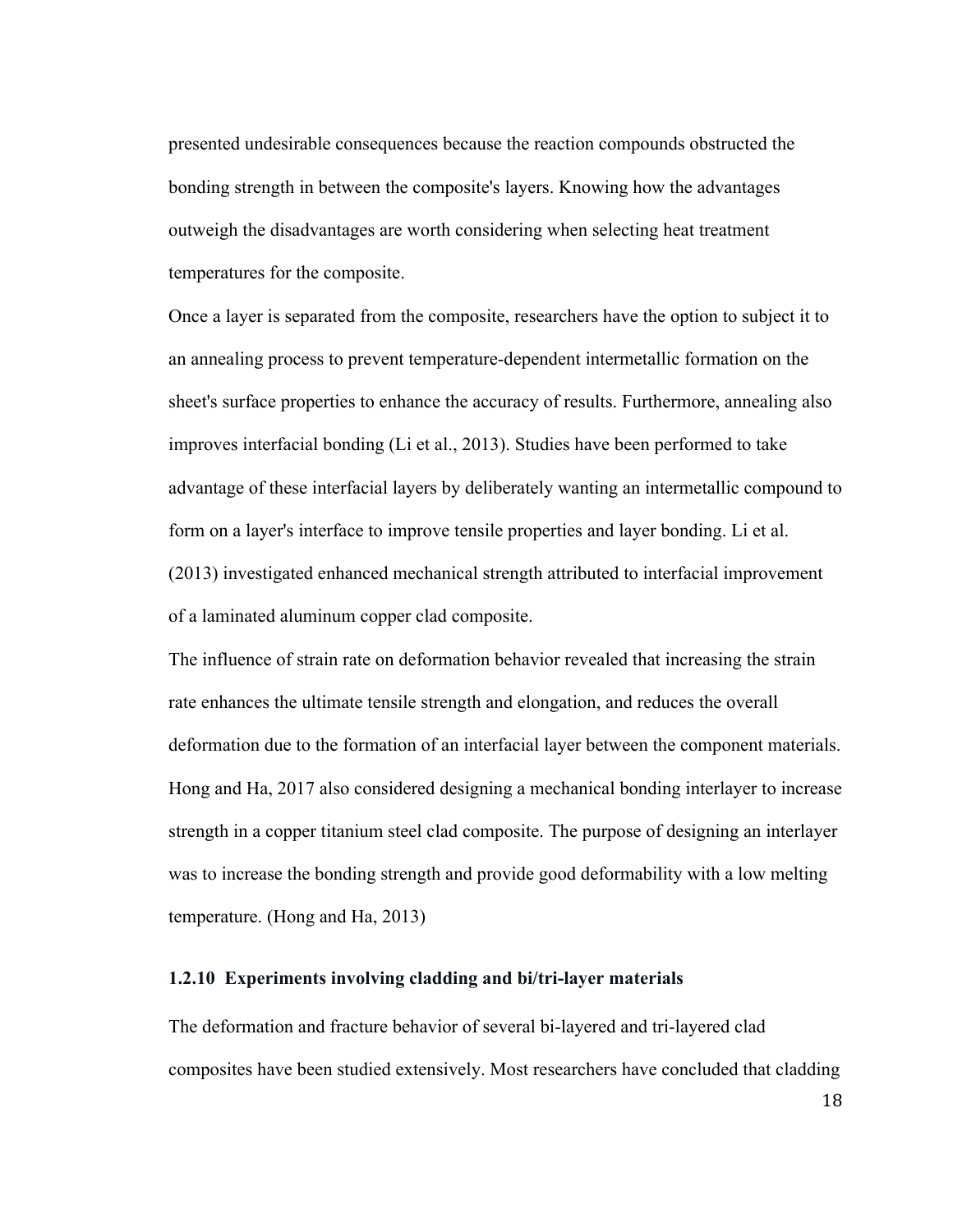provides a wide range of new mechanical properties (Kang et al., 2006, Kim and Hong, 2013). Several metals have been considered for cladding layers, such as magnesium and various aluminum and steel alloys. Hong and Kim (2013) looked into the deformation and fracture behavior of roll-bonded magnesium, aluminum, and stainless still clad composite. Although magnesium triggers thoughts of unpromising results owing to its low corrosion resistance attributed to its lack of protective oxide film, it does provide the benefit of being incredibly lightweight, which is something the aerospace industry values significantly. These researchers innovated a compelling composite arrangement ensemble to compensate for magnesium's shortcomings. A magnesium layer was strategically added with aluminum and stainless steel to limit its high corrosion susceptibility. Cladding aluminum with magnesium yields  $Al_2O_3$ , a protective surface oxide layer that effectively guards against corrosion. As an effort to optimize the composite, a thin layer of steel was added due to its high mechanical strength and to compensate for the lack of corrosion resistance in magnesium.

Each component material contributes its mechanical properties to the overall composite, meaning the fracture strain of the entire composite should theoretically be influenced by each material's strength contributions. Kim and Hong (2013) provided evidence to confirm this claim, using a series of tensile tests to determine their composite's strain at failure. They carried out several tension tests on tri-layered hot roll bonded composites Mg/Al/SST, under varying degrees of heat treatment. Composites were separated, and tests were conducted on each material to determine each material's individual mechanical properties. The reasoning for testing the materials separately and combined is to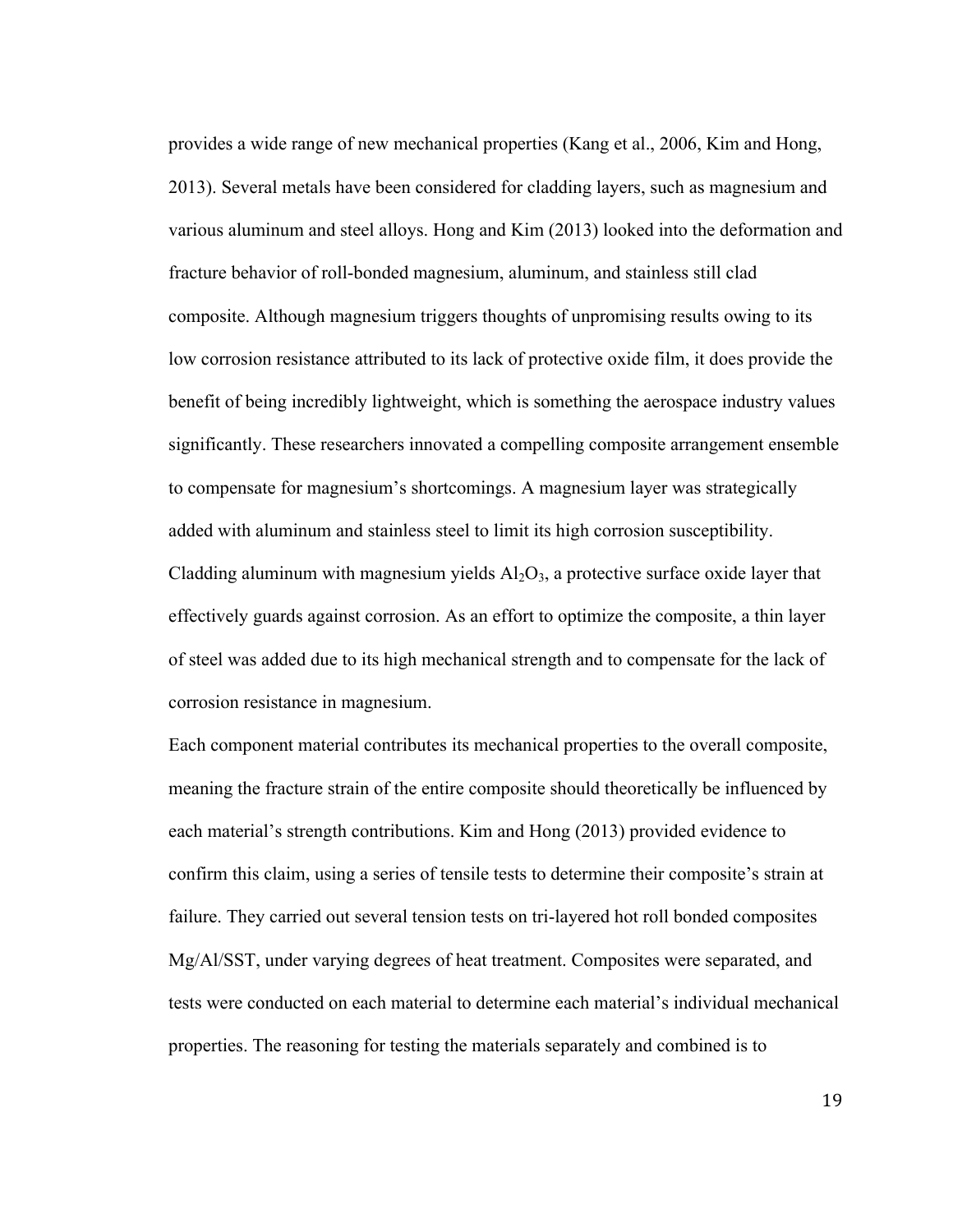determine each material's strength and ductility contribution towards the overall composite. The practice of comparing the stress-strain curves of the combined and individual materials delivers a method of verification into the accuracy of the tests. Elaborating on this point, the mechanical properties of the individual materials have already been studied extensively in the past and should therefore fall into a predetermined behavior margin. For instance, the stress-strain curve of steel outputs a higher ultimate tensile strength than aluminum and magnesium.

Additionally, steel's modulus of elasticity is higher than the other two and should reveal a steeper slope in the elastic region. The individual materials' predictable behavior provides a gateway into knowing that the acceptable mechanical behavior of a composite should fall in between its other materials' stress-strain curves. Consequently, the composite's stress-strain curves should exhibit fluctuations when altering the ratio of each material's cross-sectional area. Optical microscopy and scanning electron microscopy (SEM) are used to investigate the microstructure at each interface region and determine whether the bonding surface was intact. Moreover, the ultimate purpose of these images is to investigate the occurrence of homogeneous deformation.

Multiple heat treatment temperatures (as rolled and 473°K-673°K) were compared to illustrate the influence of heat treatment on mechanical properties, namely ductility, hardness, and strength. The reasoning for conducting tests at low and high temperatures is due to the concept of recovery and recrystallization. Recrystallization allows materials to have increased fracture strains. A noteworthy property of magnesium is its low recrystallization temperature. A low recrystallization temperature means that magnesium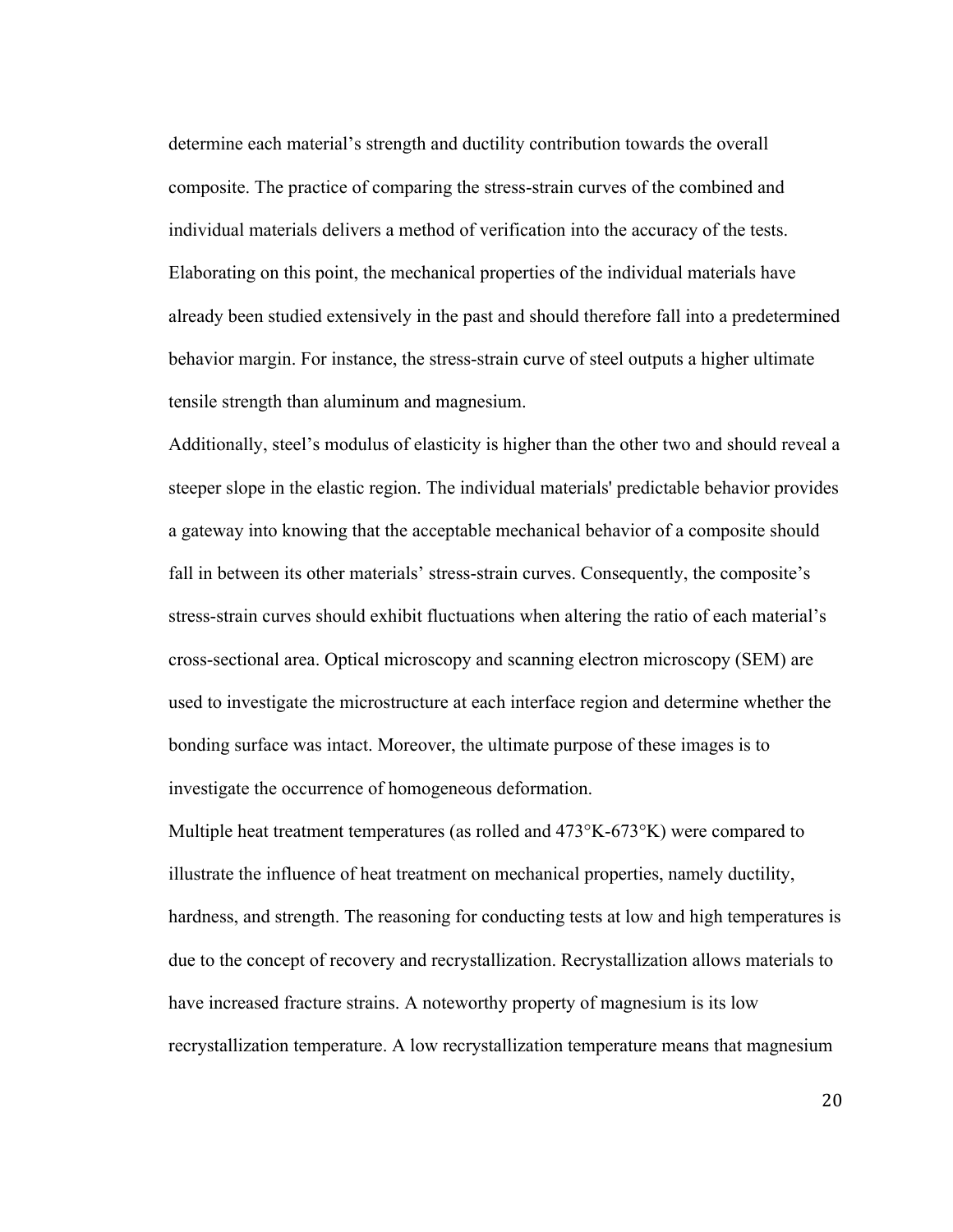will experience recrystallization in the lower temperature range, meaning that it shows an increased fracture strain at lower temperatures than higher ones.

Their experiment revealed no benefit in terms of mechanical properties for using this particular cladding composition. The main reasoning was the strength of the Al layer significantly impaired the material's overall strength. However, it was determined that cladding SST with Mg is potentially beneficial because it would be lightweight with improved corrosion resistance. Magnesium contributes the low density, while Stainless Steel provides added corrosion resistance to compensate for magnesium's susceptibility to corrosion.

The details surrounding the composite's strain at failure is perhaps the most notable finding of their experiment. Increasing the heat treatment temperature also increased the total fracture strain of the composite once the Mg alloy fractured, even though higher heat treatment temperatures decrease the fracture strain of Mg alloys. This is due to the Al/SST contributing to a higher fracture strain after the increased heat treatment temperature. Therefore, the localized deformation of the Mg layer does not play a part in decreasing the enhanced ductility of the composite since the remaining layers were well bonded.

Other studies have looked into incorporating more than two or three materials into a composite. Kang et al. (2006) investigated a five-ply stainless-steel aluminum composite's strain behavior. Kang et al. (2006) investigated roll bonding's influence on mechanical properties based on material thickness and arrangement using textural measurements and a finite element method that encompasses friction conditions. The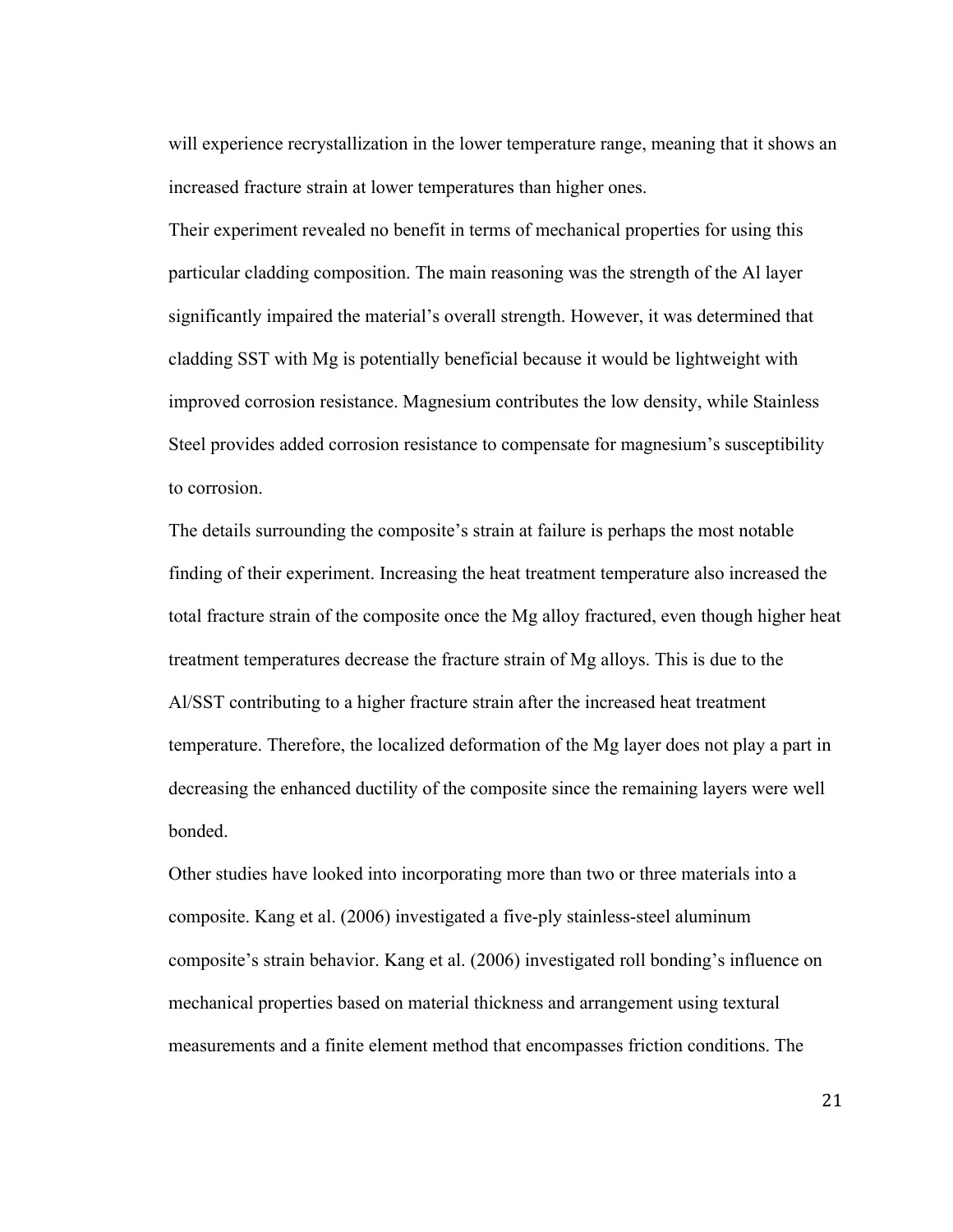crystallographic texture and strain rate variations caused by distinct texture gradients were analyzed in the roll-gap. Their results revealed that the composite's material arrangement presents a notable impact on the strain rates. Regardless of the material, the mid sheet of the composite underwent significant and uniform plain strain deformation. It was also determined that strain history plays a vital role in the rise of deformation, mainly dependent on geometry and the roll bite's friction conditions.

Yilamu et al. (2009) investigated the role stainless-steel clad aluminum plays on air bending characteristics and springback phenomena. Uniaxial tension tests were conducted to determine the mechanical properties of the individual materials and the hot-rolled aluminum/steel sheet sandwich. The stress-strain curve showed the composite curve to sit in between the steel and aluminum curves as anticipated. This curve explains how the clad sheet has a mechanical strength proportional to the combined components from a behavior standpoint. The strength of the composite is higher than aluminum and less than steel. The arrangement of the materials dramatically influences V-bending angles, but play a minor role in springback. The composite possessing the stronger material layer in the inside position causes a decrease in the composite's overall thickness and a smaller bending angle and radius than the opposite case. The springback can be accurately depicted using the Yoshida-Uemori model to simulate clad sheet metal springback behavior because it considers the Bauschinger effect (Yilamu et al., 2009).

#### **1.3 Thesis Overview and Purpose**

Although there have been significant theoretical and experimental contributions to determine the mechanical behavior of composites, most of the existing research is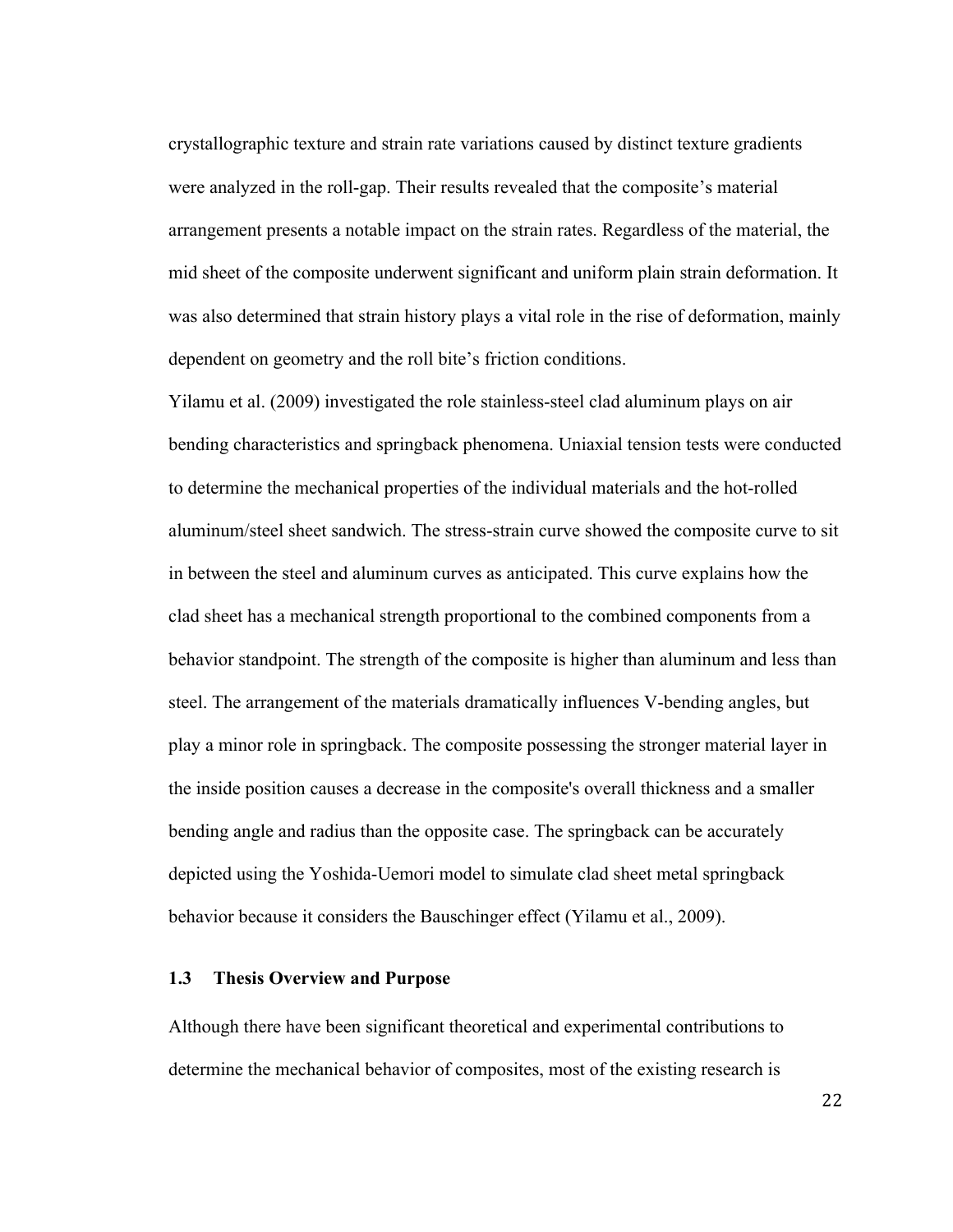restricted to small-scale specimens. There is little in the way of translating derived mechanical behaviors from a small-scale specimen to a larger scale. This evident gap in the literature merits a closer look. This research proposes to bridge this inherent gap by implementing a finite element model that can represent and accurately predict large-scale composites' material behavior. The purpose of this thesis is to contribute a finite element model that grants the potential to accurately grasp the mechanical behavior of composites via virtual tensile tests. Simulating theoretically intensive tensile tests using a quantified computer model which outputs accurate and verifiable mechanical properties contributes several advantages compared to laboratory testing. First and foremost, costs associated with laboratory equipment and resources are reduced. A wide array of versatile feasibility studies can be simulated to determine the ideal contributing material sequence and thickness without accumulating associated testing costs.

Determining the material properties of composites was achieved by designing a model in Abaqus CAE that simulates tensile tests and generates output stress-strain curves to reveal key mechanical properties. Consistent with prior research practices, individual stressstrain responses are established for the composite and each of its contributing materials. The model's accuracy is verified through a series of tensile test simulations that generated material stress-strain responses in close agreement with those of testing. The model's simulated mechanical behavior for a particular material closely matches that of testing. This thesis consists of four chapters, each building on the former to provide a more profound understanding of the model's advantages and feasibility. The first chapter consists of an introduction, literature review, and purpose of work. The second chapter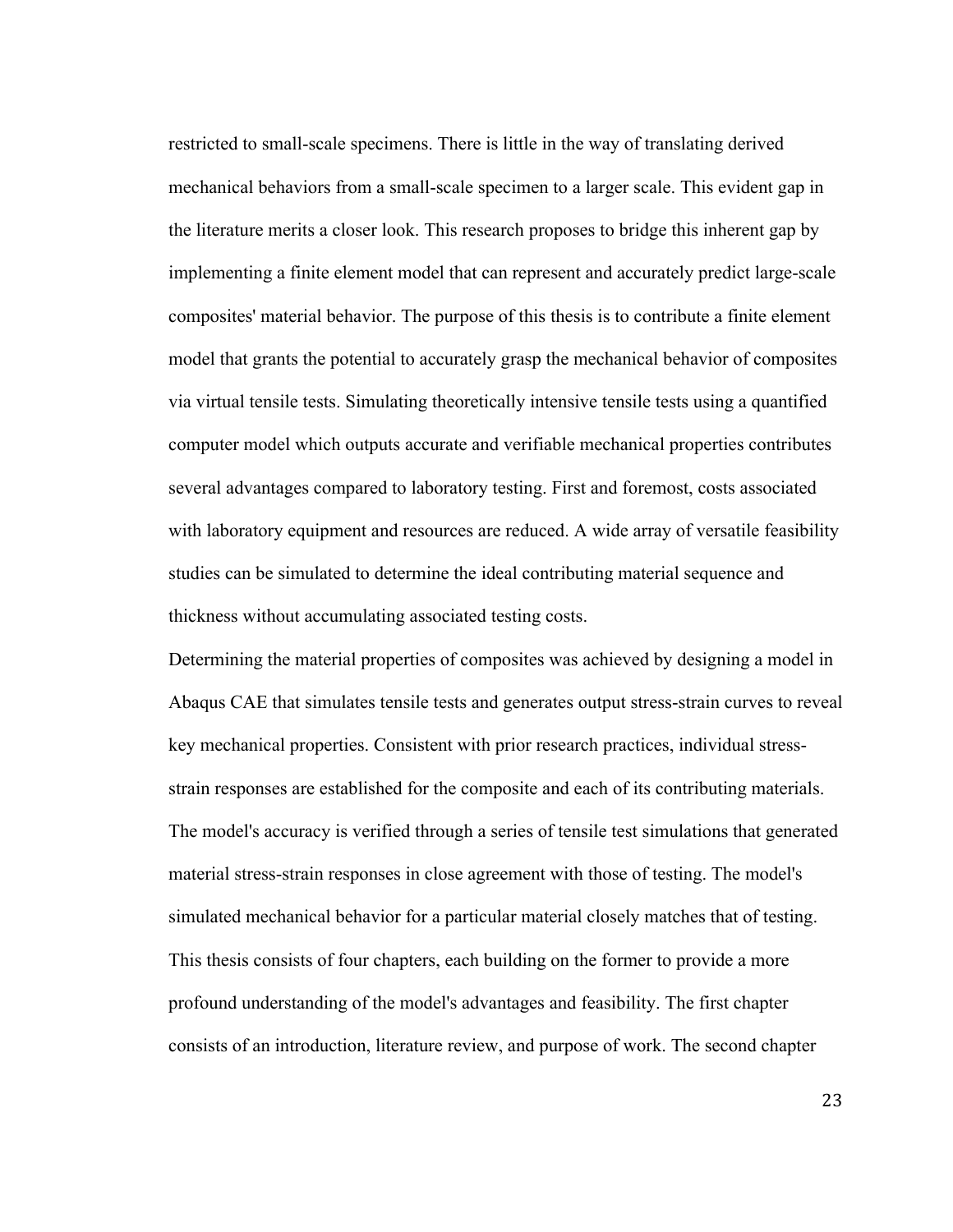introduces the model's design and methodology for extracting mechanical properties such as tensile and yield strength from individual contributing materials within a composite. This chapter focuses exclusively on simulating stress-strain responses of individual materials within the composite and then comparing the simulated output response to that of testing to support and verify the model's accuracy. The Ramberg-Osgood (R-O) relationship is used to determine and compare the experimental and simulated (n-1) and  $\alpha$ variables. The third chapter provides the methodology of designing a composite within Abaqus. The simulated stress-strain response of the whole composite is then compared to that of testing. The fourth chapter discusses the conclusions and limitations of the model. A parametric study that predicts the behavior of a newly designed composite using previously obtained mechanical properties is presented to demonstrate the feasibility of using this model in future research.

#### **1.4 Co-authorship Statement**

I, Yasmeen Shoker (YS), hold primary author status for all chapters in this thesis. The following authors have aided with the development of the thesis: Dr. Sam Nakhla (SN) and Dr. Ahmed Elruby (AE). Work from this thesis has been presented at the CSME 2021 conference, in addition to the making of a journal paper (pending submission). Regarding the conceptualization, visualization and methodology, [SN and AE] contributed their knowledge and expertise. The supervision oversight, project administration, leadership, resources, review of results was made possible by [SN and AE]. The contribution of advice and knowledge regarding the formal analysis methodology, software support and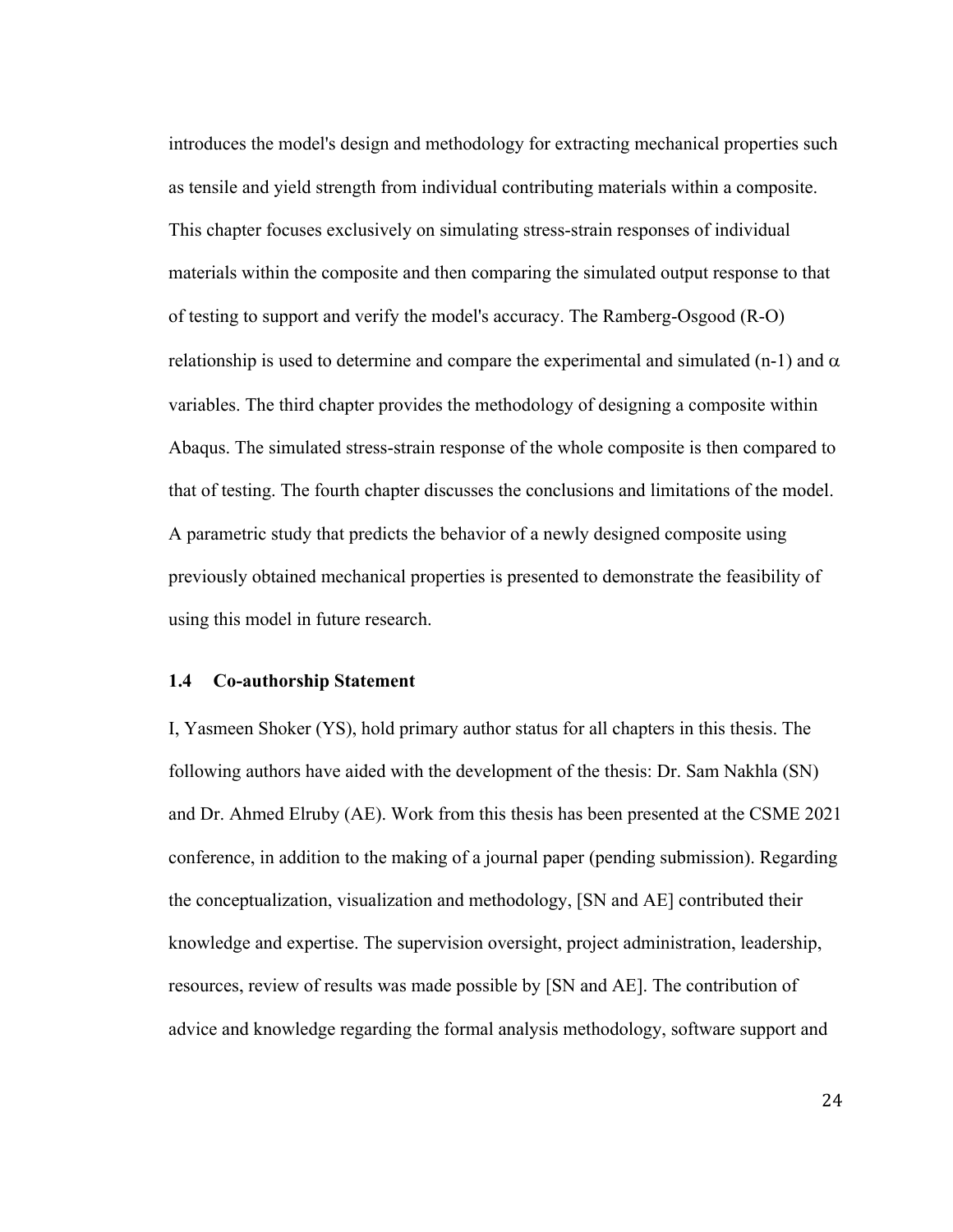reviewing results was aided by [AE and SN]. This statement applies to all chapters in this thesis. Funding acquisition by [SN].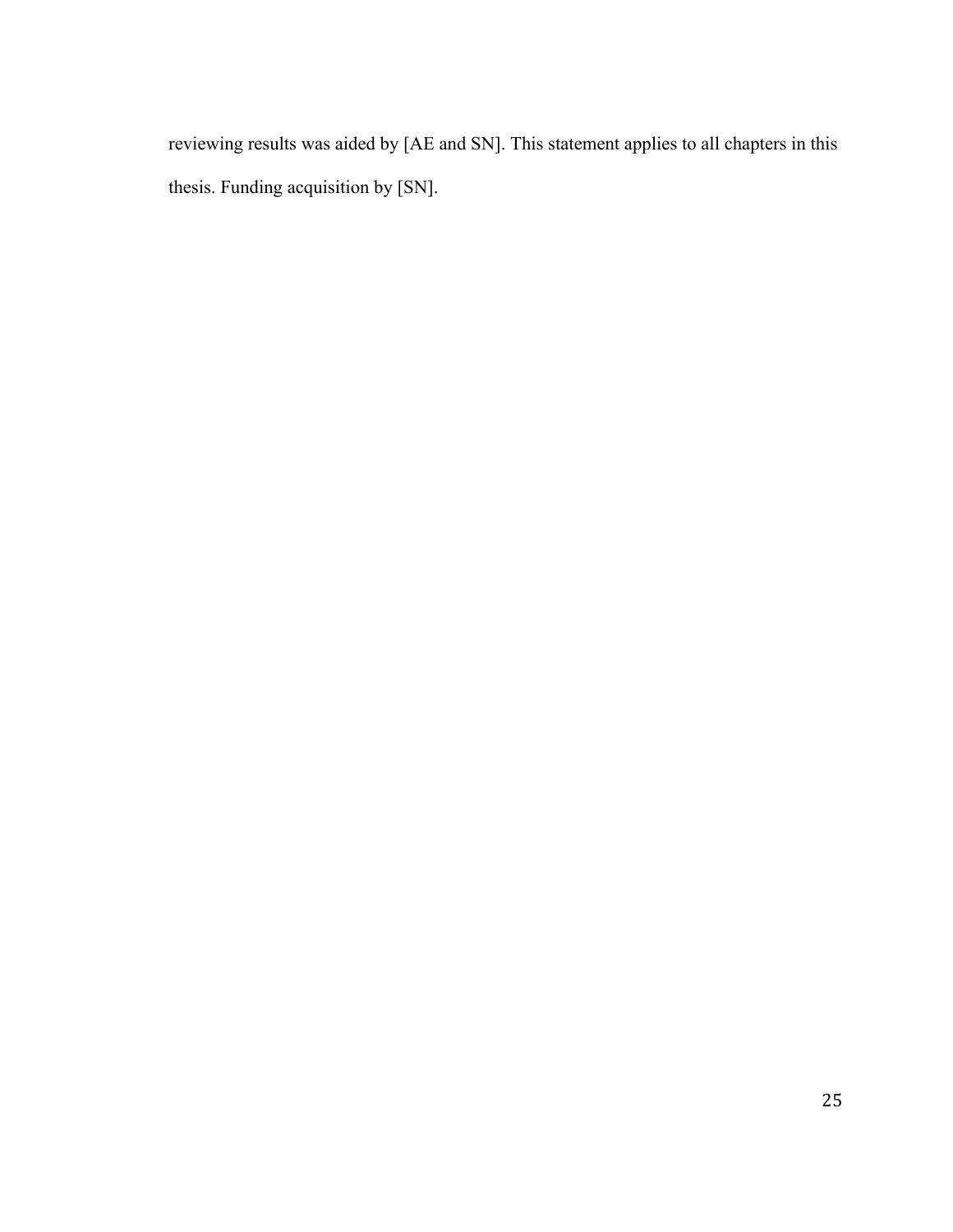## **1.5 References**

Aghchai, A Jalali, Shakeri, M, and Mollaei-Dariani, B. "Theoretical and Experimental Formability Study of Two-layer Metallic Sheet (Al1100/St12)." Proceedings of the Institution of Mechanical Engineers. Part B, Journal of Engineering Manufacture 222.9 (2008): 1131-138.

Callister and Rethwisch. "Materials Science and Engineering an Introduction 8<sup>th</sup> Edition", John Wiley and Sons, Inc., (2010): 45-79, 151-174, 198-210.

Choi, Shi-Hoon, Kim, Keun-Hwan, Oh, Kyu Hwan, and Lee, Dong Nyung. "Tensile Deformation Behavior of Stainless Steel Clad Aluminum Bilayer Sheet." Materials Science & Engineering. A, Structural Materials: Properties, Microstructure and Processing 222.2 (1997): 158-65.

Elruby, Ahmed Y, and Nakhla, Sam. "Strain Energy Density Based Damage Initiation in Heavily Cross-linked Epoxy Using XFEM." Theoretical and Applied Fracture Mechanics 103 (2019): 102254.

Ha, Jong Su, and Hong, Sun Ig. "Deformation and Fracture of Ti/439 Stainless Steel Clad Composite at Intermediate Temperatures." Materials Science & Engineering. A, Structural Materials : Properties, Microstructure and Processing 651 (2016): 805-09.

Ha, Jong Su, and Hong, Sun Ig. "Design of High Strength Cu Alloy Interlayer for Mechanical Bonding Ti to Steel and Characterization of Their Tri-layered Clad." Materials in Engineering 51 (2013): 293-99.

Hambli, Ridha, and Reszka, Marian. "Fracture Criteria Identification Using an Inverse Technique Method and Blanking Experiment." International Journal of Mechanical Sciences 44.7 (2002): 1349-361.

Hong, Sun Ig, and Kim, Yong Keun. "Residual Stress/Strain Effect on the Bending Properties of the Cu/Al/Cu Clad Plate." Key Engineering Materials 737 (2017): 214-19.

Jalali Aghchai, A, Jalali Aghchai, A, Shakeri, M, Shakeri, M, Mollaei Dariani, B, and Mollaei Dariani, B. "Influences of Material Properties of Components on Formability of Two-layer Metallic Sheets." International Journal of Advanced Manufacturing Technology 66.5 (2013): 809-23.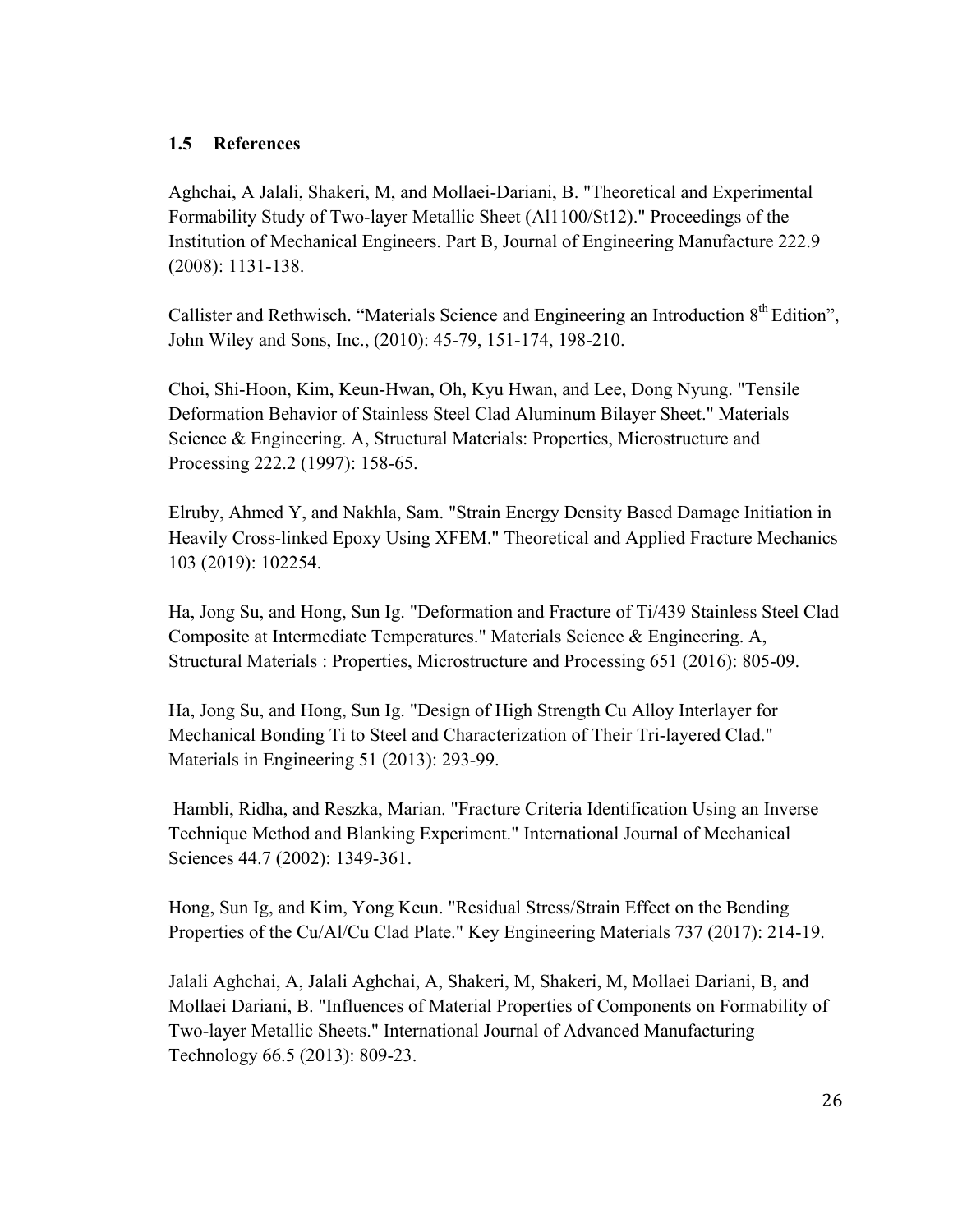Jin, Ju Young, and Hong, Sun Ig. "Effect of Heat Treatment on Tensile Deformation Characteristics and Properties of Al3003/STS439 Clad Composite." Materials Science & Engineering. A, Structural Materials : Properties, Microstructure and Processing 596 (2014): 1-8.

Kang, H.G, Kim, J.K, Huh, M.Y, and Engler, O. "A Combined Texture and FEM Study of Strain States during Roll-cladding of Five-ply Stainless Steel/aluminum Composites." Materials Science & Engineering. A, Structural Materials : Properties, Microstructure and Processing 452 (2007): 347-58.

Kim, In-Kyu, and Hong, Sun Ig. "Roll-Bonded Tri-Layered Mg/Al/Stainless Steel Clad Composites and Their Deformation and Fracture Behavior." Metallurgical and Materials Transactions. A, Physical Metallurgy and Materials Science 44.8 (2013): 3890-900.

Li, Xiaobing, Zu, Guoyin, and Wang, Ping. "Effect of Strain Rate on Tensile Performance of Al/Cu/Al Laminated Composites Produced by Asymmetrical Roll Bonding." Materials Science & Engineering. A, Structural Materials : Properties, Microstructure and Processing 575 (2013): 61-64.

Morovvati, Mohammad Reza, Morovvati, Mohammad Reza, Fatemi, Afshin, Fatemi, Afshin, Sadighi, Mojtaba, and Sadighi, Mojtaba. "Experimental and Finite Element Investigation on Wrinkling of Circular Single Layer and Two-layer Sheet Metals in Deep Drawing Process." International Journal of Advanced Manufacturing Technology 54.1 (2011): 113-21.

Oya, Tetsuo, Tiesler, Nicolas, Kawanishi, Seiichiro, Yanagimoto, Jun, and Koseki, Toshihiko. "Experimental and Numerical Analysis of Multilayered Steel Sheets upon Bending." Journal of Materials Processing Technology 210.14 (2010): 1926-933.

Ramberg, Walter, and William R. Osgood. "Description of stress-strain curves by three parameters." (1943).

Sharma, N. K, Sarker, M. D, Naghieh, Saman, and Chen, Daniel X. B. "Studies on the Stress-Strain Relationship Bovine Cortical Bone Based on Ramberg–Osgood Equation." Journal of Biomechanical Engineering 141.4 (2019): Journal of Biomechanical Engineering, 2019-04-01, Vol.141 (4).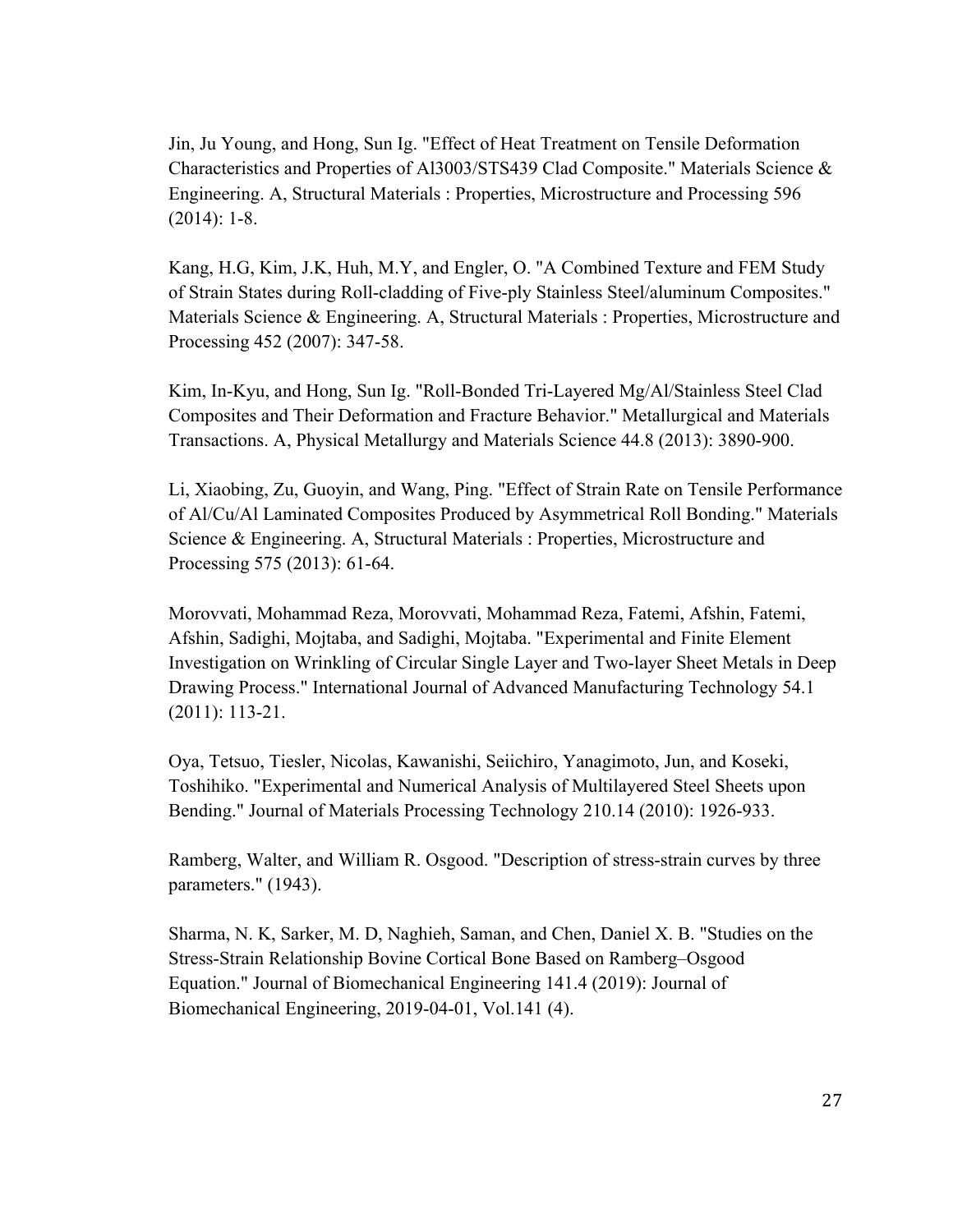Tseng, Huang-Chi, Tseng, Huang-Chi, Hung, Chinghua, Hung, Chinghua, Huang, Chin-Chuan, and Huang, Chin-Chuan. "An Analysis of the Formability of Aluminum/copper Clad Metals with Different Thicknesses by the Finite Element Method and Experiment." International Journal of Advanced Manufacturing Technology 49.9 (2010): 1029-036.

Yilamu, K, Hino, R, Hamasaki, H, and Yoshida, F. "Air Bending and Springback of Stainless Steel Clad Aluminum Sheet." Journal of Materials Processing Technology 210.2 (2010): 272-78.

Zhu, Deju, Mobasher, Barzin, Rajan, S. D, and Peralta, Pedro. "Characterization of Dynamic Tensile Testing Using Aluminum Alloy 6061-T6 at Intermediate Strain Rates." Journal of Engineering Mechanics 137.10 (2011): 669-79.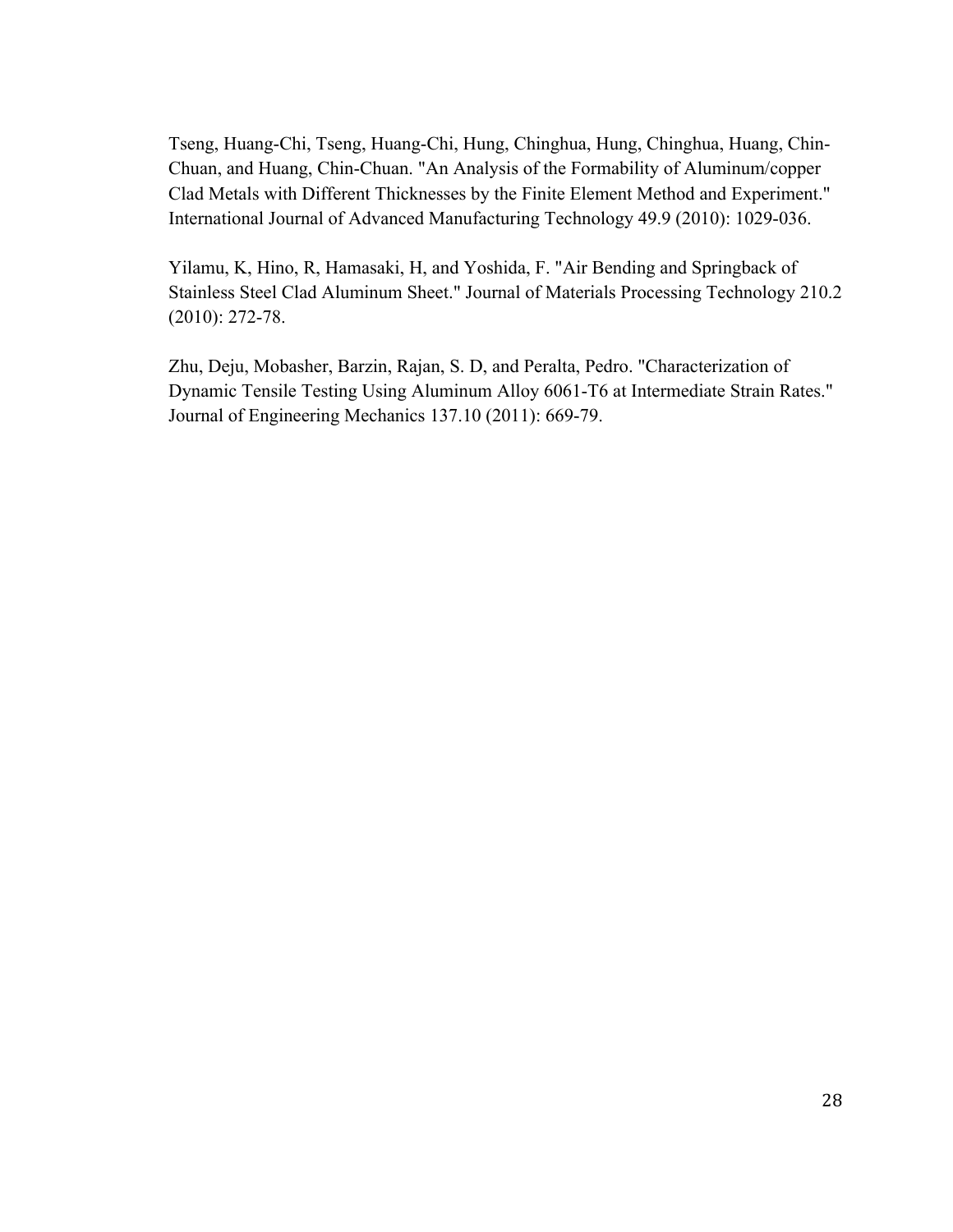# **2 FE Simulation to Extract Tensile Deformation Characteristics of the Individual Component Metals and Model Verification**

## **2.1 Introduction**

Cladding dissimilar metals show significant promise to enhance the mechanical performance of a structure. Designing composites comprising of materials with diverse mechanical properties provides the advantage of multifunctional applications coupled with reduced costs. Investigating the mechanical behavior is imperative to determine a composite's limitations within its intended environment. Extensive laboratory experimental testing has been conducted on metal composites, triggering the potential of accumulating significant costs over time. Repetitive testing consumes both time and resources despite the advantages. In this sense, providing a cost-efficient solution to determine the mechanical properties of composites is critical. Numerical modeling approaches have the potential to mitigate existing financial constraints while providing high-quality results. Finite element modeling is the standard universal numerical modeling method used for structural analysis. Finite element modeling (FEM) is a numerical solution that approximates the behavioral response of an object by creating a mesh of smaller elements. A FEM which simulates mechanical behavior by generating stress-strain responses would efficiently provide accurate results in an inexpensive and timely manner. Before the composite's behavior can be predicted, the stress-strain response of its component metals must be investigated to authenticate the model's validity.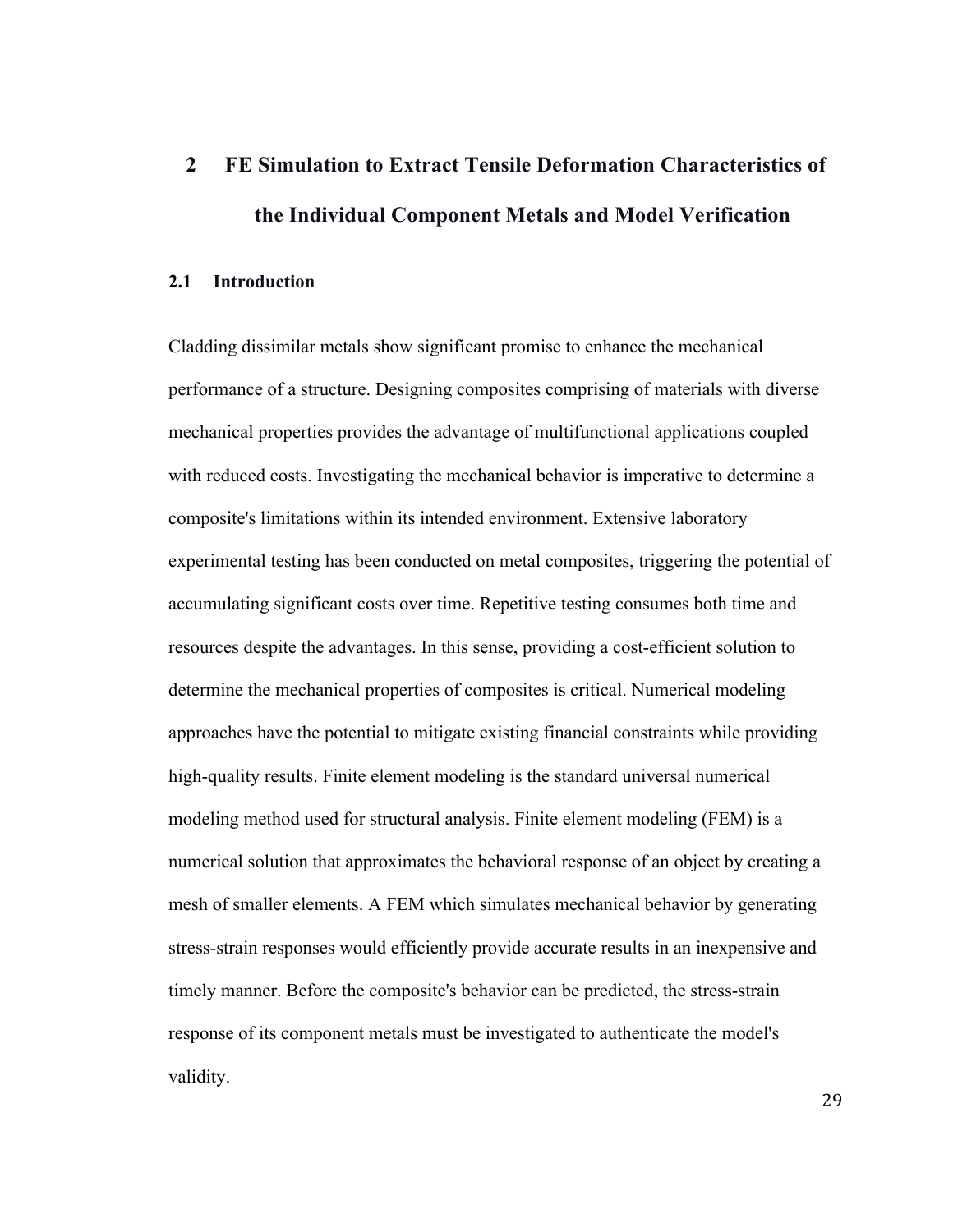#### **2.2 Stress-strain response of prismatic specimen under uniaxial tensile loading**

The stress-strain curve describes the elastic and plastic material behavior under a uniaxial tensile force. As previously mentioned, the elastic and plastic regions are separated by the material's yield point. The elastic region obeys Hooke's Law, stating that the stress is proportional to strain, whereas stresses in the plastic region inflict permanent plastic deformation. From a microstructural viewpoint, plastic deformation is the result slip, which involves atomic grain boundary dislocation motions. The specimen's deformation is uniform prior to the ultimate point, after which the deformation filters to a certain point along the specimen and forms a neck. The formation of a neck, whose cross-sectional area continues to decrease with applied force due to the confined deformation at the neck is known as the necking phenomenon. If the applied stress continues, the neck will continue to elongate until a resulting fracture occurs at some point along the neck. The stress at failure is defined as the specimen's fracture strength.

#### **2.3 Purpose**

This chapter's intended purpose is to utilize an analytical technique to determine the tensile deformation behavior of the individual component materials of a composite. The current work provides a three-dimensional finite element model that virtually simulates tensile tests to investigate the mechanical properties of lone material. Simulated tensile deformation characteristics are then compared with testing results collected from available literature to verify the model's accuracy so that it may be extended further to predict the mechanical behavior of multi-layered clad composites.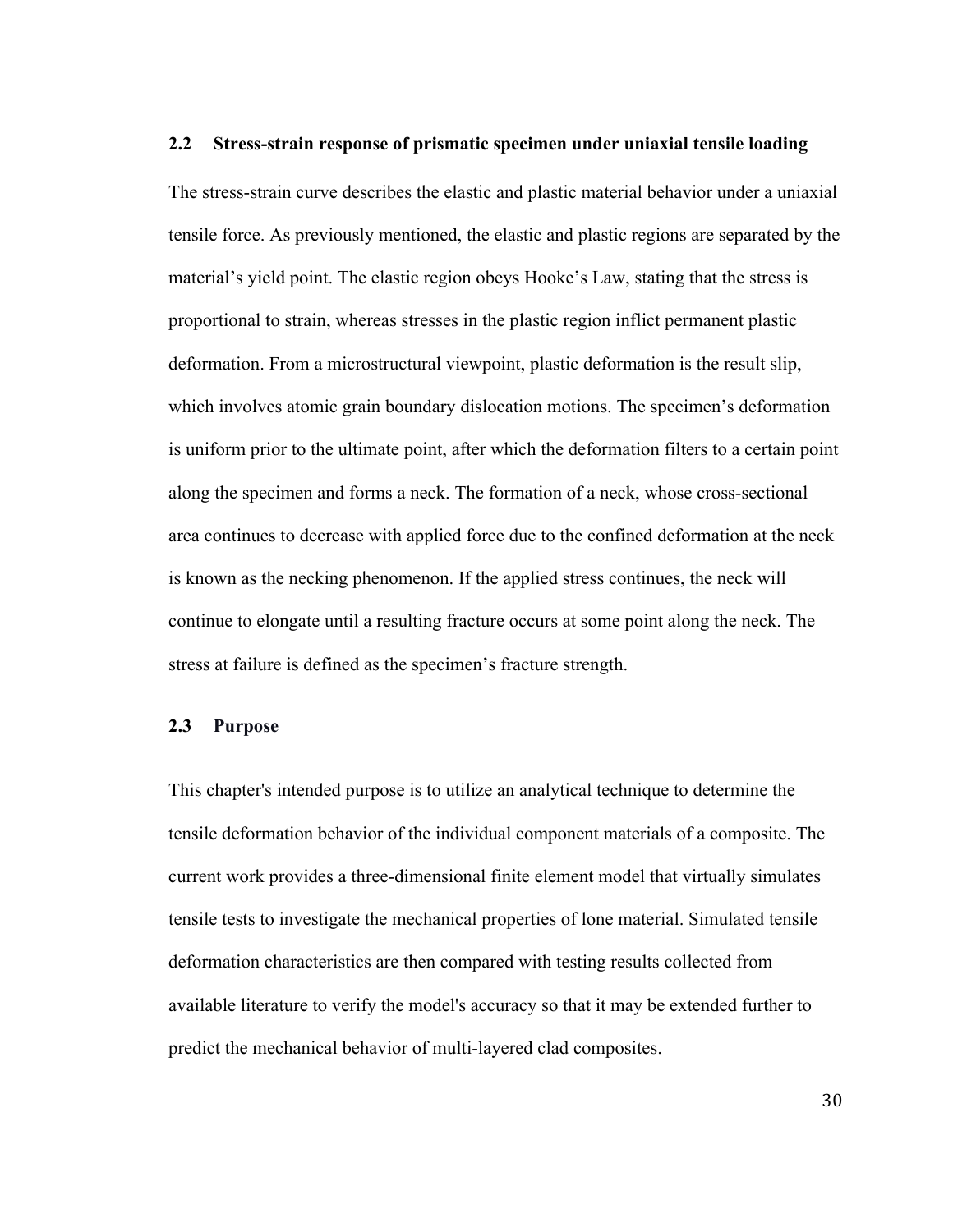#### **2.4 Simulation Overview**

#### **2.4.1 Model geometry and overview**

Capturing the elastoplastic mechanical behavior of single materials was achieved by developing a FEM in Abaqus CAE. The modeled geometry comprises of a rectangular prism part with width and length dimensions of 25 mm and 110 mm respectively. Two five-millimeter length-wise partitions were defined, one on each the top and bottom as shown in **Figure 6**. A constant thickness of 10 mm was used for each separate material, as shown in **Figure 6**. Since 10 mm of the specimen is tied up in partitions, only the remaining length of 100 mm is considered when operating on x-y data to generate stressstrain responses. A mesh size of 1.25 mm was found to provide adequate results based on the mesh convergence study, details of which can be found in **Section 3.4**. Once all parts of the specimen are created, Abaqus allows the option of defining material properties that can be assigned to any or all parts of the specimen. The FEM consists of a 3D element with two boundary conditions: fixed and moving. These boundary conditions are the reference points for the force-displacement and stress-strain responses for any given single material and cladded composite. The fixed boundary condition has a symmetry/antisymmetric/encastre type, with a dynamic and explicit step and a uniform distribution. The moving boundary condition has a displacement/rotation type, with a dynamic and explicit step. Material properties are then defined to an assigned section by calibrating testing stress-strain responses. The testing response data is input as a behavior comprising of an elastic-plastic parameter data set, allowing for the tabulation of the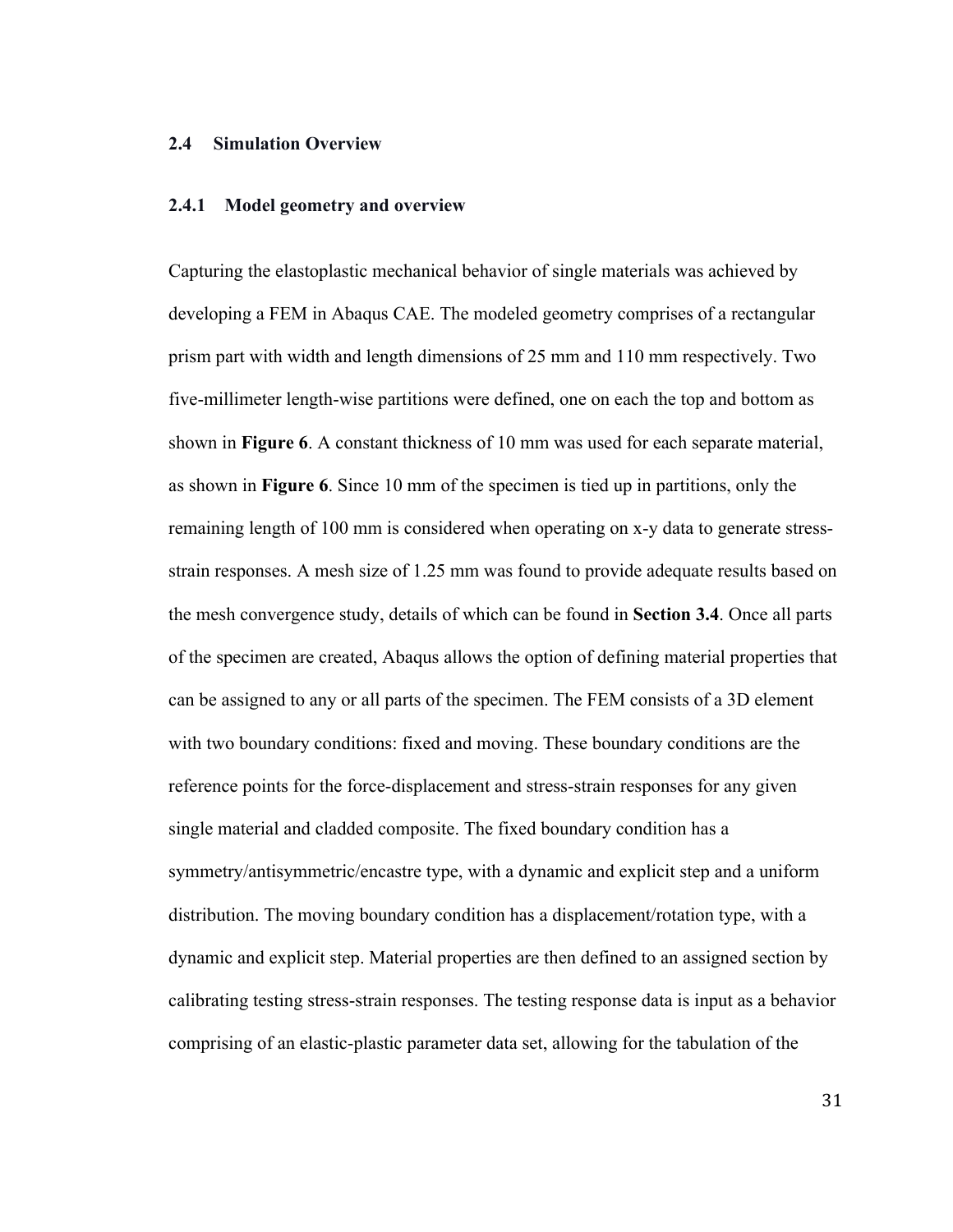ultimate and yield points. **Figure 6** illustrates the Specimen geometry used for single material modeling.



**Figure 6. Specimen geometry for single material modeling**

## **2.4.2 Material calibration**

Abaqus can develop material behaviors using imported material test data sets. The calibration feature is advantageous because it allows Abaqus to derive material behaviors, namely elasticity, and plasticity. Abaqus tabulates these values by calculating properties such as Young's modulus and Poisson's ratio from imported stress-strain curves. The calibration feature is advantageous because it allows Abaqus to define material behaviors such as elasticity and plasticity easily.

Several stress-strain curves from published work were imported into Abaqus as data sets. This calibration process allows Abaqus to calculate Young's modulus and yield strength from the data sets, allowing more precision for the model's stress-strain response.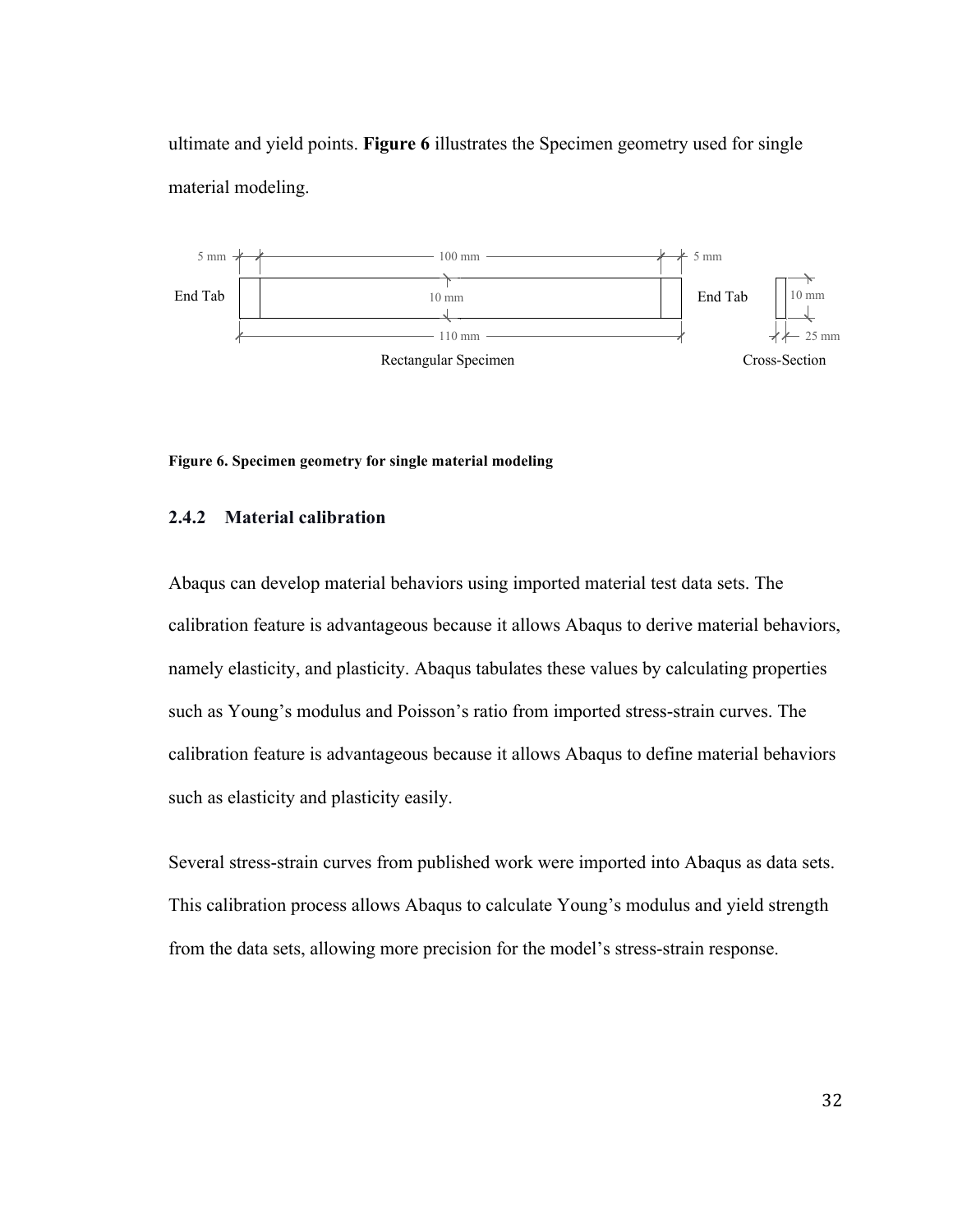## **2.5 Description of Experimental Benchmark and Model Validation**

# **2.5.1 Modeling separate materials and comparing their stress-strain response to experimental data available in the literature**

In this section, experimental tensile deformation characteristics taken from Jin and Hong's (2013) tensile tests are compared to the model's simulated results. The laboratory tensile test was conducted on a 2-ply Al3003/STS439 clad metal sample with thicknesses of 1 mm and 0.5 mm for aluminum and steel, respectively, as illustrated in **Figure 7**. The tensile testing specimen possessed a width of 2.5 mm, and a length of 15 mm. The composite was heat-treated at 500°C for 1hr. The FEM's dissimilar specimen geometry has no influence and does not hinder the accuracy of its output engineering stress-strain response when comparing it to that of a response obtained through testing. The reasoning of which is rooted in the analytical calculations to derive stress. Stress values were obtained manually by dividing the reaction force output of the model by the crosssectional area of the test specimen, thereby confirming the feasibility of applying this technique. The following section will analytically demonstrate the concept of different geometries by comparing the testing stress-strain response determined by Jin and Hong (2013) to that of the FEM.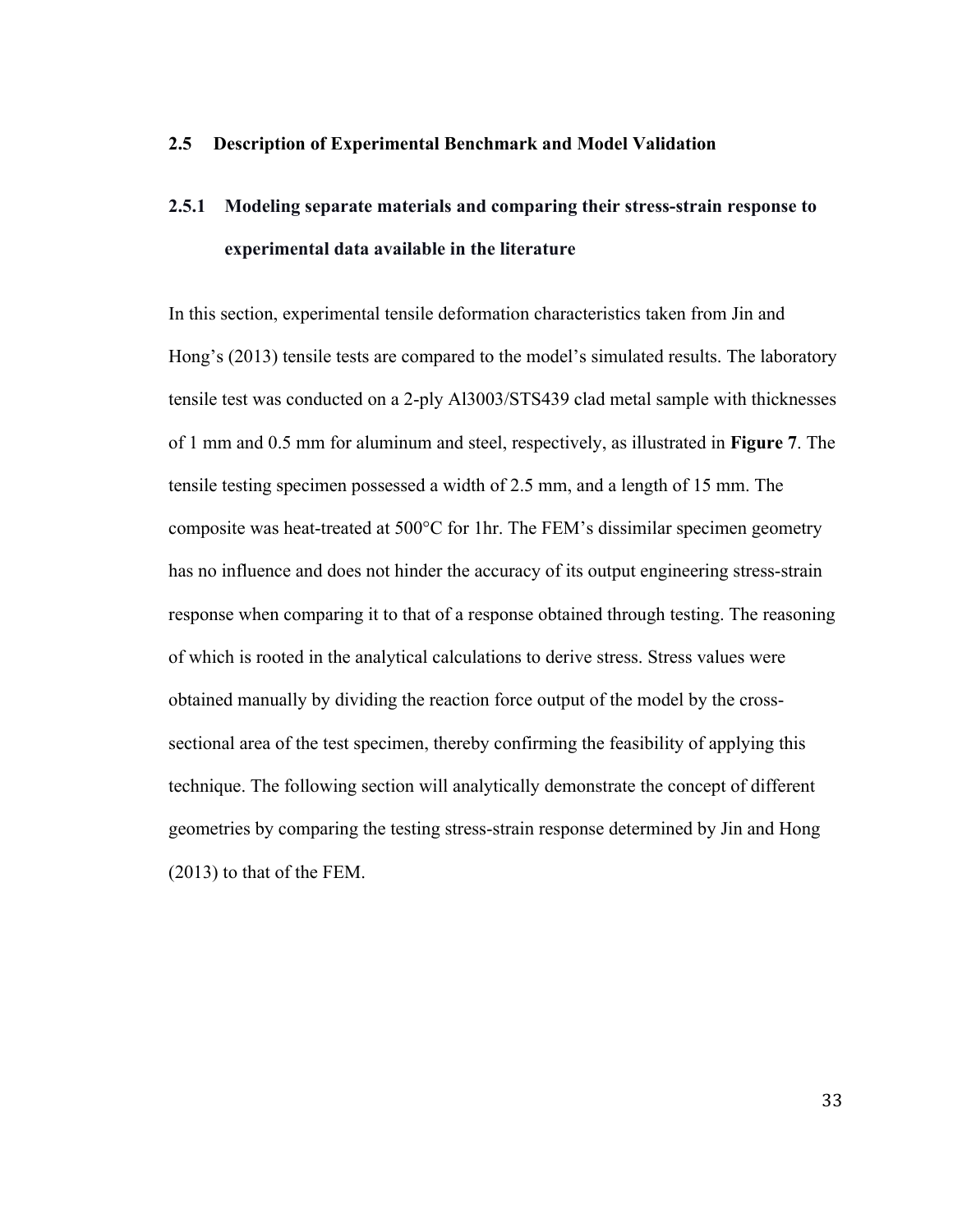$$
Al\ 3003 - 1 \text{ mm}
$$
  
STS 439 - 0.5 mm

**Figure 7. Layered sheet arrangement and dimensions of tensile test specimen used by Jin and Hong (2013)**

## **2.5.2 Validating the model's accuracy through experimental and simulated mechanical property comparison of a bi-layered Al/STS clad composite**

Jin and Hong's conducted three experimental tensile tests: one for each contributing material and another for the combined material composite. The resulting stress-strain responses afford important information on material behavior. Based on constraints associated with the scope of this thesis, only the elastic-plastic region of the response is considered. The experimental tensile tests generated three engineering stress-strain curves: aluminum 3003, stainless steel 439, and the aluminum 3003/stainless steel 439 composite. Each material's engineering stress-strain curve was considered up until the stainless steel's ultimate point, at a strain value of approximately 0.11. The reasoning for stopping at the ultimate point of stainless steel was that steel showed lower strain values than aluminum at the ultimate strength. More specifically, the stress-strain curves for both aluminum and steel stop at the same point, which is steel's ultimate strain value of 0.11 as previously mentioned.

The aluminum and steel curves were converted into true stress-strain curves and input into Abaqus as a data set. The engineering stress-strain curve was converted to that of a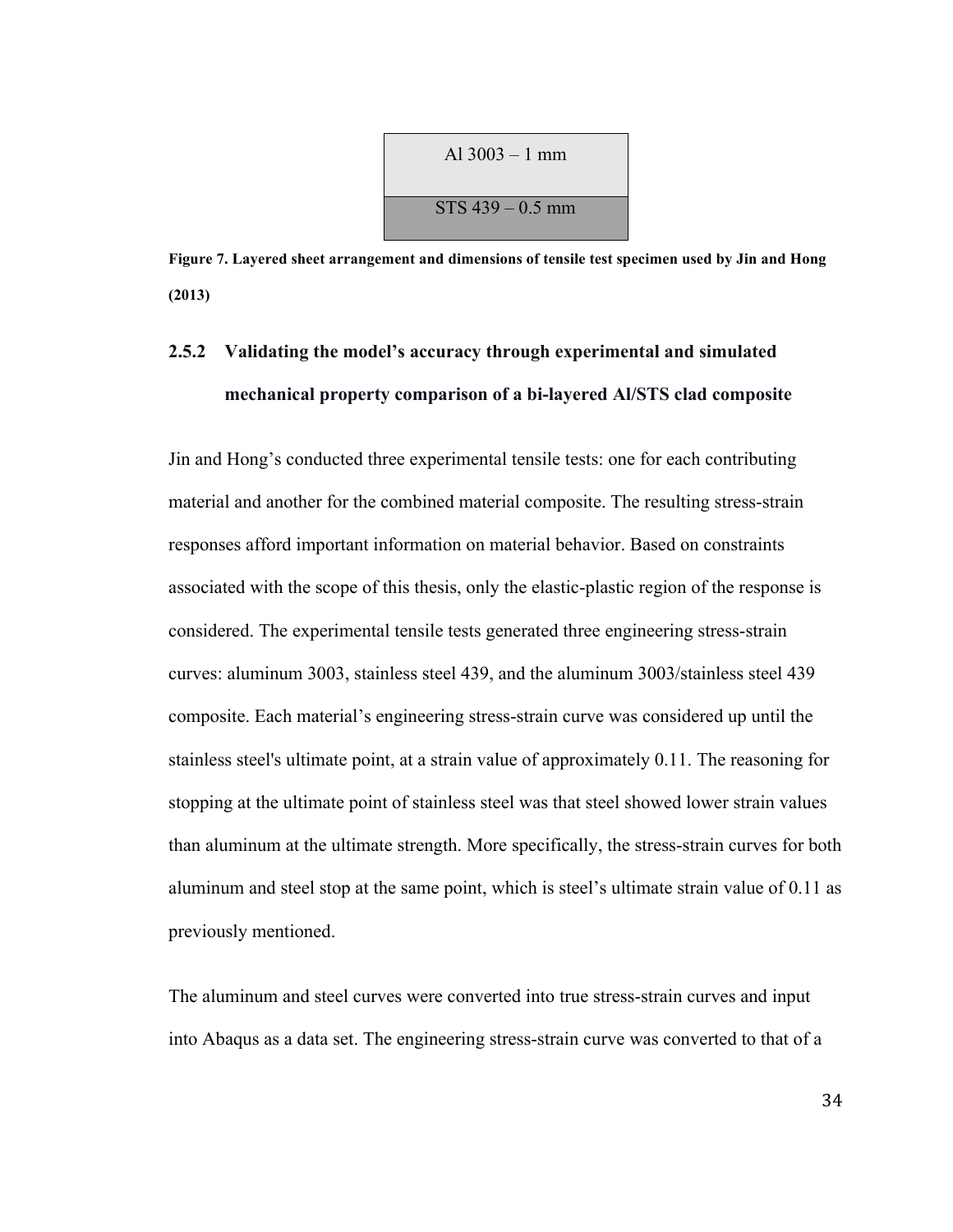true stress-strain curve by manipulating each data point along the curve using **Equations**   $[2.1]$  through  $[2.3]$ . **Equation**  $[2.2]$  expresses the true strain,  $e$ , as the natural log of the final length,  $l_f$ , of the specimen after being acted on by a tensile force divided by its initial length,  $l_i$ .

$$
e = \ln\left(\frac{l_f}{l_i}\right) \tag{Eq.2.1}
$$

Further manipulation of **Equation [2.1]** allows the true strain, e, to be expressed in terms of engineering strain,  $\varepsilon$ , using the following expression.

$$
e = \ln \frac{l_i + \Delta l}{l_i} = \ln (1 + \varepsilon) \tag{Eq.2.2}
$$

where  $\Delta l$  denotes the change of length of length of the specimen. Similarly, true stress can be obtained from knowledge of the engineering stress using the following equation:

$$
\sigma_T = \frac{P}{A_0} (1 + e) = s \times (1 + e)
$$
 (Eq.2.3)

where  $\sigma_T$  is the true stress, P is the load,  $A_0$  is the initial cross-sectional area and *s* is the engineering stress. The true stress-strain data for each material was used as input data sets for material calibrations. The aforementioned modeled geometry was used to simulate responses for aluminum and steel individually. First, the elastic behavior for each material was defined, after which the true-stress data was used within the material calibration tool to define the plastic behavior. The material properties were defined using the behavior of each material from the calibration step. Two reference points were added, one at each end tab. The next step was from the interaction module, where constraints were defined at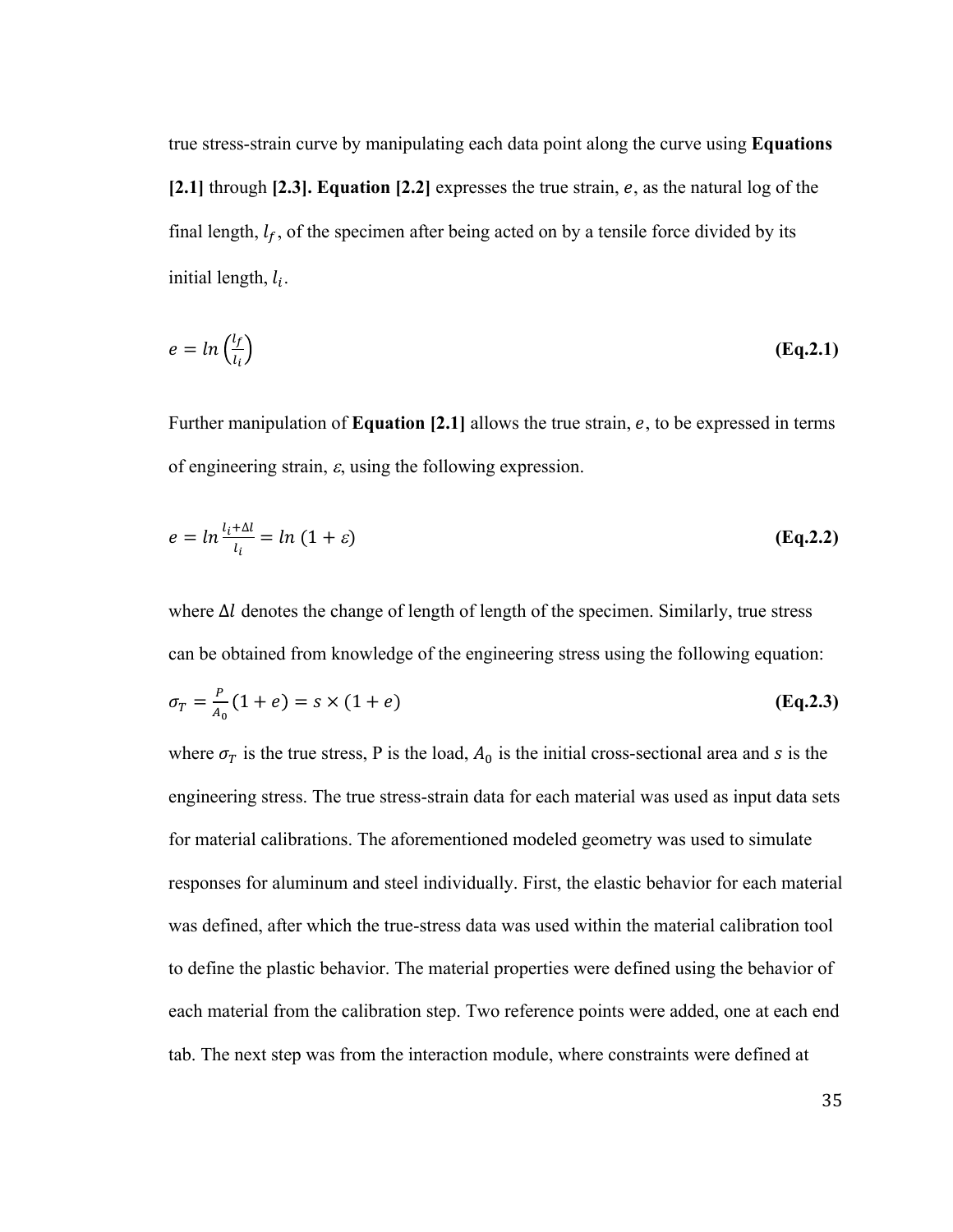each end tab. The end tabs are defined as a ridged body and each constraint to the reference points. The boundary conditions are defined in the load module, where the top reference point is permitted to extend in the Y direction while the bottom reference point is fixed.

The output for the reaction force and the displacement in the Y direction at the moving reference point 2 were obtained. The force and displacement were then converted to stress-strain by dividing the force by the cross-sectional area and the displacement by the modeled specimen's gauge length. The reaction force was divided by 25, the model's cross-sectional area, while the displacement was divided by 100, the model's gauge length. It should be noted that these values obtained from the model are engineering stress-strain because the undeformed cross-sectional dimensions were used. This allowed the engineering stress-strain response of the model to be compared with that of testing. Reiterating from **Section 2.3**, the model geometry can be extended to any specimen geometry and provide meaningful comparisons at any given cross-sectional area.

## **2.5.3 Simulation results of a bi-layered Al/STS clad composite**

**Figure 8** shows that the model's simulated output stress-strain curve for an Aluminum 3003 sheet is in close agreement with those of testing. **Figure 9** shows the testing and simulated stress-strain responses of Steel 439 are also similar. The fact that the model's stress-stress strain response for both materials are in close agreement to those of testing confirms that the material definitions are deemed acceptable and can thus be extended to further model the composite metal. The combined material composite responses will be discussed in **Chapter 3**.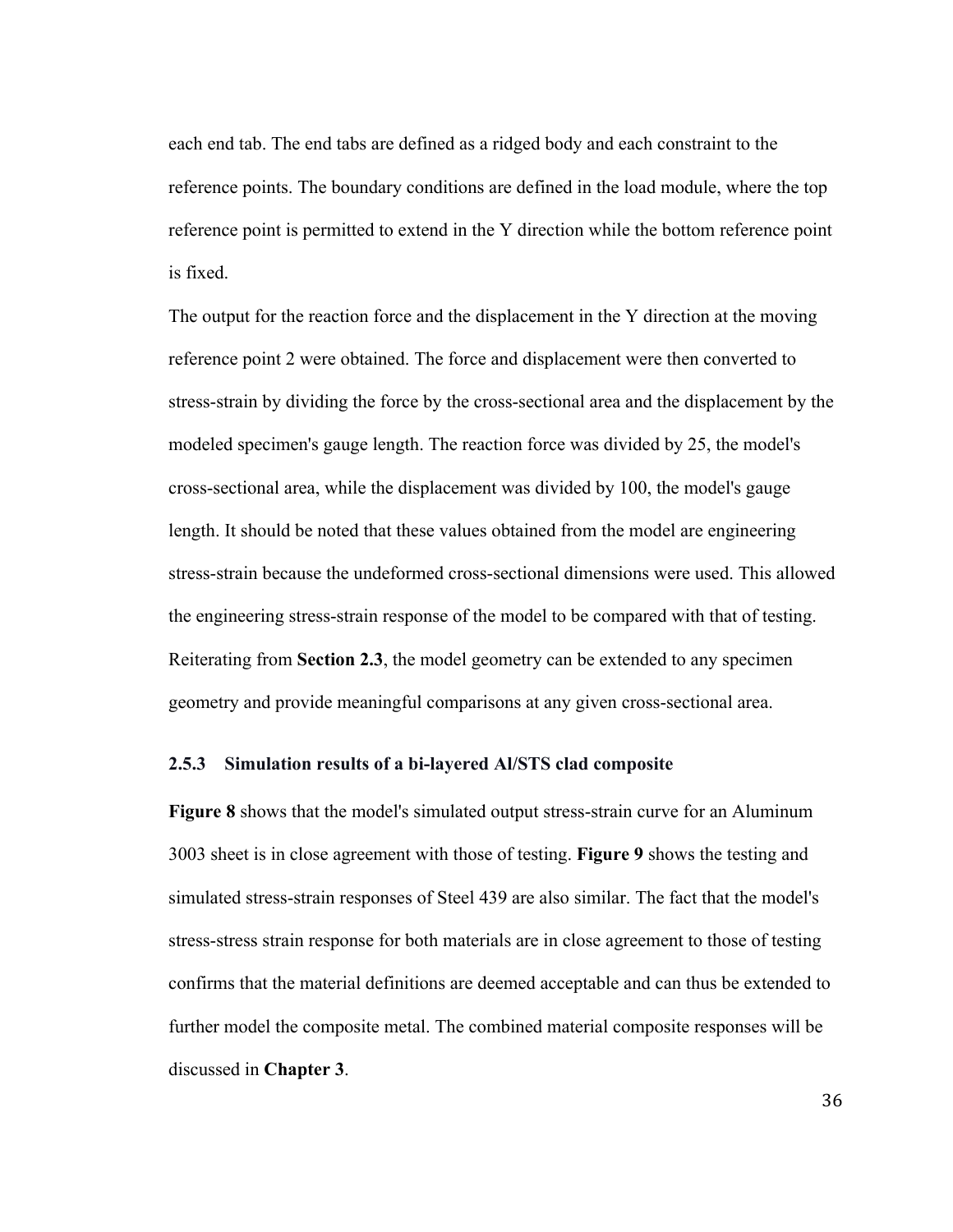

**Figure 8. Simulated and experimental stress-strain responses of heat treated the Al3003 sheet at 500°C for 1hr**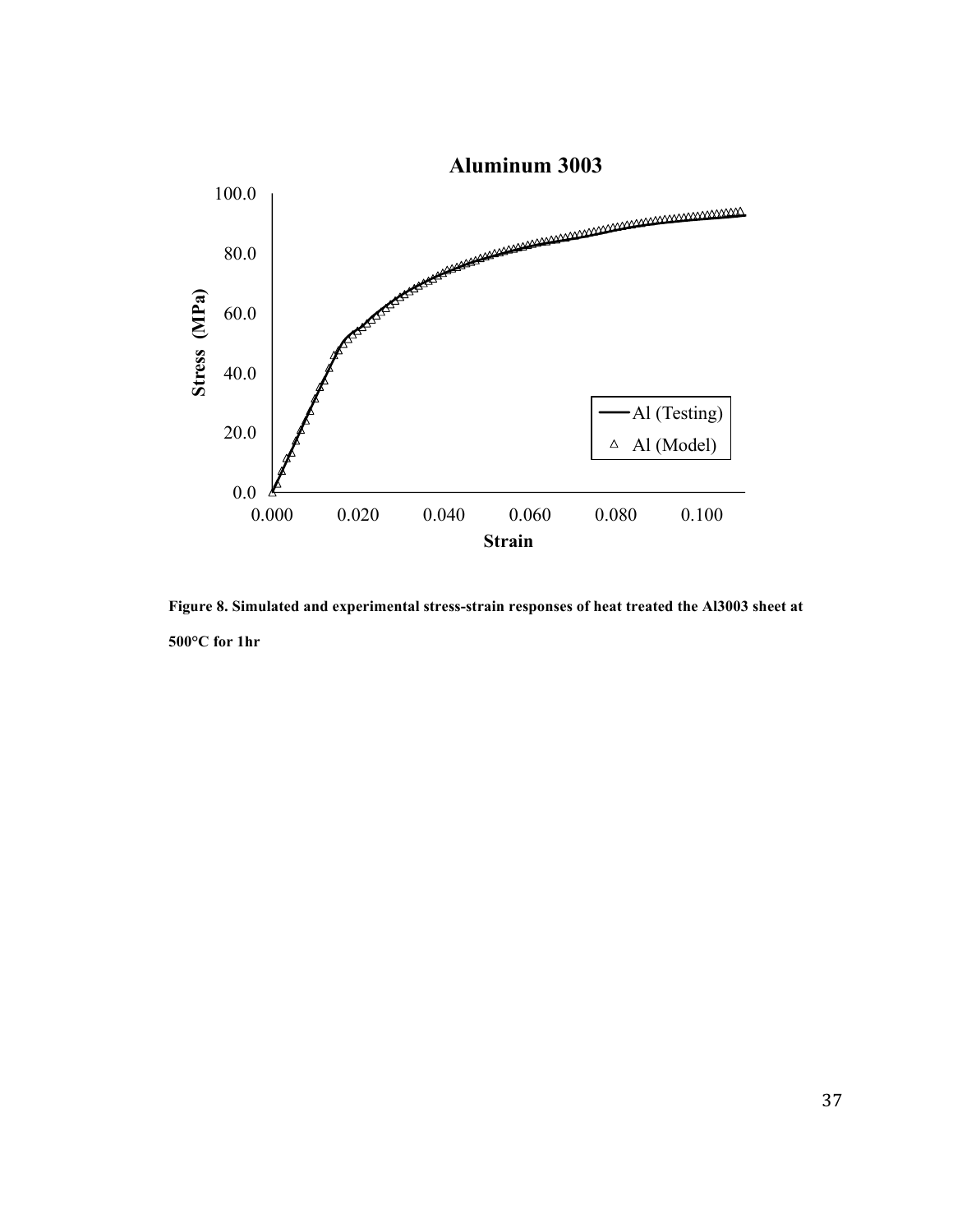

**Figure 9. Simulated and experimental stress-strain responses for the Stainless Steel 439 sheet at 500°C for 1hr**

### **2.5.4 Contour profiles at select increments**

**Figure 10** shows the Cauchy stress tensor components of an infinitesimal threedimensional rectangular element. The coordinate system is defined as (1,2,3) to correspond with that defined in Abaqus. The contour plot of STS 439 is shown in **Figure 11** to exemplify the stress distribution throughout the prismatic specimen in the elastic region, yield and at the ultimate point in the y direction of the specimen. The legend shows the stress profile of the specimen in the y-direction, defined as S22 as per the coordinate system shown in **Figure 10**.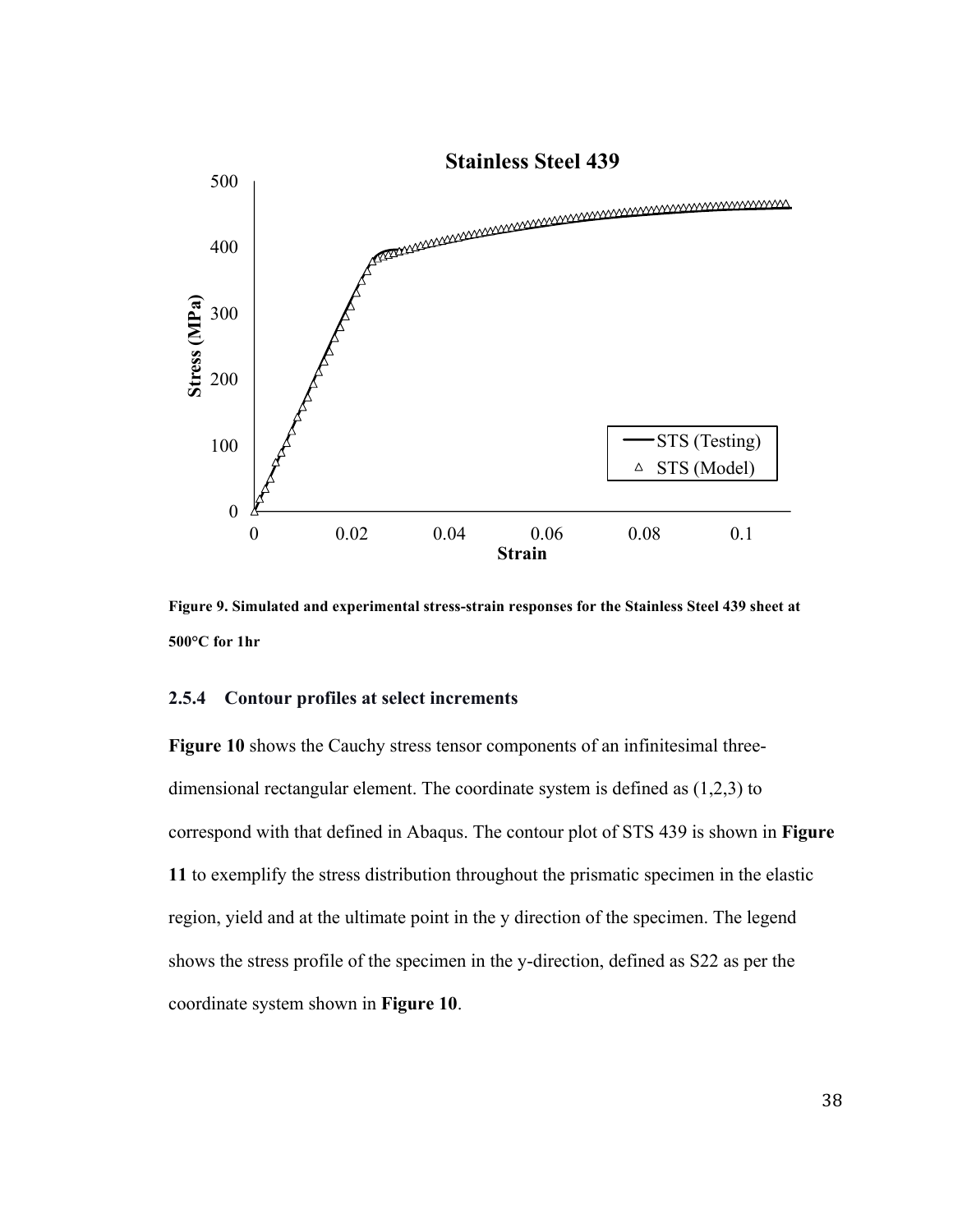

**Figure 10: Three-dimensional Cauchy stress tensor components**



**Figure 11: STS 439 stress-strain curve and typical contour profile in S22 direction of specimen**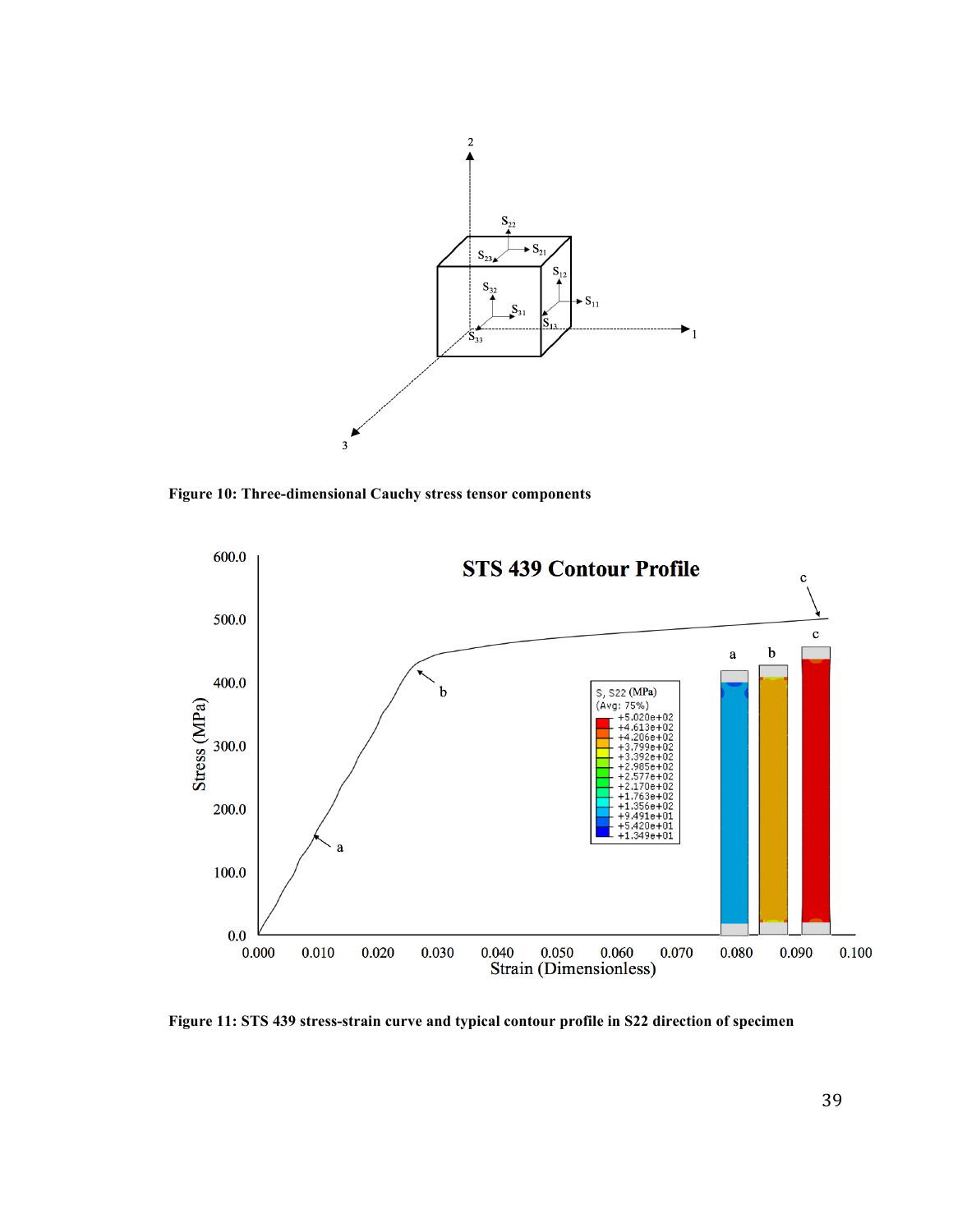## **2.5.5 Implementation of the model to simulate the individual component tensile deformation characteristics of a tri-layered composite**

Another journal publication by Kim and Hong (2013) investigated the mechanical behavior of a tri-layered magnesium AZ31, aluminum 3004, and Cr ferritic stainless steel 430 cladded sheet. The thicknesses of the testing layered sheets are 0.5 mm, 1 mm, and 2.3 mm for stainless steel (SST430), aluminum (Al3004), and magnesium (AZ31), respectively. The gauge length and width of the specimen are 15 mm and 3.4 mm, respectively. The specimen was heat-treated at 673°K for 3 hrs.



**Figure 12. Arrangement and dimensions of layered plates: AZ31 Mg/3004 Al/SST 430 used by Kim and Hong (2013)**

A tensile test was conducted on the separate and combined materials, which generated corresponding stress-strain responses. The model was applied using the same procedure as described in the previous sections, but with adjusted thickness dimensions. The generated output stress-strain response can be seen in **Figures 13-15**. These testing and simulated stress-strain responses are compared below for each separate material. The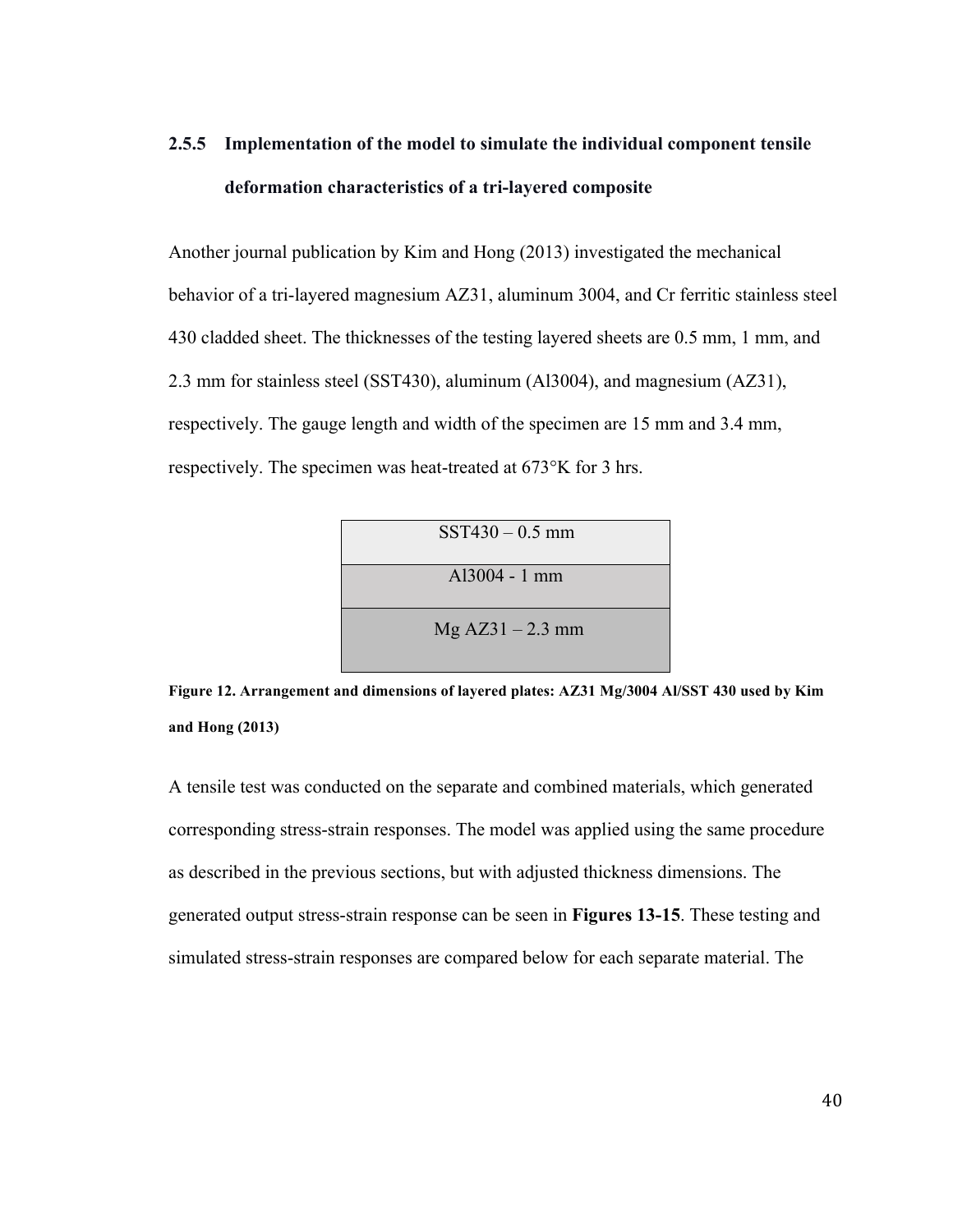combined materials will be discussed in **Chapter 3**.



**Aluminum 3004**

**Figure 13. Simulated and experimental stress-strain responses for the Al 3004 sheet at 673°K for 3 hrs.**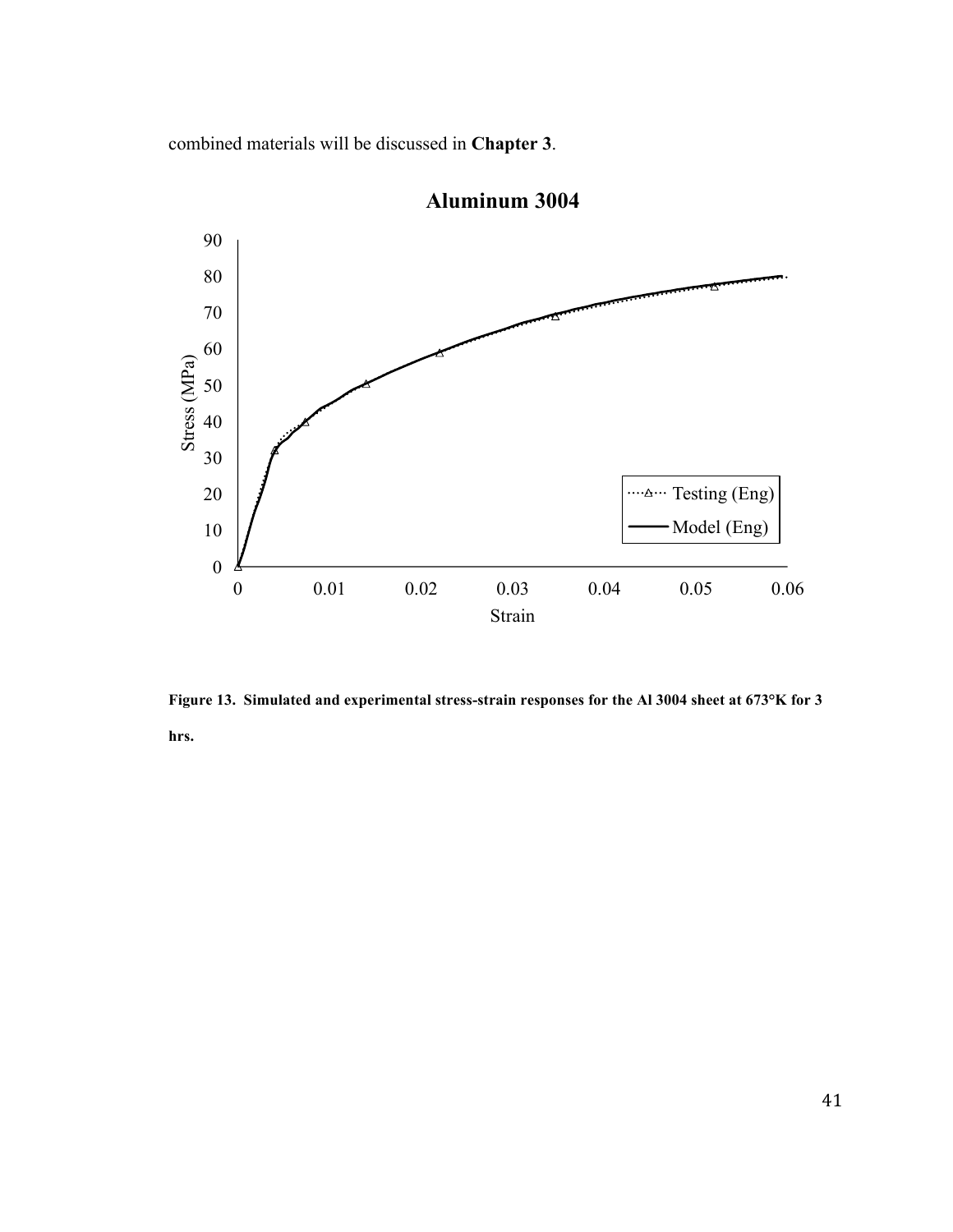

**Figure 14. Simulated and experimental stress-strain responses for the Stainless Steel 430 sheet at 673°K for 3 hrs.**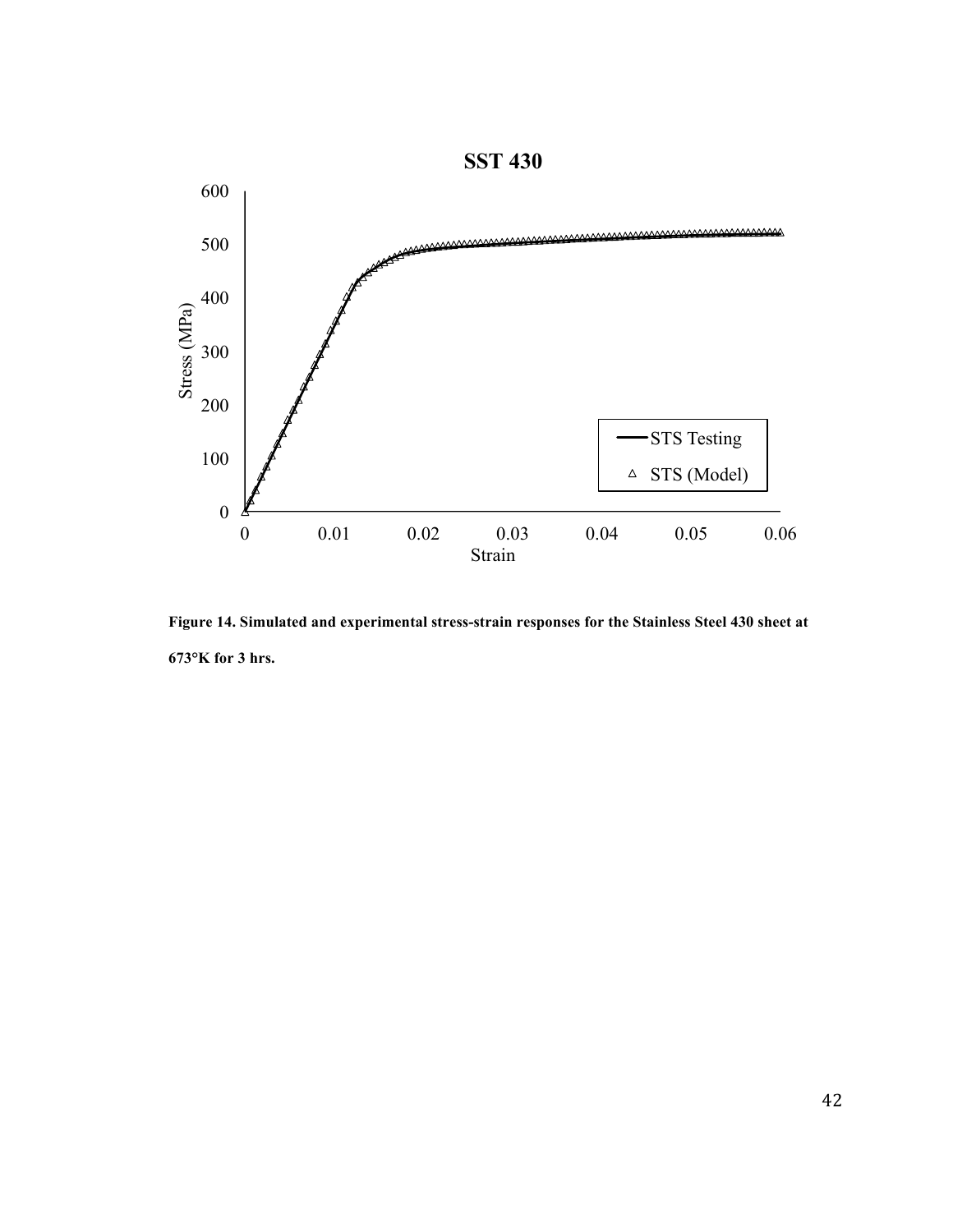

**Figure 15. Simulated and experimental stress-strain responses for the Magnesium AZ31 sheet at 673°K for 3 hrs.**

## **2.6 Comparisons of Simulation and Experimental Behaviors**

**Table 1** compares the yield and tensile properties of the experimental results and those derived analytically. The percent difference was below 1.2 % for all experimental and simulated values. The similarity of these comparisons confirms the model's effectiveness in predicting the mechanical properties of materials. Moreover, the model's proficiency in verifying mechanical properties supports its claim of accuracy. The outcome of these comparisons demonstrates that the model serves to provide substantiated results and can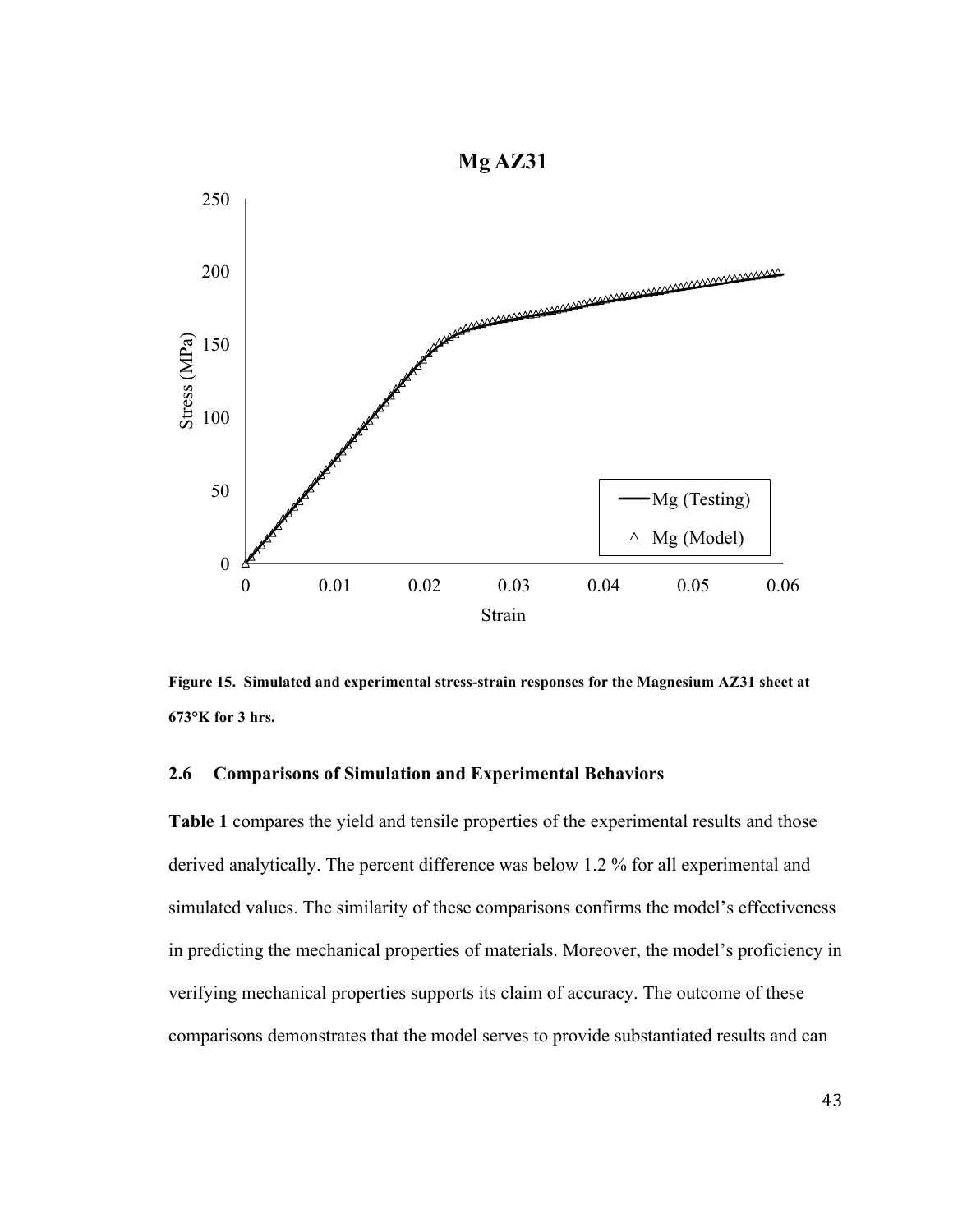efficiently predict the mechanical behavior of any composite comprising of previously evaluated materials. All materials are added to an embedded material library within Abaqus to be made available for future use.

| Property                                                                                                                            | Material             |                         |                      |                        |                        |  |
|-------------------------------------------------------------------------------------------------------------------------------------|----------------------|-------------------------|----------------------|------------------------|------------------------|--|
|                                                                                                                                     | Al 3003              | <b>STS 439</b>          | Al 3004              | <b>SST 430</b>         | AZ31                   |  |
| Experimental Yield Strength, $\sigma_{Yexn}$<br>(MPa)<br>Simulated Yield Strength, $\sigma_{Ymod}$<br>(MPa)<br>% Difference (Yield) | 49.0<br>48.5<br>1.02 | 377.4<br>378.3<br>0.238 | 32.1<br>32.4<br>0.93 | 419.4<br>420.4<br>0.24 | 133.3<br>133.4<br>0.07 |  |
| Experimental Ultimate Strength,<br>$\sigma_{ULexp}$ (MPa)<br>Simulated Ultimate Strength (MPa),                                     | 94.6<br>94.3         | 460.7<br>466.2          | 79.8<br>80.2         | 520.3<br>523.3         | 201.3<br>200.2         |  |
| $\sigma_{\text{ULmod}}$<br>% Difference (Ultimate)                                                                                  | 0.32                 | 1.18                    | 0.50                 | 0.57                   | 0.55                   |  |

**Table 1. Comparison of experimental and simulated yield and tensile properties**

## **2.7 Ramberg-Osgood parameters**

The Ramberg-Osgood (R-O) material constants of Aluminum 3003 and Steel 439 were obtained using a trial-and-error curve fitting method using **Equation 1.13**. The reason for selecting the standard Ramberg-Osgood formula is explained in the literature review, **Section 1.4**. The ultimate purpose of employing the R-O method is to reaffirm the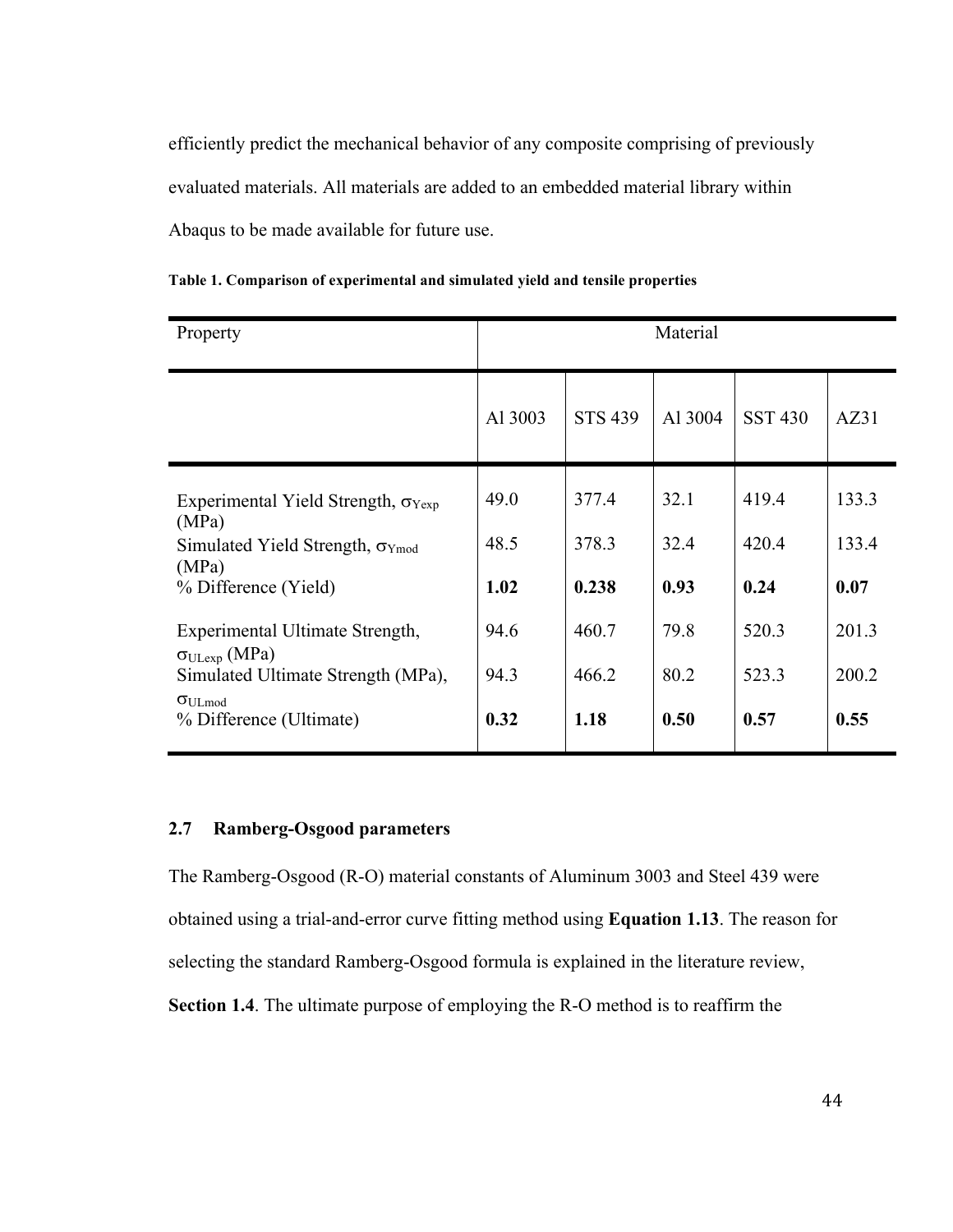model's accuracy. The standard form of the R-O formula denoted in **Section 1.2.6** was used to determine the constants of  $(n-1)$  and  $\alpha$  using excel.

The E,  $\alpha$ ,  $\sigma_0$ , and (n-1) parameters were adjusted until matching curves were achieved at various experimental and modeled heat-treated temperatures. The experimental stressstrain responses obtained from Jin and Hong (2013) matched well with those determined analytically using the standard R-O equation. The R-O curves were also a good fit with the modeled stress-strain responses, thereby indicating that the model falls into an excellent margin of accuracy. The closely matching representative curve seen in **Figure 16** below compares the curve obtained using the R-O relationship to the experimentally obtained response at a heat treatment temperature of Steel 439 at 400°C.

**Table 2** below compares the experimental and modeled R-O constants to demonstrate their close proximity to one another.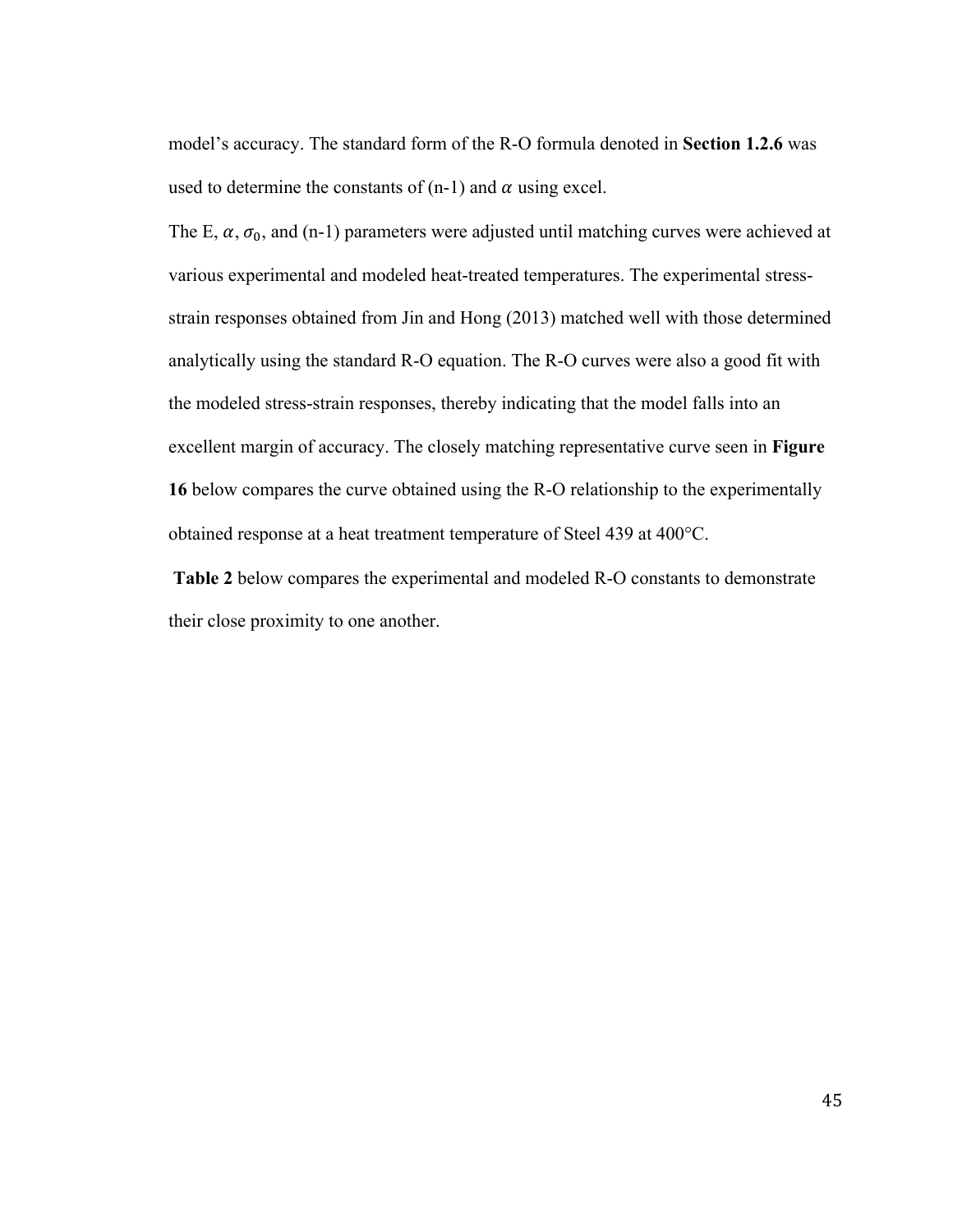

**Figure 16: Comparison of the R-O and testing stress-strain curves of Steel 439 at 400C**

**Table 2: R-O parameters of experimental and modeled stress-strain responses of Al 3003 at various temperatures**

| Al 3003    |            | As-rolled |            | $200^{\circ}$ C |            | $300^{\circ}$ C |      | $400^{\circ}$ C |            | $500^{\circ}$ C |
|------------|------------|-----------|------------|-----------------|------------|-----------------|------|-----------------|------------|-----------------|
|            | <b>EXP</b> | Model     | <b>EXP</b> | Model           | <b>EXP</b> | Model           | EXP  | Model           | <b>EXP</b> | Model           |
| E(MPa)     | 3550       | 3600      | 3500       | 3500            | 3200       | 3150            | 2950 | 3000            | 3100       | 3150            |
| $\alpha$   | 0.11       | 0.11      | 0.09       | 0.1             | 0.11       | 0.1             | 0.1  | 0.1             | 0.09       | 0.1             |
| $\sigma_0$ | 127        | 130       | 111        | 114             | 69         | 70              | 69   | 70              | 49         | 50              |
| $(n-1)$    | 22         | 22        | 21         | 21              | 9.7        | 9.7             | 9.3  | 9.5             | 6.25       | 6.1             |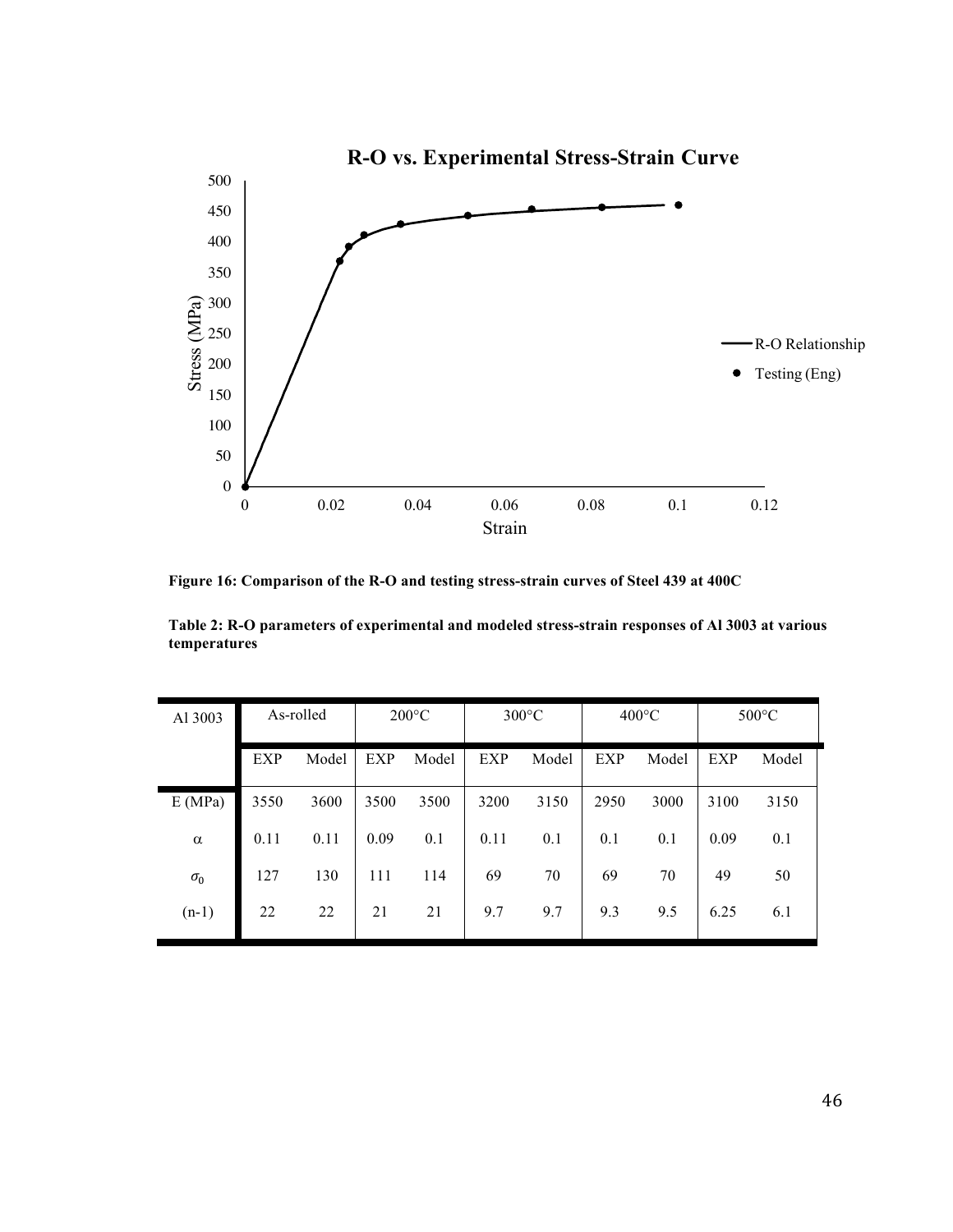| <b>STS 439</b> |            | As-rolled |            | $200^{\circ}$ C |            | $300^{\circ}$ C |      | $400^{\circ}$ C |      | $500^{\circ}$ C |
|----------------|------------|-----------|------------|-----------------|------------|-----------------|------|-----------------|------|-----------------|
|                | <b>EXP</b> | Model     | <b>EXP</b> | Model           | <b>EXP</b> | Model           | EXP  | Model           | EXP  | Model           |
| E(GPa)         | 15.6       | 16.25     | 17.0       | 16.7            | 18.3       | 18.5            | 17.0 | 16.9            | 16.0 | 16.0            |
| $\alpha$       | 0.15       | 0.14      | 0.13       | 0.13            | 0.09       | 0.09            | 0.09 | 0.08            | 0.07 | 0.06            |
| $\sigma_0$     | 423        | 426       | 420        | 427             | 417        | 423             | 400  | 406             | 360  | 360             |
| $(n-1)$        | 35         | 34        | 32         | 32              | 28         | 28              | 25   | 25              | 16.5 | 16              |

**Table 3: R-O parameters of experimental and modeled stress-strain responses of STS 439 at various temperatures**

#### **2.8 Conclusions**

The high volume of allocated time and resources in laboratory testing indicates an inherent need for numerical modeling to enhance productivity. Laboratory testing of large-scale applications such as aircrafts or vessels is challenging. Numerical modeling is a promising approach to studying the mechanical behavior of composites by separately investigating its component materials. The complexities associated with modeling composites can be remedied by predicting the stress-strain response of its component materials. The following conclusions are based on the modeling results of the individual materials and their comparisons with experimental data:

• The confidence of the model's accuracy is displayed by its ability to generate simulated stress-strain responses, which are in close agreement with those of testing. Studying the interaction of component materials is useful to predict the behavior of the overall composite. This model can be extended to simulate stressstress responses of composites discussed in the following chapter.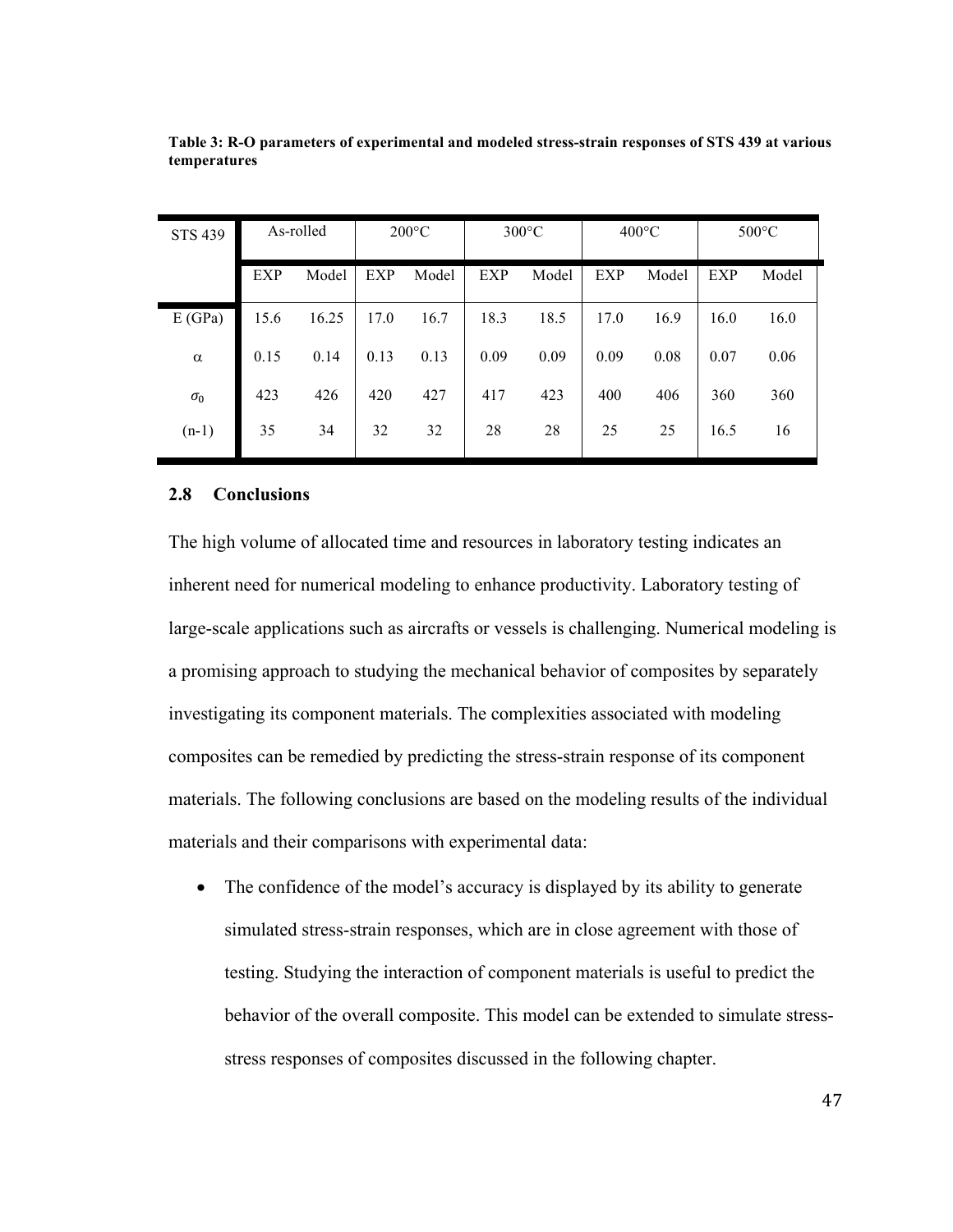- The tensile tests conducted by Jin and Hong (2013) and by Kim and Hong (2013) generated stress-strain responses for each of the composite's separate and combined materials, which were then compared to the model's output responses within the elastic-plastic region of the curve to coincide with the scope of this thesis. The model's output stress-strain response is valid regardless of geometry based on the mathematical definition of engineering stress-strain. The initial modulus of elasticity was calculated after converting the true stress-strain data to engineering stress-strain.
- The Ramberg-Osgood (R-O) relationship was used to verify the accuracy of the model. The R-O parameters were obtained through curve fitting and were found to match closely to both the experimental and modeled stress-strain responses.
- Investigating the tensile deformation at any given cross-sectional area is significant and innovative because it allows the model to provide more flexibility to investigate the elastic-plastic behavior of larger-scale specimens. Since most material testing is limited to small-scale specimens, extending this FEM model to predict material behavior in large-scale specimens without the need to conduct large-scale testing could potentially save an immense amount of time and resources. In brief, comparing the testing and simulated stress-strain responses efficiently simulates material behavior without accumulating any associated costs or resources. This model's accuracy was verified by equating a series of simulated stress-strain curves against those of testing. Ultimately, this model provides an excellent feasibility study because it can apply previously obtained results from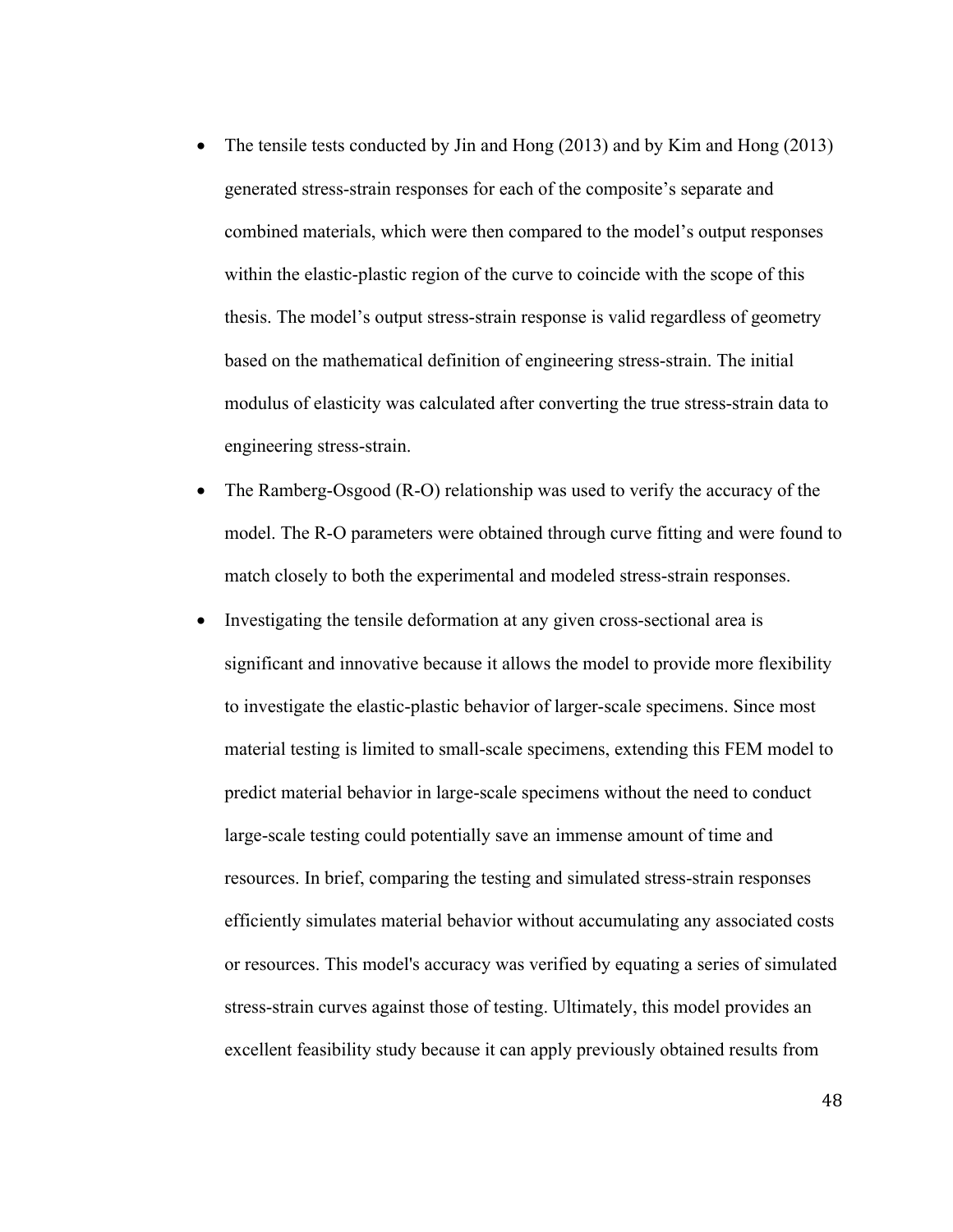less costly small-scale testing to predict a material's performance on a large-scale structure, such as in an aircraft. This FE model's well-developed technique can be extended to efficiently model the mechanical properties of composites, which will be discussed in the following chapter.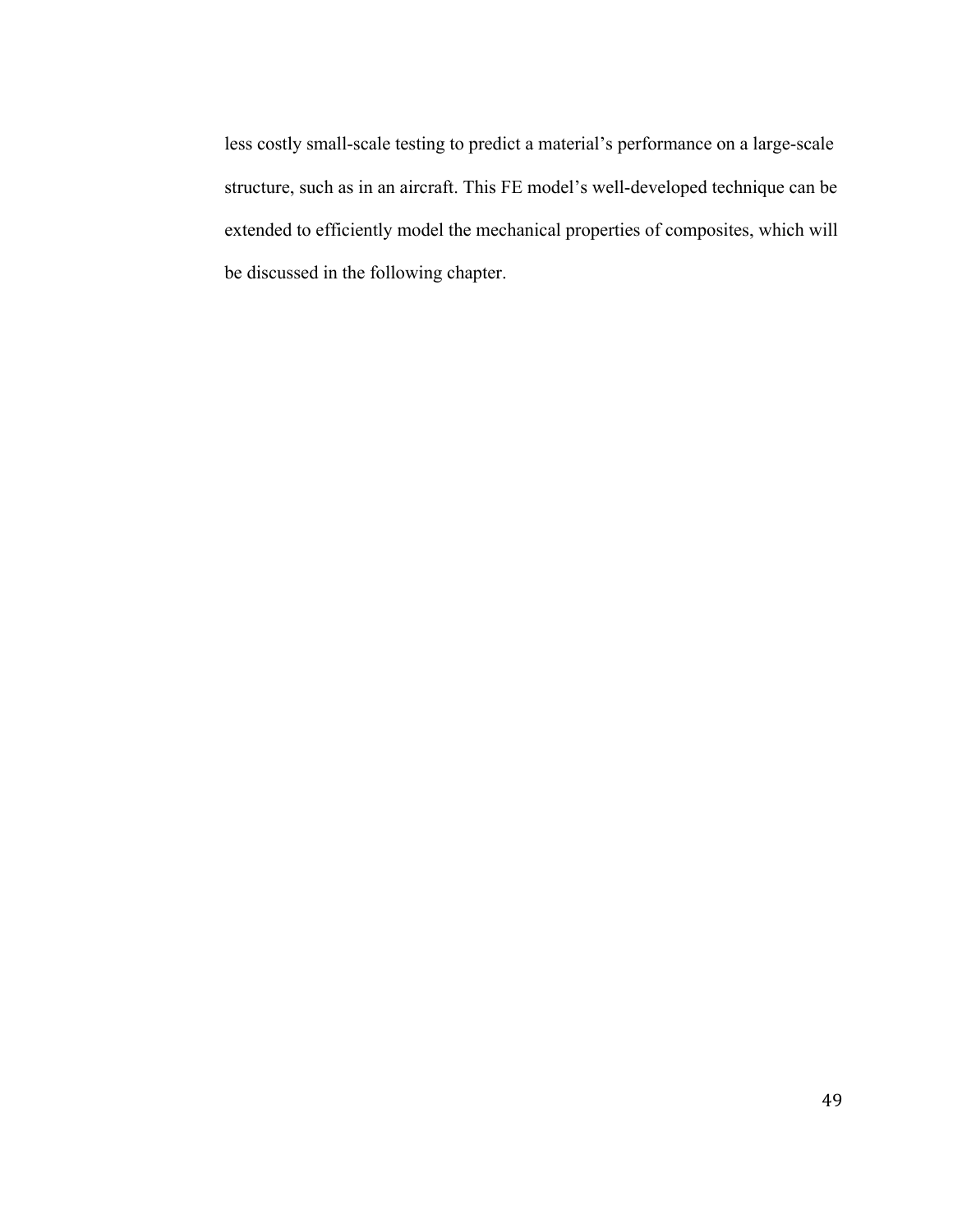## **2.9 References**

Aakash, B.S, Connors, JohnPatrick, and Shields, Michael D. "Stress-strain Data for Aluminum 6061-T651 from 9 Lots at 6 Temperatures under Uniaxial and Plane Strain Tension." Data in Brief 25 (2019): 104085.

Ambriz, R. R., C. Froustey, and G. Mesmacque. "Determination of the tensile behavior at middle strain rate of AA6061-T6 aluminum alloy welds." International Journal of Impact Engineering 60 (2013): 107-119.

Bobbili, Ravindranadh, Madhu, Vemuri, and Gogia, Ashok Kumar. "Tensile Behaviour of Aluminium 7017 Alloy at Various Temperatures and Strain Rates." Journal of Materials Research and Technology 5.2 (2016): 190-97.

Chen, Y, Clausen, A.H, Hopperstad, O.S, and Langseth, M. "Stress–strain Behaviour of Aluminium Alloys at a Wide Range of Strain Rates." International Journal of Solids and Structures 46.21 (2009): 3825-835.

Elruby, Ahmed Y, and Nakhla, Sam. "Strain Energy Density Based Damage Initiation in Heavily Cross-linked Epoxy Using XFEM." Theoretical and Applied Fracture Mechanics 103 (2019): 102254.

Elruby, A Y, and Nakhla, Sam. "Extending the Ramberg–Osgood Relationship to Account for Metal Porosity." Metallurgical and Materials Transactions. A, Physical Metallurgy and Materials Science 50.7 (2019): 3121-131.

Gao, Xiaosheng, Zhang, Tingting, Hayden, Matthew, and Roe, Charles. "Effects of the Stress State on Plasticity and Ductile Failure of an Aluminum 5083 Alloy." International Journal of Plasticity 25.12 (2009): 2366-382.

Jain, M, Allin, J, and Lloyd, D.J. "Fracture Limit Prediction Using Ductile Fracture Criteria for Forming of an Automotive Aluminum Sheet." International Journal of Mechanical Sciences 41.10 (1999): 1273-288.

Jin, Ju Young, and Hong, Sun Ig. "Effect of Heat Treatment on Tensile Deformation Characteristics and Properties of Al3003/STS439 Clad Composite." Materials Science & Engineering. A, Structural Materials: Properties, Microstructure and Processing 596 (2014): 1-8.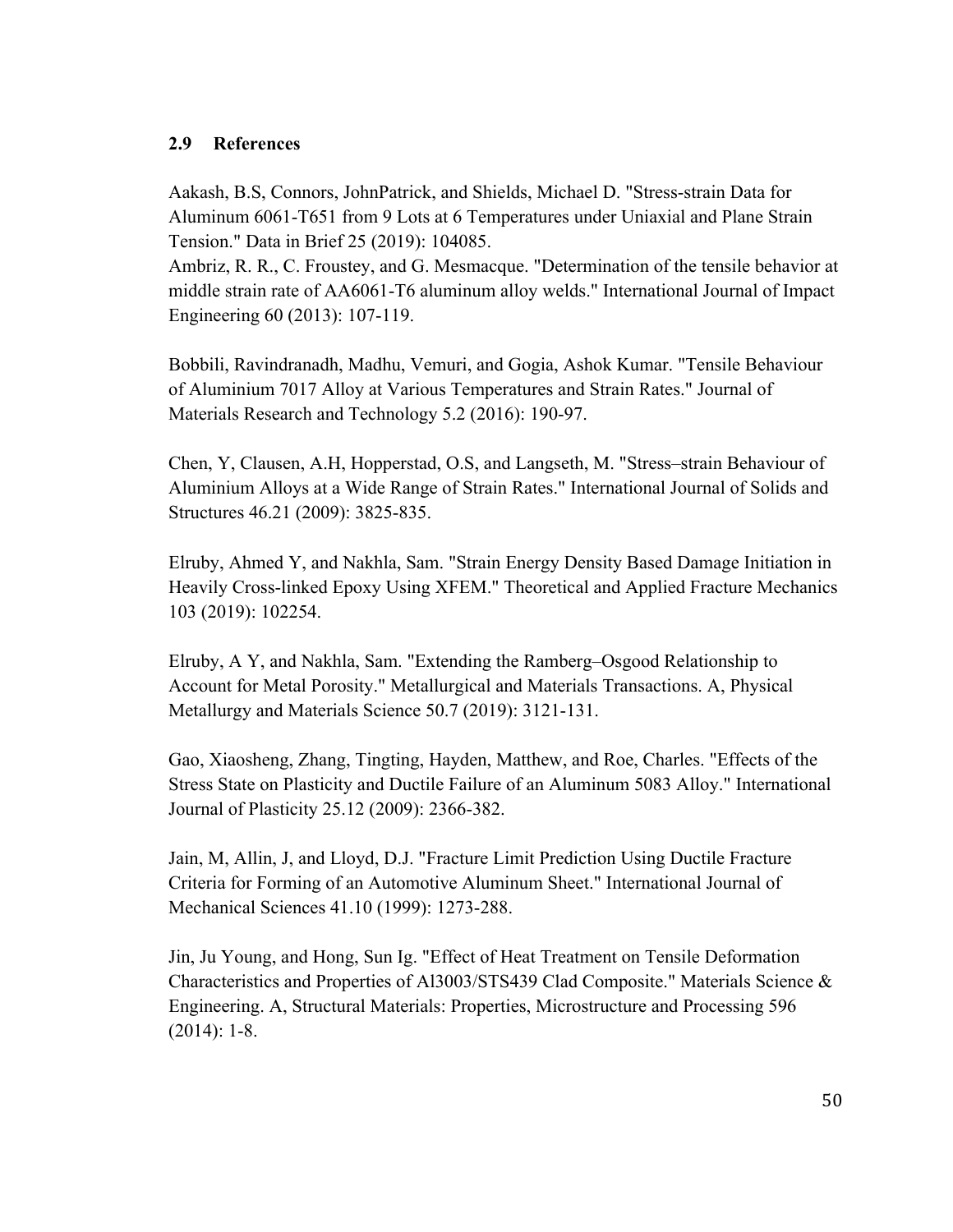Kim, In-Kyu, and Hong, Sun Ig. "Roll-Bonded Tri-Layered Mg/Al/Stainless Steel Clad Composites and Their Deformation and Fracture Behavior." Metallurgical and Materials Transactions. A, Physical Metallurgy and Materials Science 44.8 (2013): 3890-900.

Ramberg, Walter, and William R. Osgood. "Description of stress-strain curves by three parameters." (1943).

Yandt, S., P. Au, J-P Immarigeon, Xj. Wu, Wu, XJ., American Society for Testing Materials, and ASTM International. Modeling Thermomechanical Cyclic Deformation by Evolution of Its Activation Energy. 2003.

Zhao, Xuehang, Li, Haifeng, Chen, Tong, Cao, Bao'an, and Li, Xia. "Mechanical Properties of Aluminum Alloys under Low-Cycle Fatigue Loading." Materials 12.13 (2019): 2064.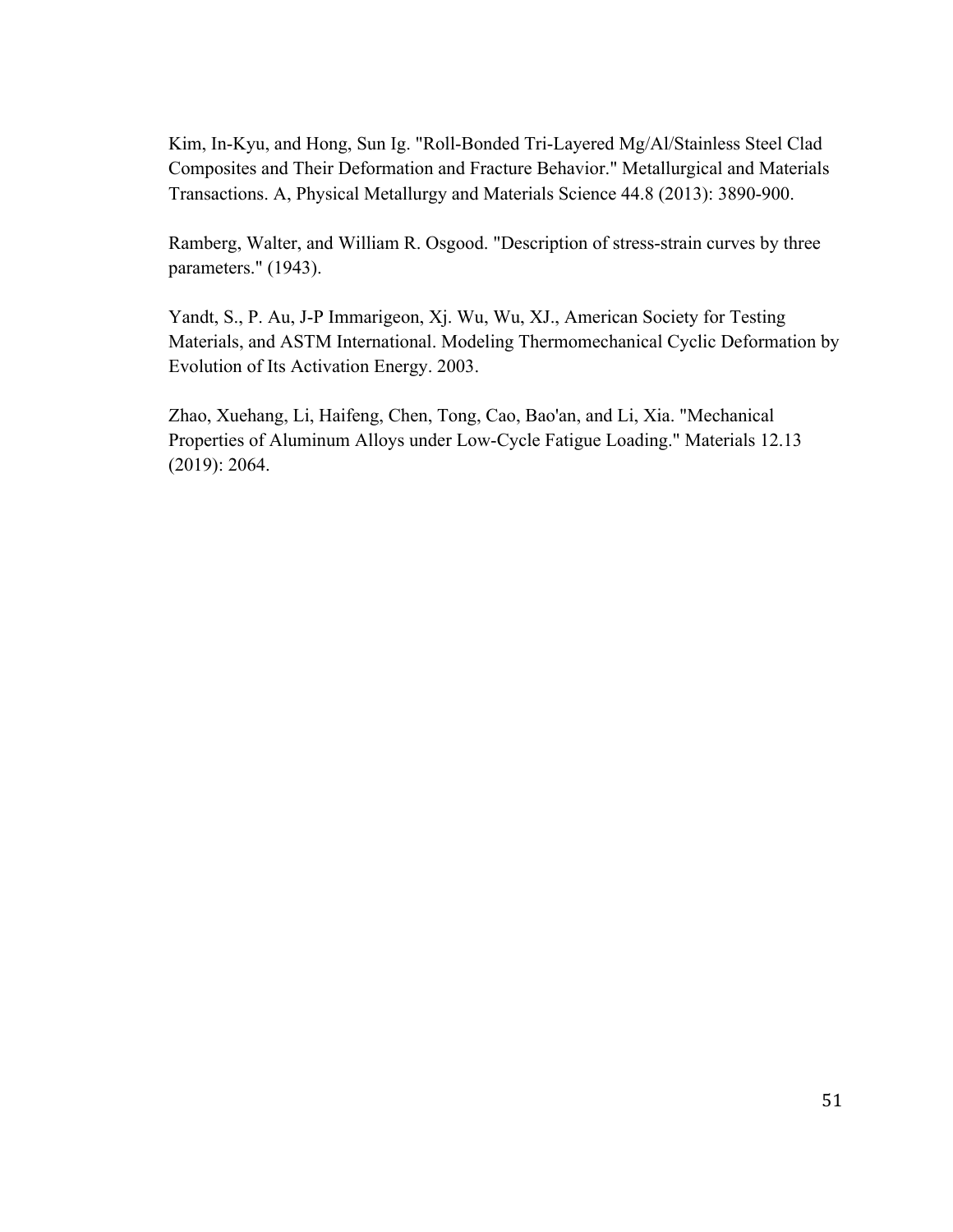## **3 FEA of the Elastoplastic Behavior of Multilayered Clad Composites**

## **3.1 Introduction**

Numerically modeling the behavioral response of composites provides an innovative solution to a magnitude of structural applications. Numerically modeling composites is sparsely available in the literature, with a predominant focus on punch tests and forming limit diagrams to determine behavioral responses. Yilamu et al. (2009) employed the Yoshida-Uemori model to determine the springback based on bending angle calculations. Jain et al. (1998) conducted a FE simulation to determine the ductile fracture using forming limit diagrams to predict failure during stamping. Unlike the previous chapter, this section considers the behavior of the composite as a whole. This chapter presents a unique and transcending finite element model to determine the mechanical behavior of composites under uniaxial tensile loading.

## **3.2 Modeling Procedure for Composite Material Assembly**

The results in **Chapter 2** confirmed the model's validity by generating modeled results that were within a range of 1.5% accuracy compared to the results obtained through testing. The model can therefore be extended to embody multilayered composite materials. The model geometry can be modified to include several materials layers. Each layer is assigned its corresponding material properties and thickness. Several parts consisting of different materials and thicknesses can be modeled together as a single composite using the assembly function.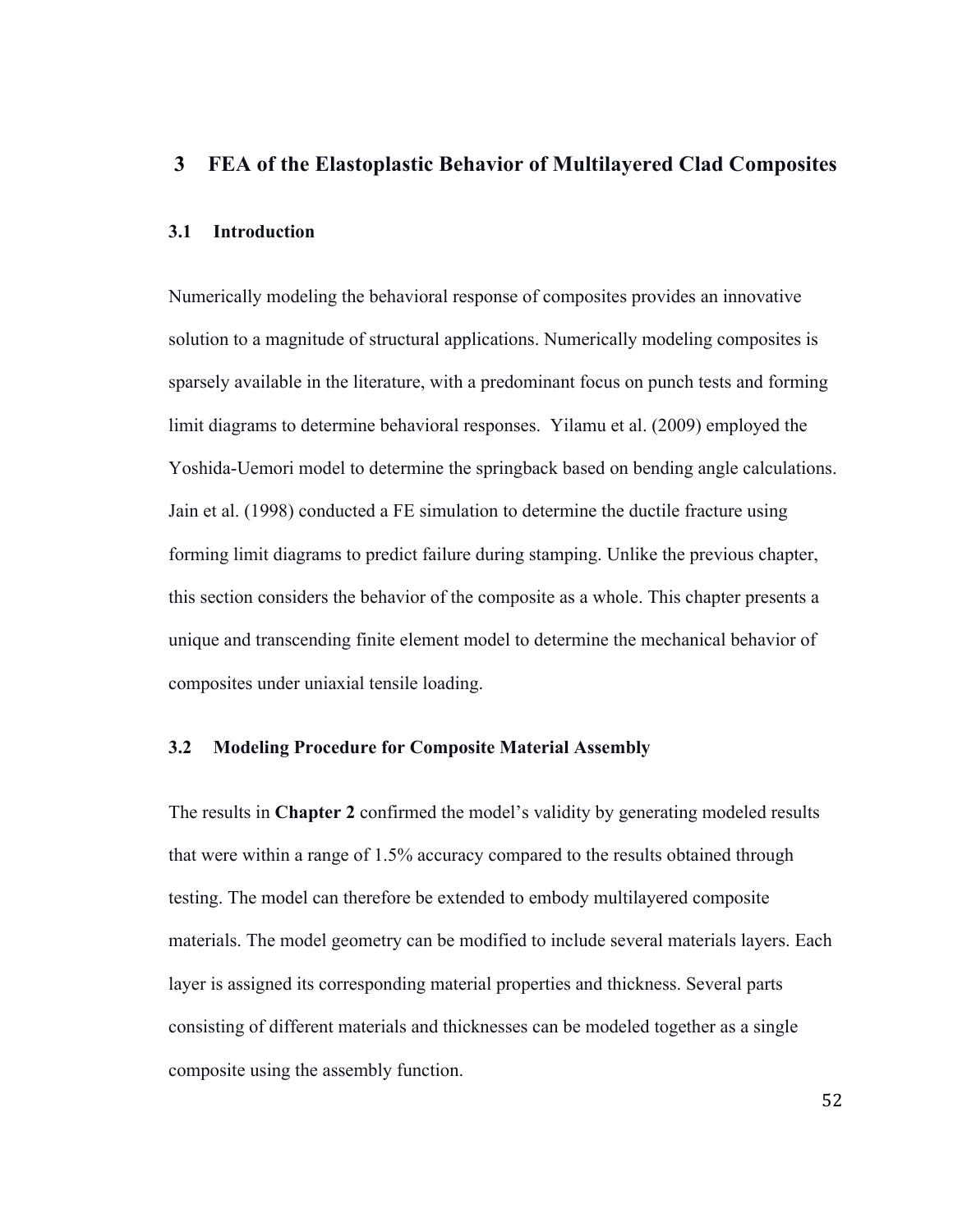As previously mentioned, all materials in **Chapter 2** were added to an embedded material library for ease of access. A material library affords significant flexibility to create modeled composites. Saving materials within a library allows a more efficient analysis because repeatedly redefining is often time-consuming and increases human error potential. The Al3003/STS430 and Mg AZ31/Al 3004/SST439 clad composites were created in Abaqus using the assembly function. The desired materials were selected from the material library to be analytically bonded together to form the two composites, as shown in **Figure 17**.



**Figure 17. Modeled geometry of Al3003/STS439 and Mg AZ31/Al3004/SST430 clad composites**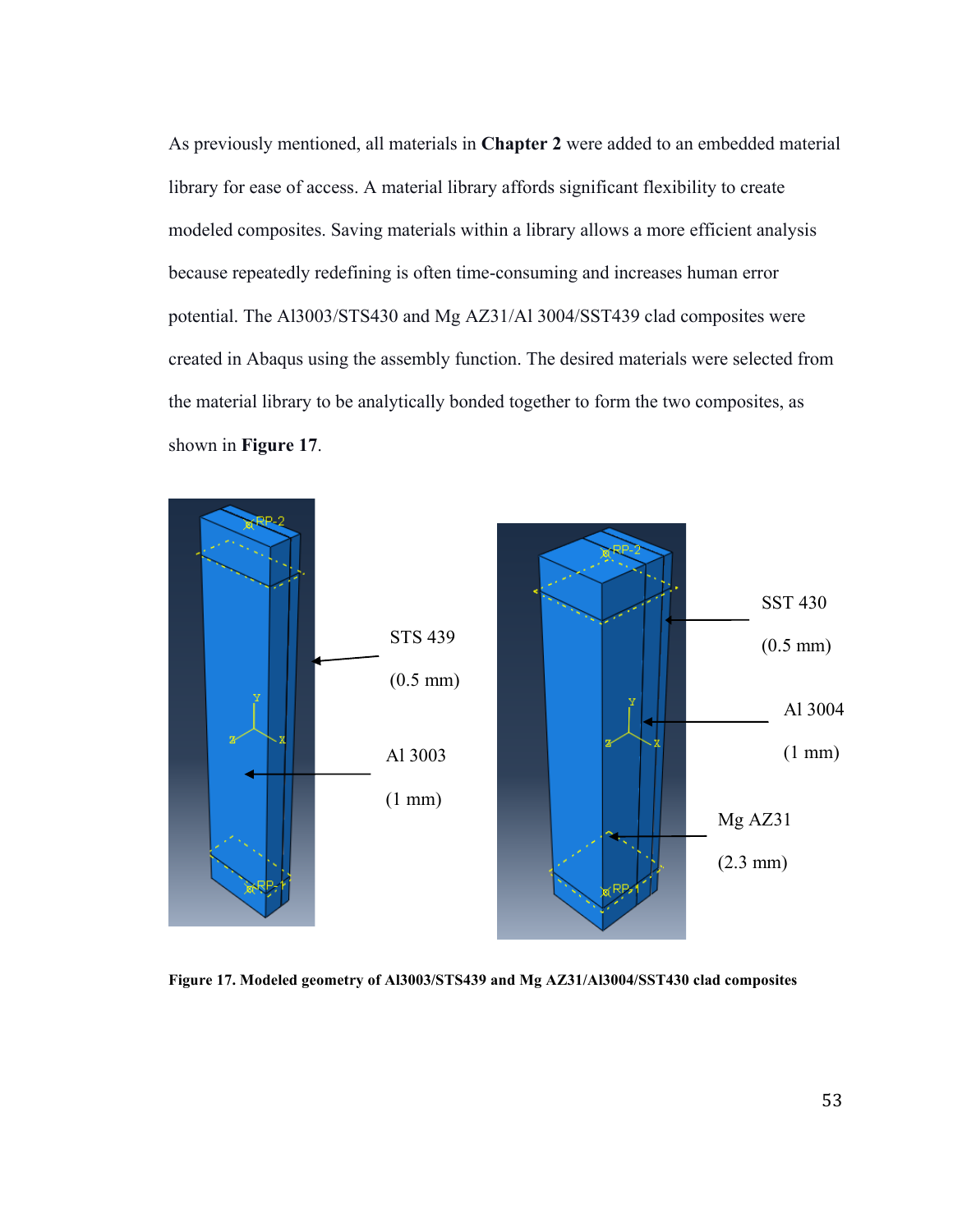The Al3003/STS439 modeled geometry adopts the gauge width and length from the initial testing. The length is 15 mm, and the width is 3.5 mm. The thickness of Al3003 and STS439 are 1 mm and 0.5 mm, respectively. As shown in **Figure 16**, Al3003 and STS439 are modeled as individual parts. A mesh of 0.5 was used (based on the results of a mesh convergence study) for both the aluminum and steel parts. The Mg AZ31/Al3004/SST430 roll bonded tri-layered composite has a gauge length and width of 15 mm and 3.4 mm, respectively. The assembly function combined the desired materials into a composite by importing materials from the Abaqus material library. The interaction between the two sheets is defined as a tie (surface to surface). Once the composite was completed, the same technique conducted for the individual materials was applied to generate the stress-strain response.

### **3.3 Simulation Results and Discussion**

**Figure 18** demonstrates the experimental and modeled stress-strain responses for both the Al3003/STS439 clad composite. The modeled output response coincides with that of testing. The agreement of the responses suggests that there existed little interference within the interfacial layer of the aluminum and steel.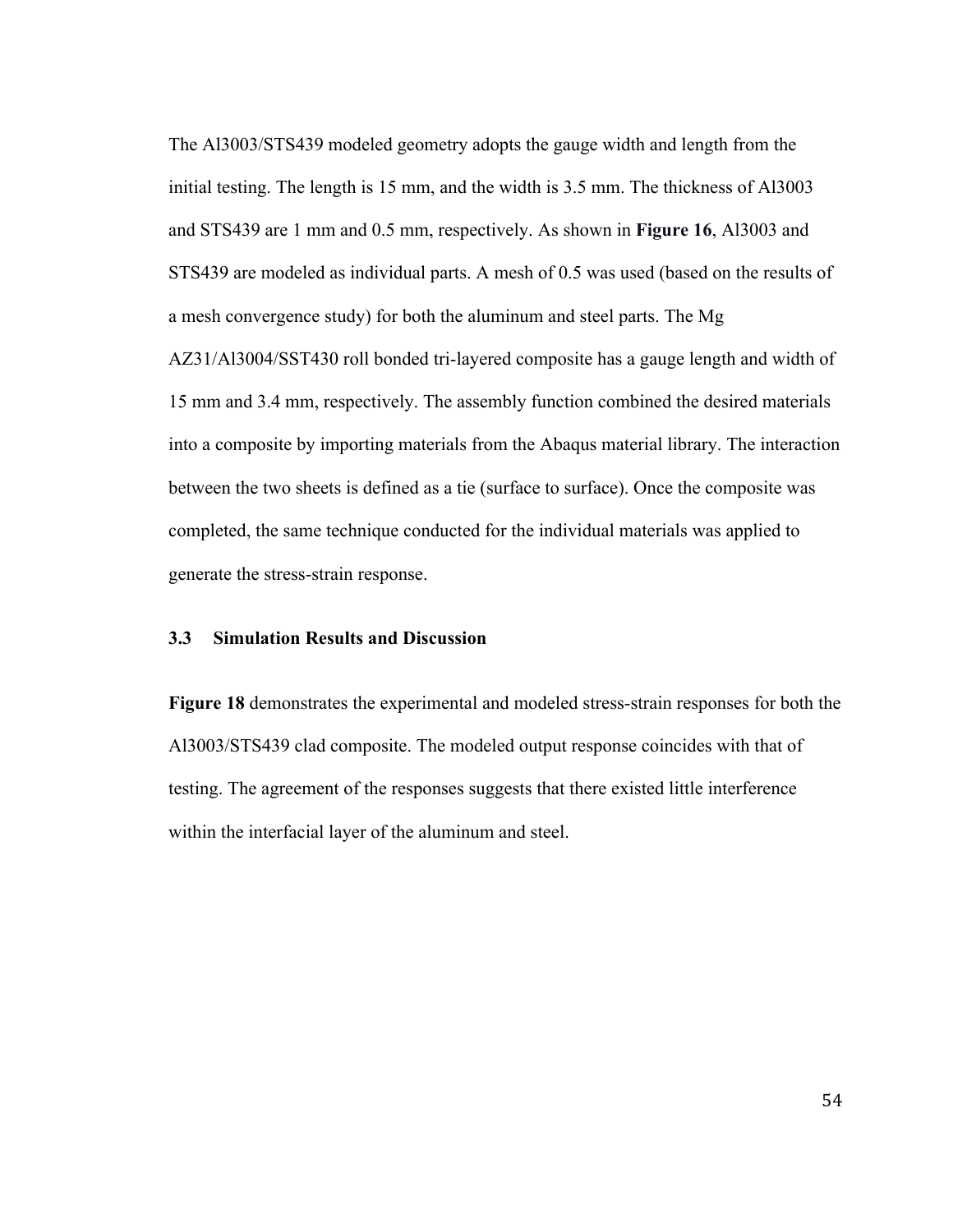

**Figure 18. Simulated and testing engineering stress-strain response comparison for Al3003/STS439 clad composite.**

## **3.4 Mesh convergence study for Al3003-STS439 clad composite**

The purpose of a mesh convergence study is to determine an adequate mesh size that poses no influence on the results of an analysis. Defining the required number of elements within a mesh is accomplished by generating a series of curves with different mesh sizes and examining any corresponding changes in the results. The number of elements in a mesh are increased until the mesh eventually converges to an optimal element size and produces repeatable results. To elaborate, the adequate mesh size is established once the solution is no longer affected despite a further increase to the number of elements.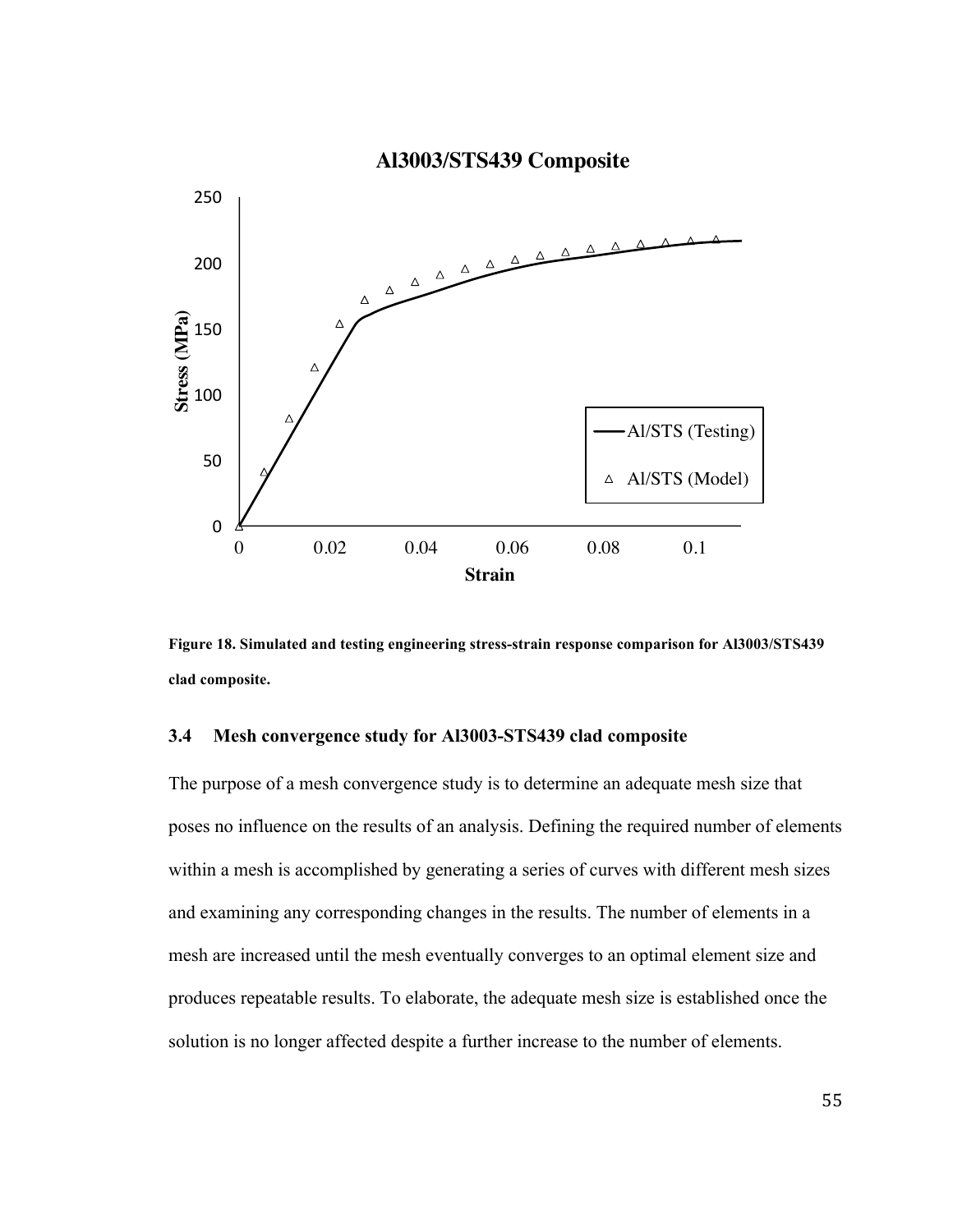A mesh convergence study was performed on the Al3003-STS439 clad composite to determine an adequate mesh size to implement into the model's FE analysis. Stress-strain curves were generated using mesh sizes of 1.5 mm, 1 mm and 0.5 mm. **Figure 19** reveals almost identical stress-strain responses for each of the aforementioned mesh sizes. The mesh size converged to 0.5 mm, after which there was found to be no significant difference in solution.



**Figure 19: Stress-strain responses of mesh convergence study at mesh sizes of 0.5 mm, 1 mm, and 1.5 mm**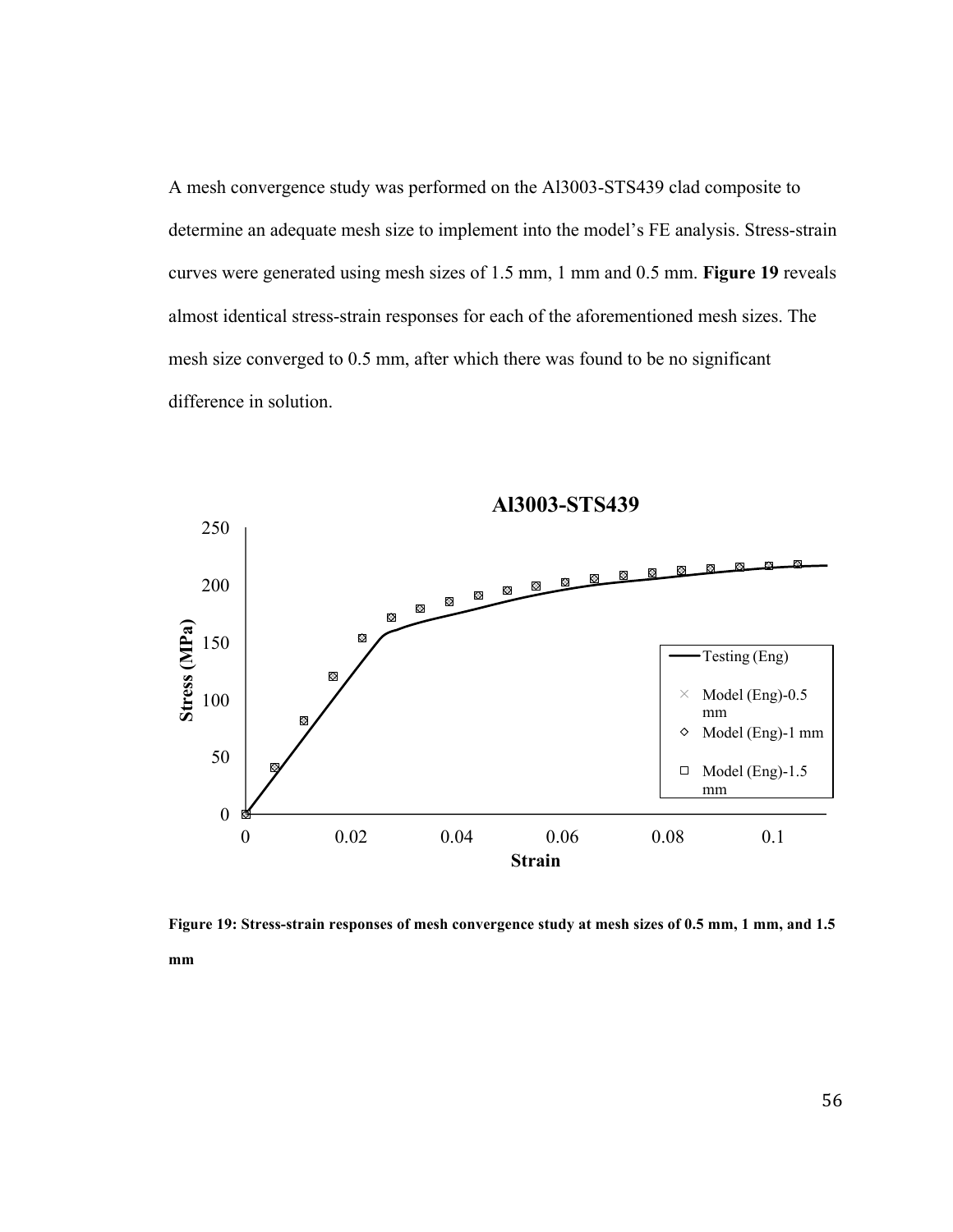**Figure 20** provides a detailed summary of the mechanical responses for the individual and combined materials for the Al3003/STS439 composite. As expected, the composite's mechanical behavior falls in between those of its contributing materials.



**Al/STS Combined and Seperated Materials**

**Figure 20. Comparison of modeled and simulated engineering stress-strain responses of individual and combined materials within the composite**

**Figure 21** shows the mechanical response for the combined and separate contributing materials for the MgAZ21/Al3004/SST430 composite. The modeled response differs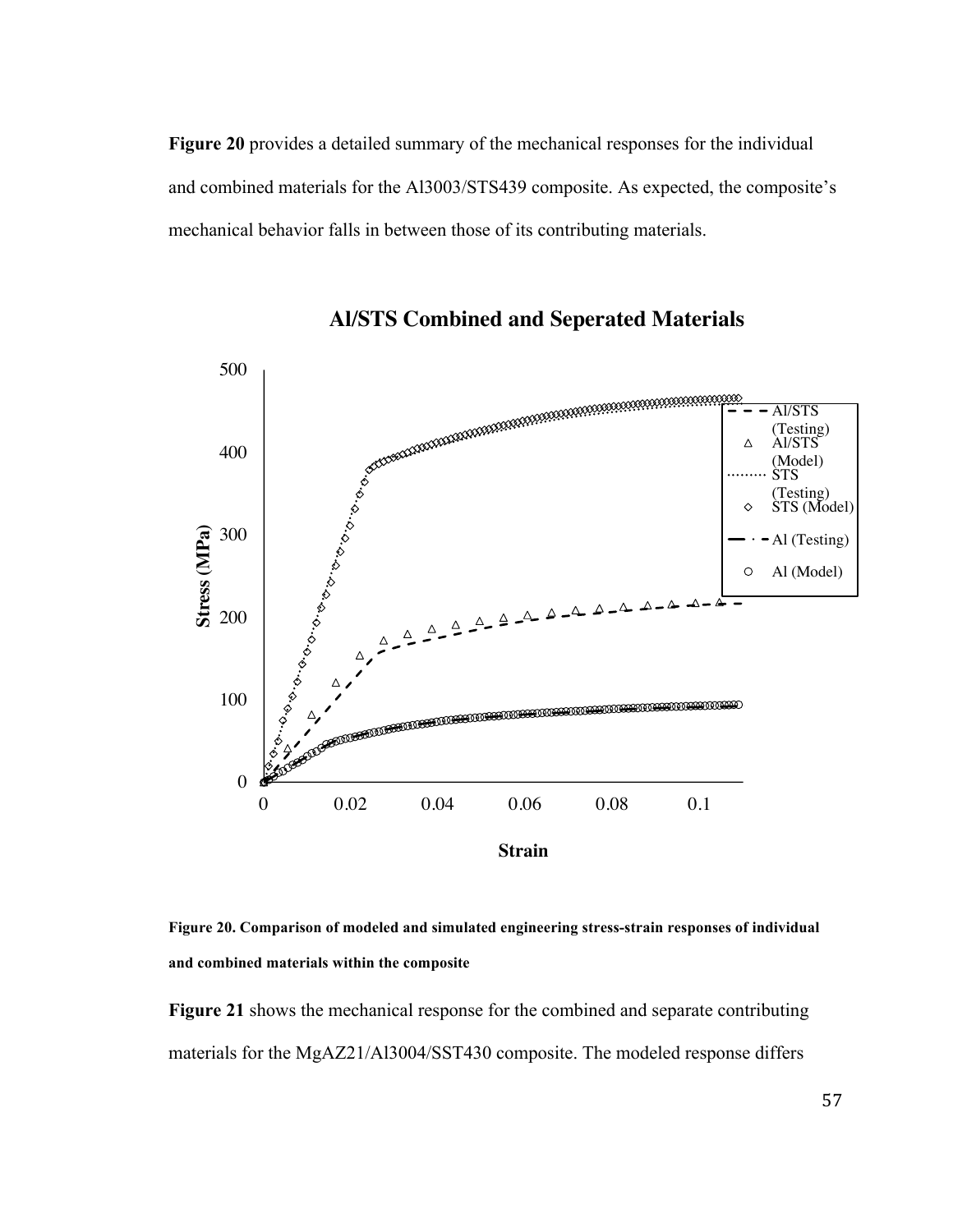slightly from that of testing, indicating a disturbance within the reaction layer. The development of a thin passive film on the Mg/Al interface region was observed in the optical micrographs, with the intermetallic compounds of  $A_{13}Mg_2$  and  $Al_{12}Mg_{17}$  (Kim and Hong, 2013).



**Al3004/MgAZ31/SST430 Composite**

**Figure 21. Simulated and testing stress-strain response comparison of Al3004/MgAZ31/SST430 composite**

**Figure 22** shows the stress-strain responses for the MgAZ31/Al3004/SST430 composite and all separate contributing materials. The composite's response behaves very similarly to Mg alone, which the authors interpreted to mean that this material combination offers no advantage to be used in structural applications (Kim and Hong, 2013). The authors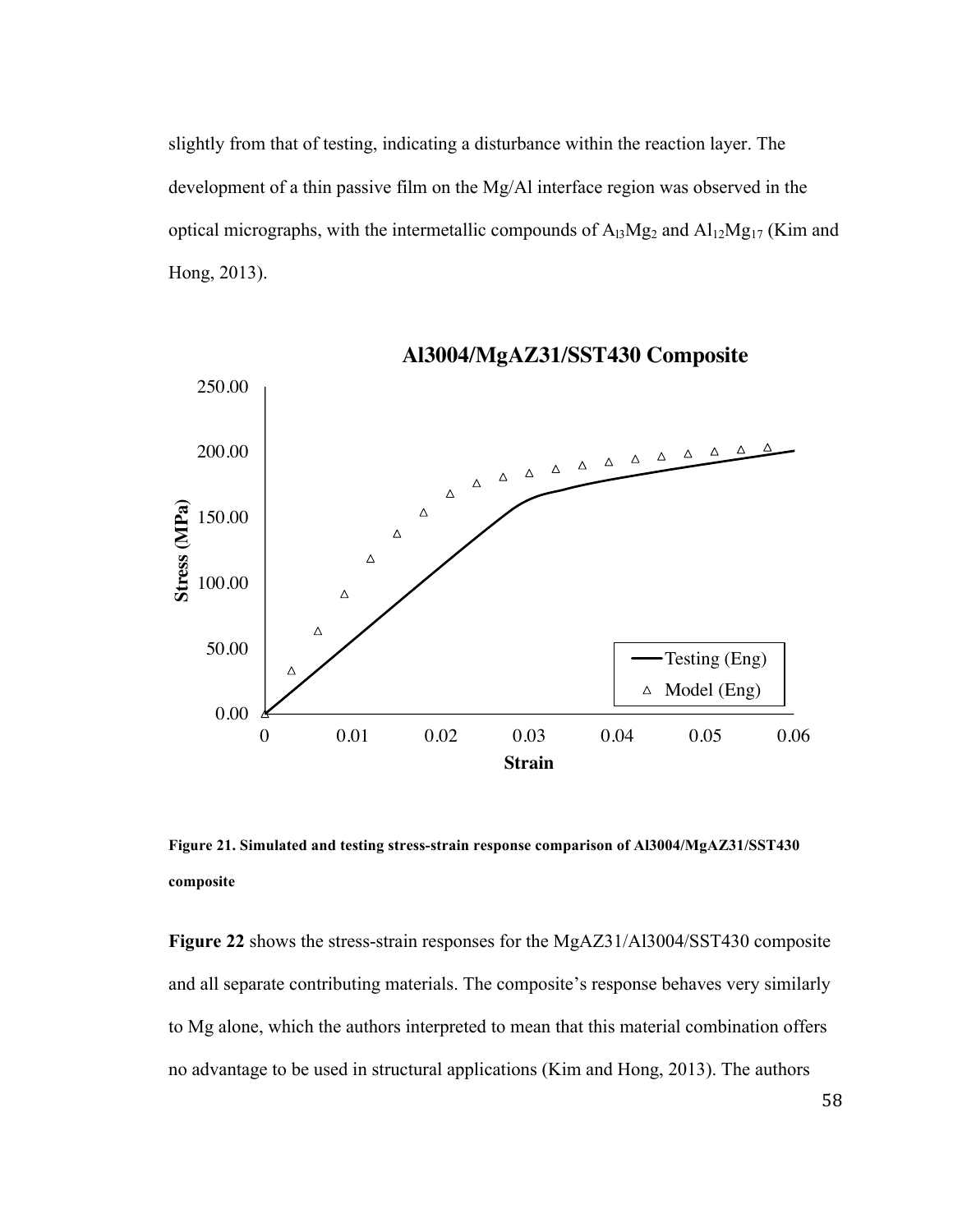suggested that cladding magnesium with steel might offer a more feasible result. Experimentally investigating the stress-strain response of a new composite would require an entirely new tensile experiment despite comprising of the same materials. Roll bonding the materials and then subjecting them to a new tensile test is time-consuming and accumulates costs associated with laboratory resources. The following chapter extends the designed FE model to predict the exact material arrangement suggested by the authors: the mechanical behavior of a magnesium and steel-clad composite. In this way, the feasibility of combining these materials results could be presented without any additional costs. Young's Modulus is an important parameter used to describe the elastic performance of a material. Young's Modulus was tabulated from the stress-strain curves and used as an input parameter to define the elastic behavior of the modeled materials.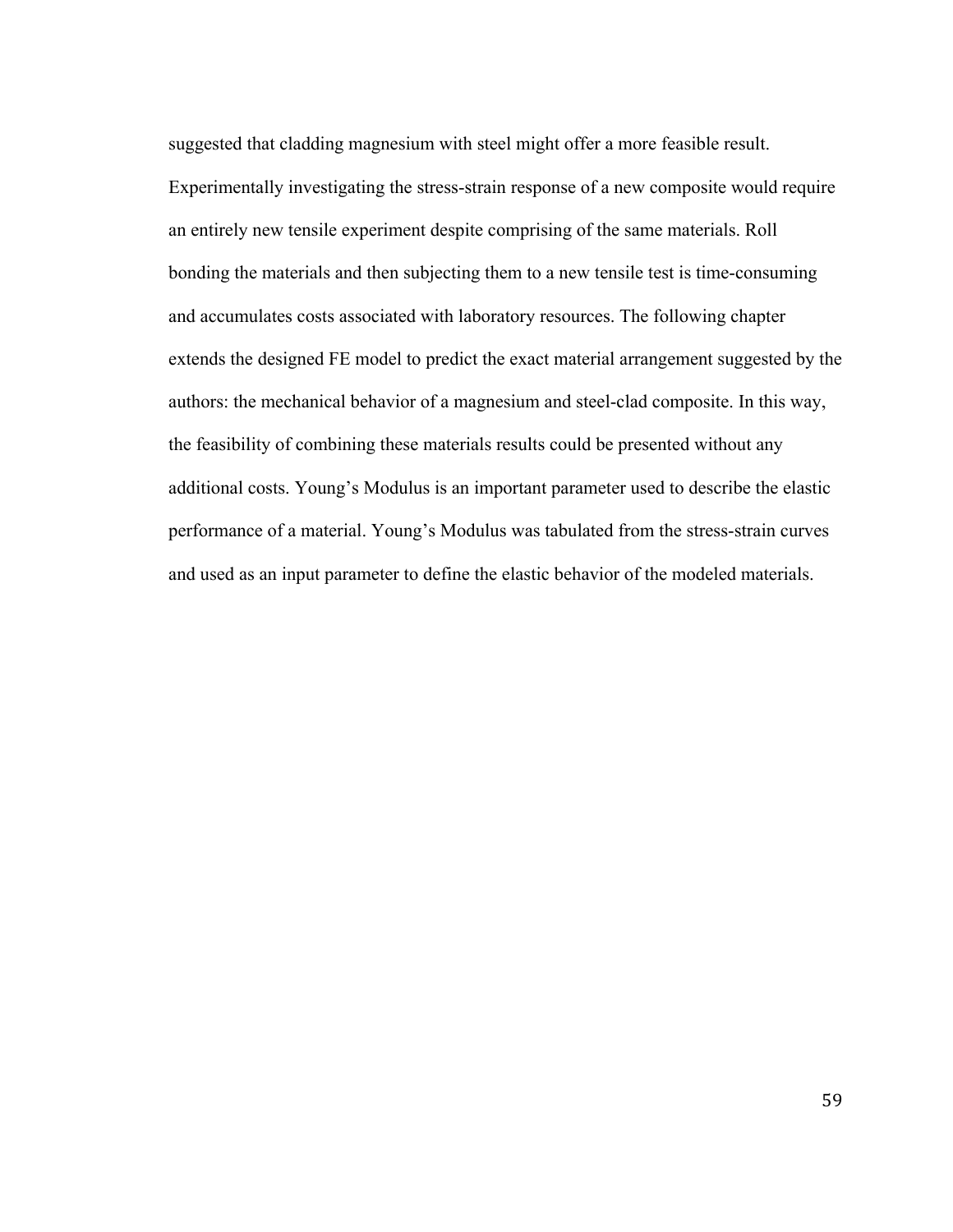## **Al/Mg/SST Composite and Seperated Materials**



**Figure 22. Simulated and testing stress-strain response comparison of Al3004/MgAZ31/SST430 composite and individual component materials**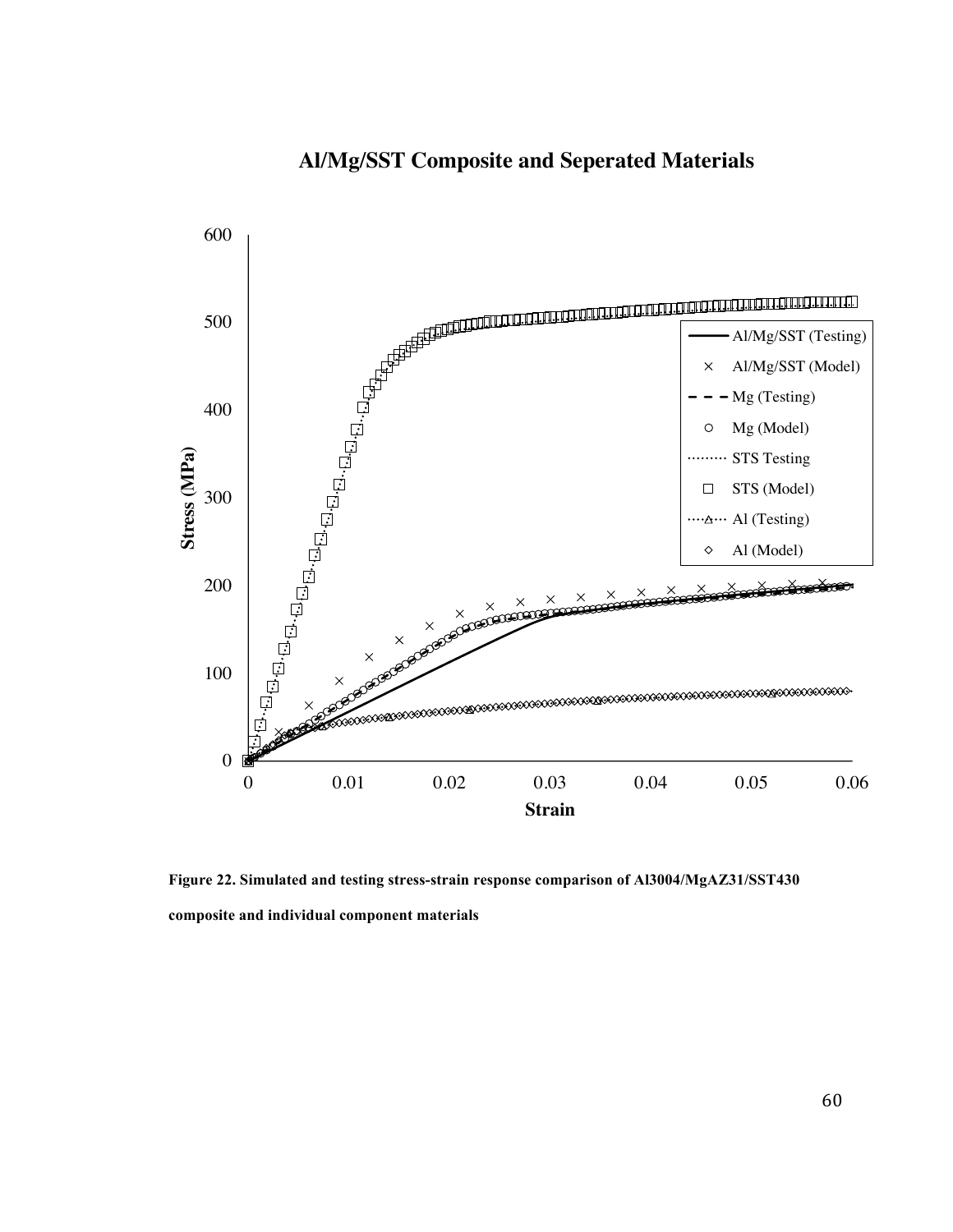## **3.5 Comparisons of Simulation and Experimental Behaviors**

**Table 4** provides a clearer perspective on the above stress-strain responses. The percent difference for the yield strength is slightly higher than the ultimate strength. This difference could be attributed to hindrances in the interfacial layers, in agreement with an observed growth of a passive film seen in the optical micrographs of Kim and Hong (2013). However, the percent difference of the ultimate tensile strength is below 1%. This model contributes significantly to predicting the ultimate tensile strength of composites.

| Property                                                         | Material      |                    |  |  |  |
|------------------------------------------------------------------|---------------|--------------------|--|--|--|
|                                                                  | Al3003/STS439 | Al3004/SST430/AZ31 |  |  |  |
| Experimental Yield Strength,<br>$\sigma_{Yexp}$ (MPa)            | 152.8         | 154.9              |  |  |  |
| Simulated Yield Strength<br>$(MPa)$ , $\sigma_{Ymod}$            | 165.2         | 173.4              |  |  |  |
| % Difference (Yield)                                             | 7.5           | 10.7               |  |  |  |
| <b>Experimental Ultimate</b><br>Strength (MPa), $\sigma_{ULexp}$ | 217.3         | 203.0              |  |  |  |
| Simulated Ultimate Strength<br>$(MPa)$ , $\sigma_{ULmod}$        | 218.4         | 205.0              |  |  |  |
| % Difference (Ultimate)                                          | 0.50          | 0.98               |  |  |  |

| Table 4. Summary of simulated and testing mechanical responses |  |  |  |  |  |  |
|----------------------------------------------------------------|--|--|--|--|--|--|
|----------------------------------------------------------------|--|--|--|--|--|--|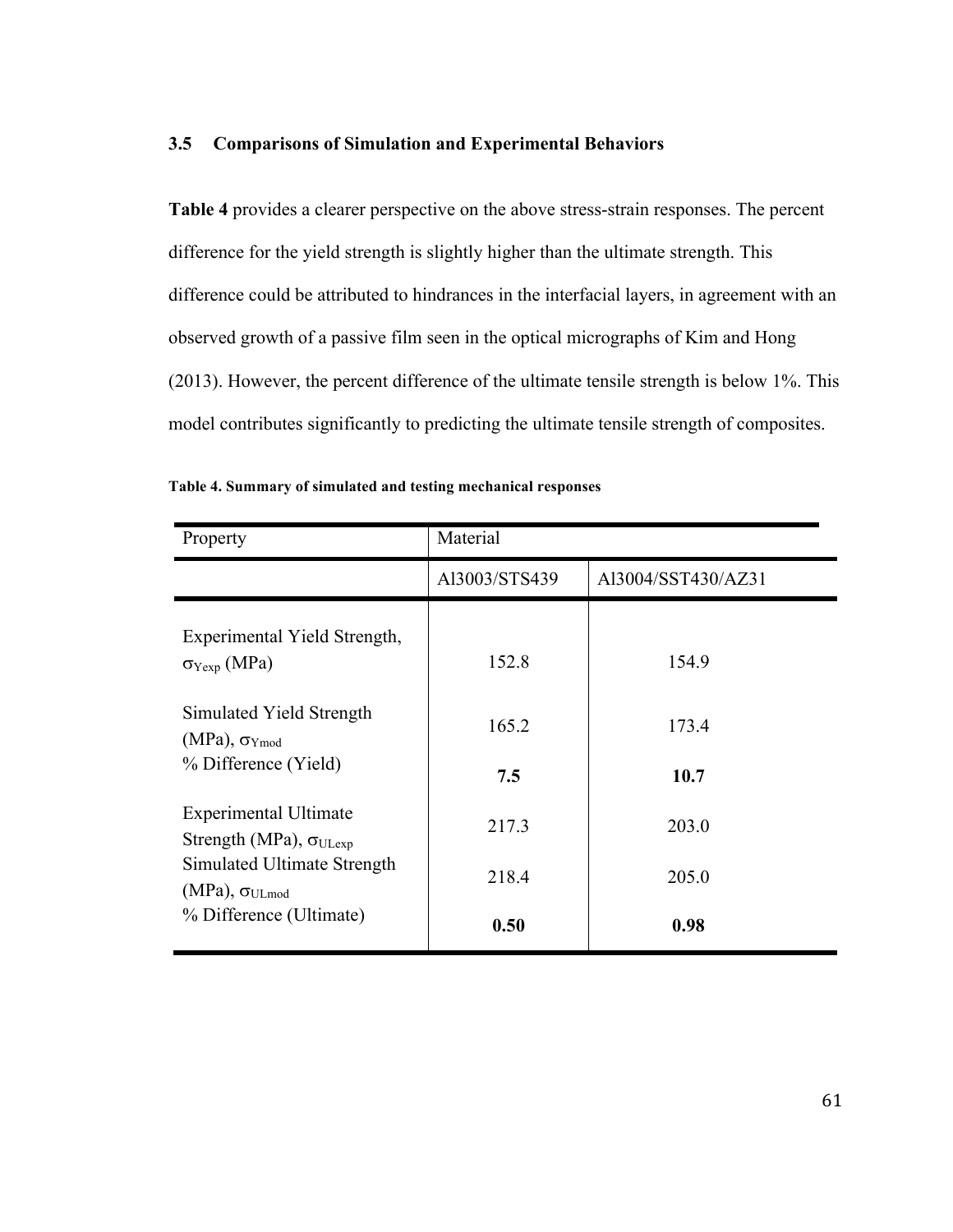### **3.6 Conclusions**

The flexibility of customizing composites using previously defined material properties and geometry saves time and resources. The simulated and experimental stress-strain responses of composites were compared to determine the feasibility of applying this model to composites. The percent difference for the yield strengths Al3003/STS439 and Mg/Al3004/SST430 were 10.7% and 7.5%, respectively. The percent difference between the simulated and testing ultimate strengths were less than 1% for both composites. The reasoning for the slightly larger discrepancy in yield strength could be attributed to flaws within the interfacial layers. Despite the uncertainty surrounding the potential imperfections within the interfacial layers, this model provides accurate and consistent values and can therefore be extended to model composites with modified attributes using previously determined material properties, such as Young's Modulus, elastic and plastic behavior, etc.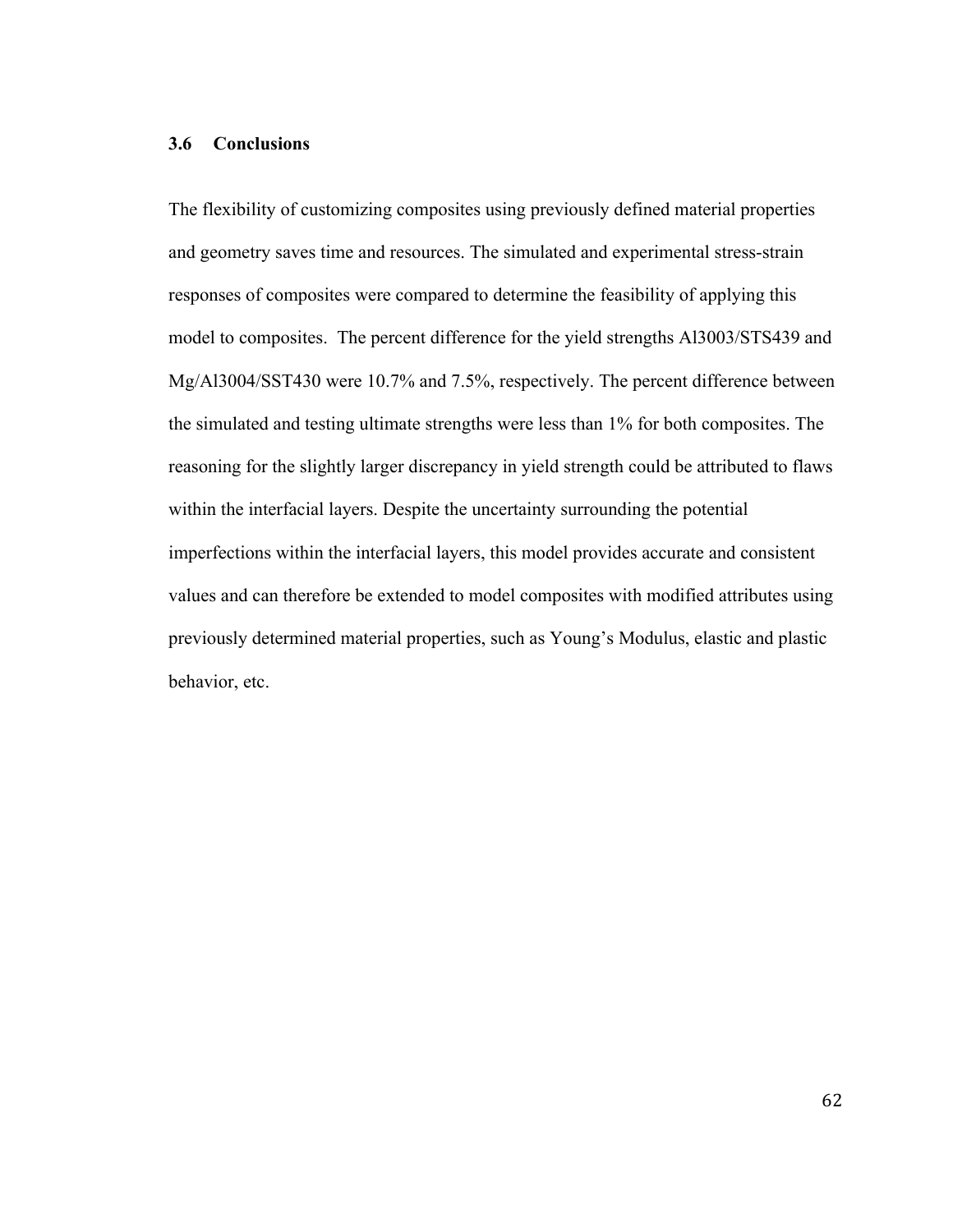# **3.7 References**

Ha, Jong Su, and Hong, Sun Ig. "Design of High Strength Cu Alloy Interlayer for Mechanical Bonding Ti to Steel and Characterization of Their Tri-layered Clad." Materials in Engineering 51 (2013): 293-99.

Hong, Sun Ig, and Kim, Yong Keun. "Residual Stress/Strain Effect on the Bending Properties of the Cu/Al/Cu Clad Plate." Key Engineering Materials 737 (2017): 214-19.

Kim, In-Kyu, and Hong, Sun Ig. "Roll-Bonded Tri-Layered Mg/Al/Stainless Steel Clad Composites and Their Deformation and Fracture Behavior." Metallurgical and Materials Transactions. A, Physical Metallurgy and Materials Science 44.8 (2013): 3890-900.

Kim, In-Kyu, and Hong, Sun Ig. "Roll-Bonded Tri-Layered Mg/Al/Stainless Steel Clad Composites and Their Deformation and Fracture Behavior." Metallurgical and Materials Transactions. A, Physical Metallurgy and Materials Science 44.8 (2013): 3890-900.

Li, Xiaobing, Zu, Guoyin, and Wang, Ping. "Effect of Strain Rate on Tensile Performance of Al/Cu/Al Laminated Composites Produced by Asymmetrical Roll Bonding." Materials Science & Engineering. A, Structural Materials: Properties, Microstructure and Processing 575 (2013): 61-64.

Morovvati, Mohammad Reza, Morovvati, Mohammad Reza, Fatemi, Afshin, Fatemi, Afshin, Sadighi, Mojtaba, and Sadighi, Mojtaba. "Experimental and Finite Element Investigation on Wrinkling of Circular Single Layer and Two-layer Sheet Metals in Deep Drawing Process." International Journal of Advanced Manufacturing Technology 54.1 (2011): 113-21.

Zhu, Deju, Mobasher, Barzin, Rajan, S. D, and Peralta, Pedro. "Characterization of Dynamic Tensile Testing Using Aluminum Alloy 6061-T6 at Intermediate Strain Rates." Journal of Engineering Mechanics 137.10 (2011): 669-79.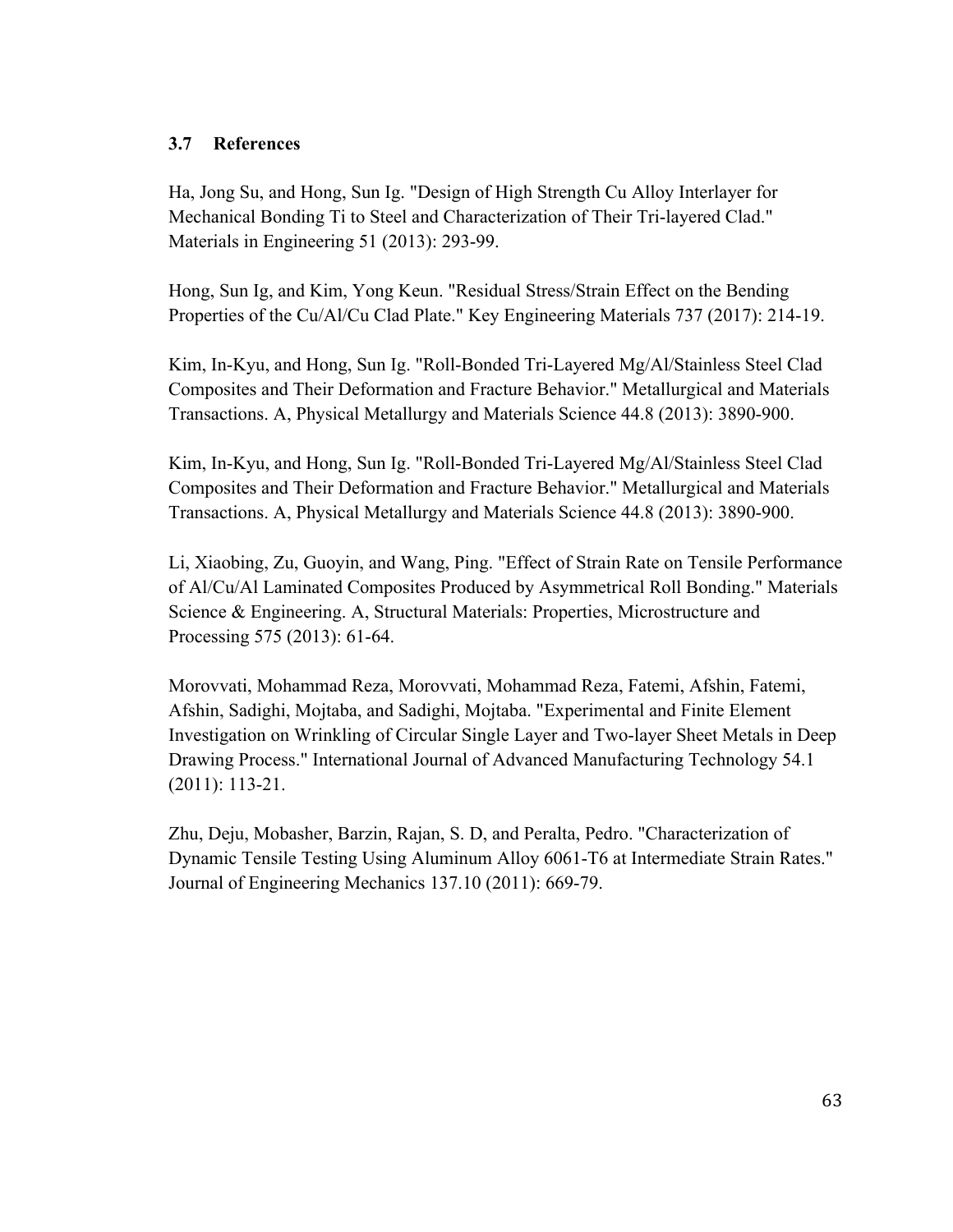## **4 Modeling Composite Candidates: A Parametric Study**

#### **4.1 Introduction**

Composite modeling provides an excellent tool for feasibility studies coupled with significant decreases in resources. Creating a material library using behavioral responses from experimental data delivers substantial advancements in composite modeling. Contrary to laboratory tensile tests that require physical resources, FEMs allow virtual modifications and trials to be conducted until the optimal composite design is achieved. The purpose of these simulations is to provide a parametric study of composite designs from a library of materials verified with experimental data. The finite element model analysis outputs the mechanical response of the newly created composites to provide a yield and ultimate strength comparison. These comparisons are tremendously resourceful to determine the feasibility of their potential structural applications because they reveal which paired materials function best cladded together. The model's convenience is embedded within its versatility and accuracy, which are compelling motives for industrial applications.

#### **4.2 Modeling the Behavior of Clad Composite Candidates**

The previous chapters explain the verification process to determine the FEM's accuracy of generating reliable stress-strain responses. The following parametric studies implement the FEM to simulate the mechanical behavior of composite candidates. The selected thicknesses of all sheet layers remain the same as the original experiment to provide a fitting analysis to the original authors' assumption. The composite candidates are compared in **Figure 23** to illustrate the influence the composition of a composite's material has on yield and ultimate strength.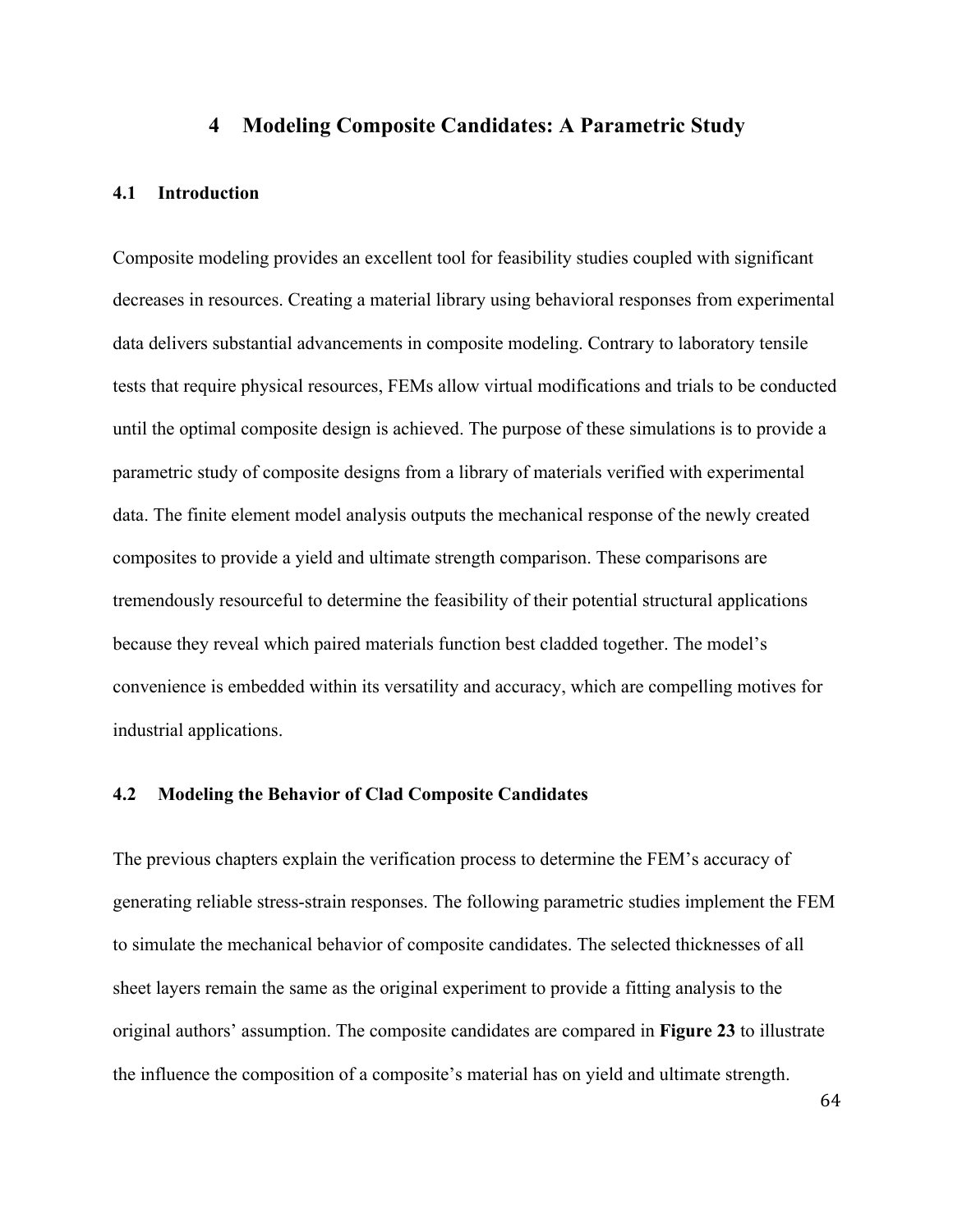#### **4.2.1 Candidate 1: MgAZ31/SST430 Clad Composite**

A magnesium and stainless steel-clad composite is modeled using materials from the material library created within Abaqus. These particular component materials are selected in accordance with the suggestion mentioned by Kim and Hong (2013). Their work determined that cladding magnesium, aluminum, and stainless steel provided no added benefit but stated that a Mg/SST composite could potentially provide more optimal results. The implementation of a parametric simulation for Mg/SST generated a behavioral response with a higher yield and ultimate strength than that of the initial tri-layered composite, which therefore supports the authors' hypothesis.

### **4.2.2 Candidate 2: Al3004/SST430 Clad Composite**

The aluminum stainless steel-clad composite candidate was simulated to strengthen the soundness of the parametric study. Illustrating the response for the Al3004/SST430 provides additional comparative data to ensure the consideration of all possible design aspects. The Al3004/SST430 composite candidate revealed a higher yield and ultimate strength than the initial composite, as shown in **Figure 23**.

#### **4.3 Clad Composite Candidates Discussion and Comparisons**

Although both candidates showed enhanced mechanical behavior compared to the original composite, they each provide different advantages that need to be considered based on the eventual design's indented purpose. Despite having the higher tensile strength, MgAZ31/SST430 generated a response with a slightly lower yield strength than that of the Al3004/SST430 composite candidate. **Table 5** summarizes the yield and ultimate strengths for all composite candidates. The highest yield and tensile strengths are bolded for clarity.

65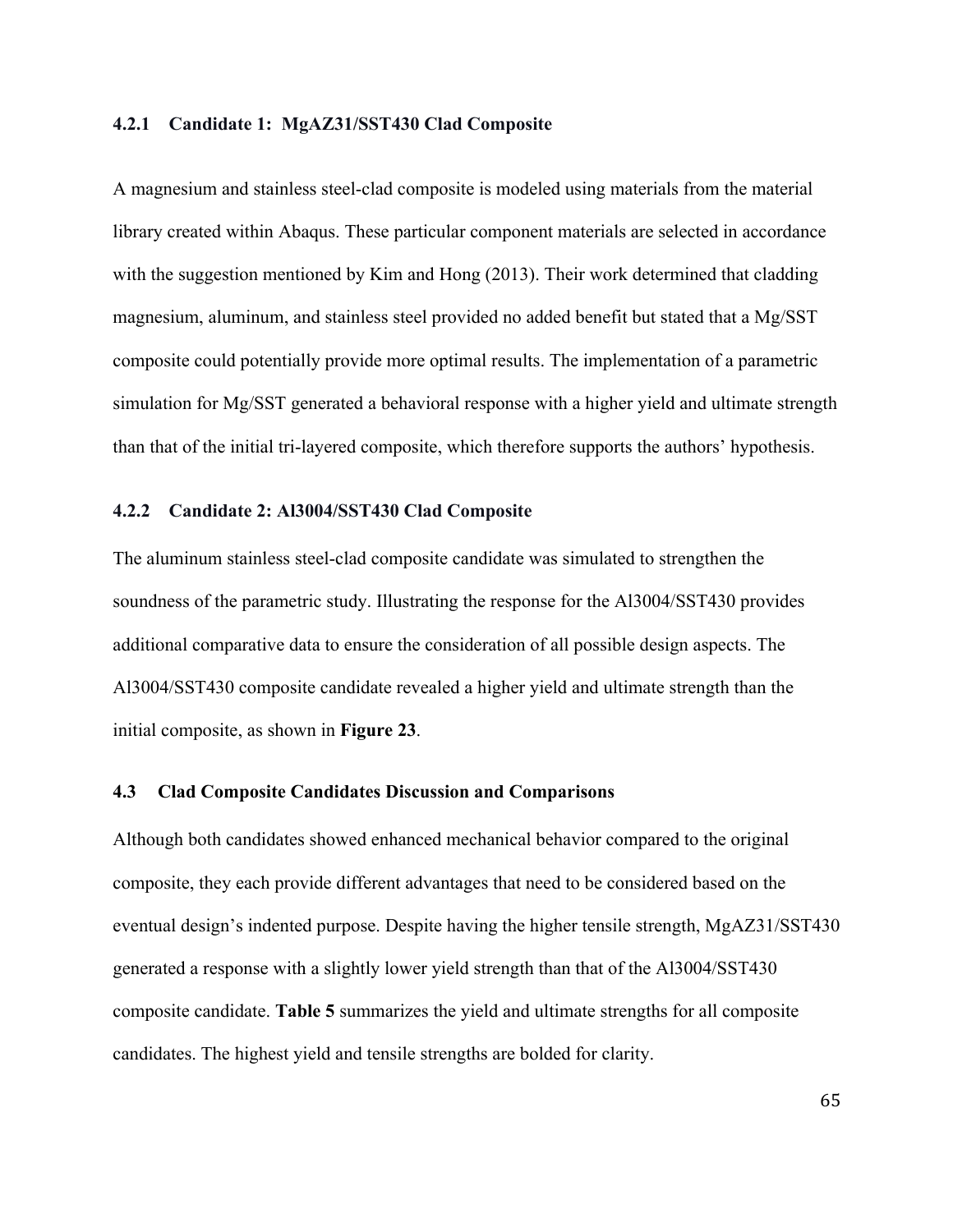**Table 5. Summary of yield strength and ultimate strength of composite candidates**

| Property                       | Material                           |       |               |
|--------------------------------|------------------------------------|-------|---------------|
|                                | MgAZ31/Al3004/SST430 MgAZ31/SST430 |       | Al3004/SST430 |
| <b>Yield Strength</b><br>(MPa) | 118.7                              | 146.6 | 189.0         |
| Ultimate<br>Strength (MPa)     | 205.0                              | 259.2 | 228.4         |



**Figure 23. Comparative stress-strain responses of composite candidates**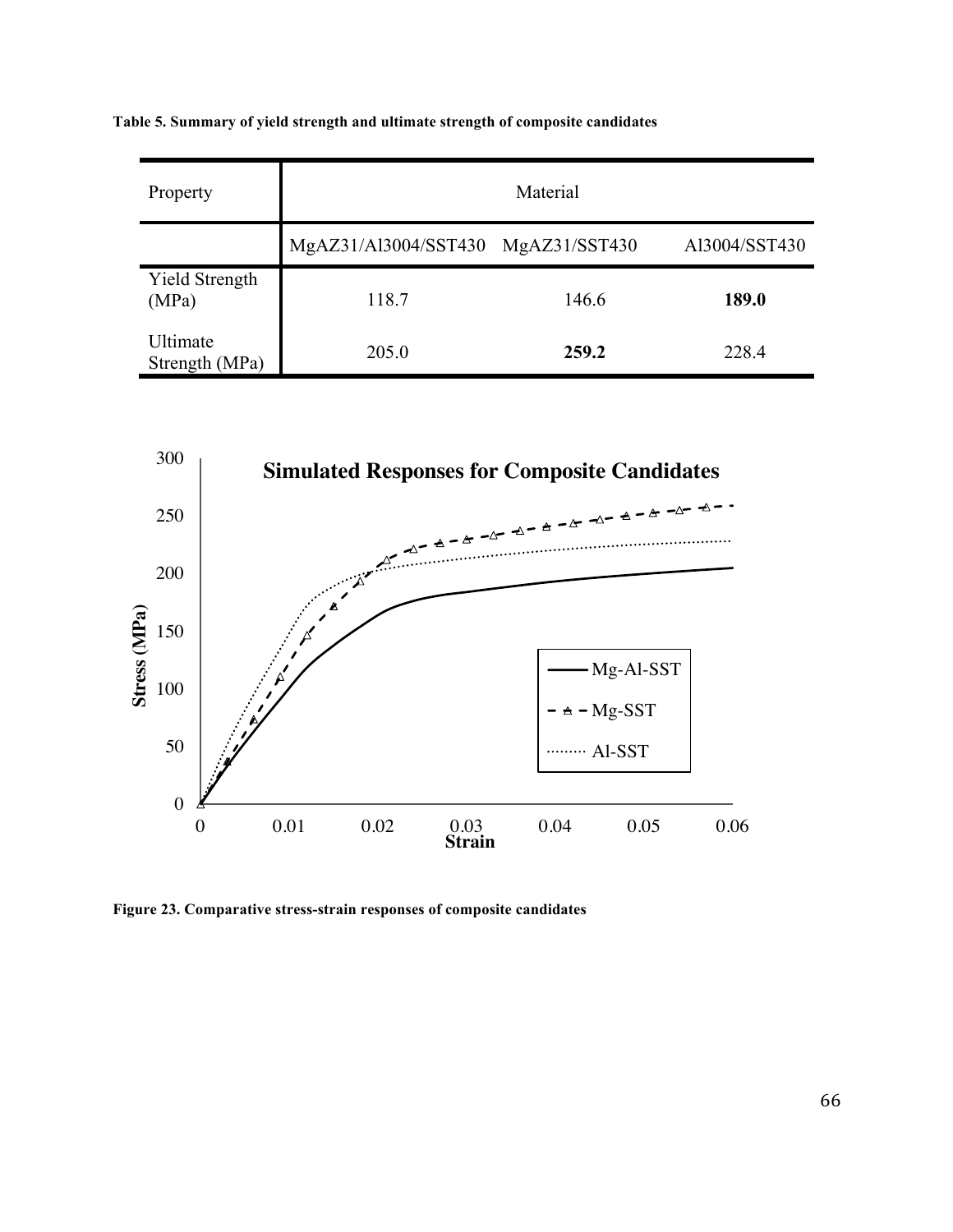#### **4.4 Conclusions**

The suggestion proposed by Kim and Hong (2013) of cladding stainless steel to magnesium was investigated using a parametric study. The parametric study revealed the stress-strain responses of the composite candidates of MgAZ31/SST430 and Al3004/STS430 each demonstrated higher yield and ultimate values. The purpose of this parametric study was to provide a comparative analysis to facilitate future informed decisions on designing an optimal candidate based on the indented function.

Instead of conducting a new set of experiments to predict a composite's behavior, the FE model can be modified to effectively determine the behavioral response of material candidates without requiring costs associated with multiple laboratory testing. The same reasoning could be applied to exploring the behavior of any composite. Rather than conducting tensile tests on several composite candidates to search for an optimal behavioral response, this model could instead be used to estimate the behavioral response and determine its feasibility. Experimental testing could proceed on the most optimal candidate to lessen the number of experiments required to determine an optimal composition, saving both time and resources. Experimenting on a composite only to determine that it may not be optimal for an intended use falls short of a solution. Experimentally testing optimized composite candidates suggested by the model's output mechanical behavior provides a more educated decision and could mitigate the costs associated with testing numerous unsuccessful composite compositions. A modeled simulation provides simulated stress-strain responses that can be used to determine the feasibility of considering an ideal and superior composite candidate for an experiment.

67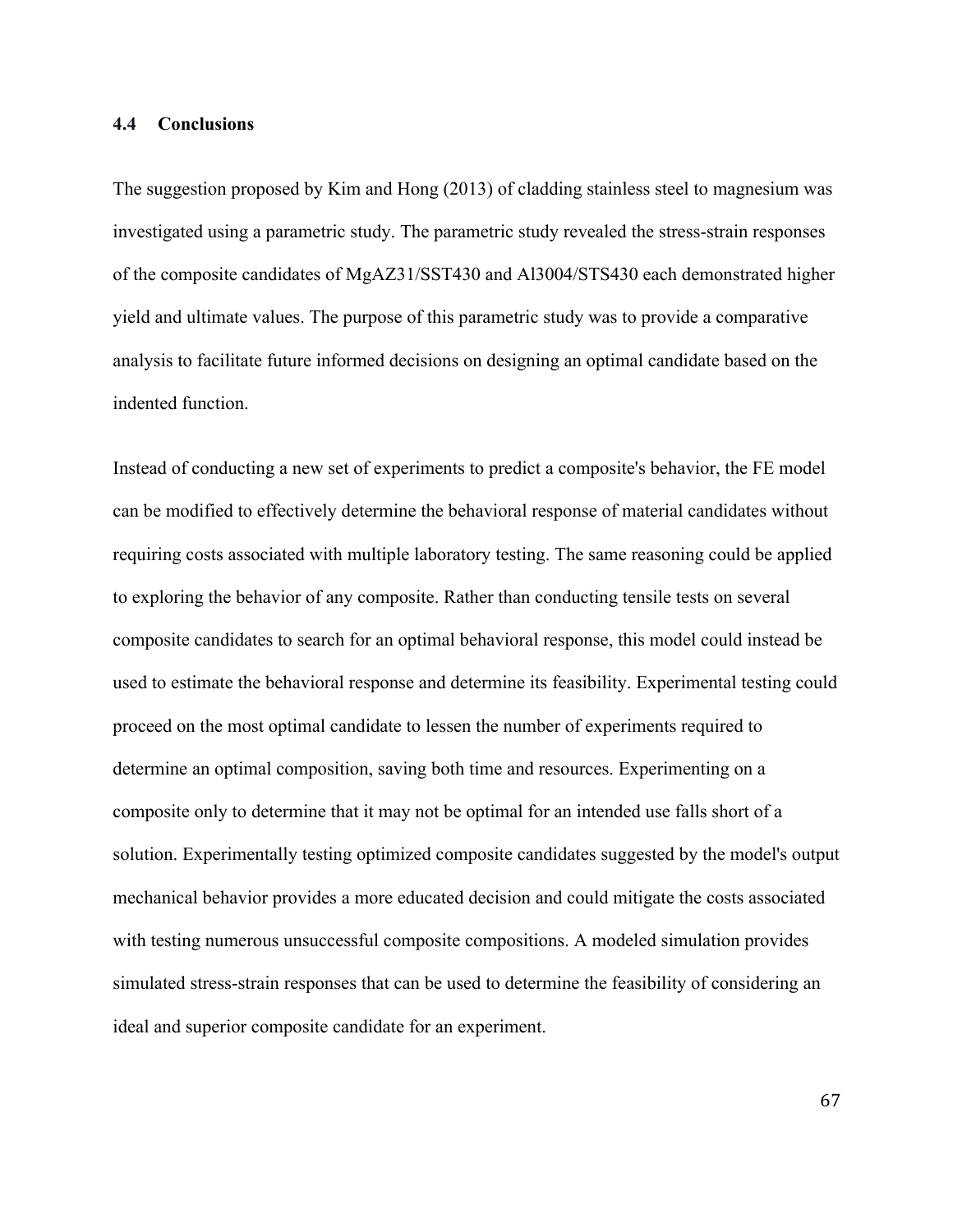# **4.5 References**

Eff, Michael N. "A Fundamental Investigation into Intermetallic Formation and Growth in the Aluminum-Iron System Using Resistance-Based Diffusion Couples" (2019).

Jeong, H. T., & Kim, W. J. (2020). "Strain hardening behavior and strengthening mechanism in mg-rich Al–Mg binary alloys subjected to aging treatment." Materials Science & Engineering.A, Structural Materials: Properties, Microstructure and Processing, 794, 1.

Jin, Ju Young, and Hong, Sun Ig. "Effect of Heat Treatment on Tensile Deformation Characteristics and Properties of Al3003/STS439 Clad Composite." Materials Science & Engineering. A, Structural Materials: Properties, Microstructure and Processing 596 (2014): 1-8.

Kang, G. T., Song, J. S., & Hong, S. I. (2017). "Effect of roll-bonding temperature on the strength and electrical conductivity of an alpha -brass-clad cu-1Cr alloy composite." Physics of Metals and Metallography, 118(2), 190-197.

Kim, In-Kyu, and Hong, Sun Ig. "Roll-Bonded Tri-Layered Mg/Al/Stainless Steel Clad Composites and Their Deformation and Fracture Behavior." Metallurgical and Materials Transactions." A, Physical Metallurgy and Materials Science 44.8 (2013): 3890-900.

Kim, Hyung Jin, Kim, Hyung Jin, Hong, Sun Ig, and Hong, Sun Ig. "Effect of Ni Interlayer on the Interface Toughening and Thermal Stability of Cu/Al/Cu Clad Composites." Metals and Materials International 25.1 (2019): 94-104.

Liu, Bert C. "Joining dissimilar structural alloys by vaporizing foil actuator welding: process conditions, microstructure, corrosion, and strength." PhD diss., The Ohio State University, 2016.

Volokitina, I E, and Volokitin, A V. "Evolution of the Microstructure and Mechanical Properties of Copper during the Pressing–Drawing Process." Physics of Metals and Metallography 119.9 (2018): 917-21.

Zhang, Rui, Wang, DongJun, Liu, ShiQiu, Ding, HongSheng, and Yuan, ShiJian. "Effect of Microstructures on Hot Compression Behavior of a Ti-43Al-2Si Alloy Fabricated by Cold Crucible Continuous Casting." Materials Characterization 144 (2018): 424-30.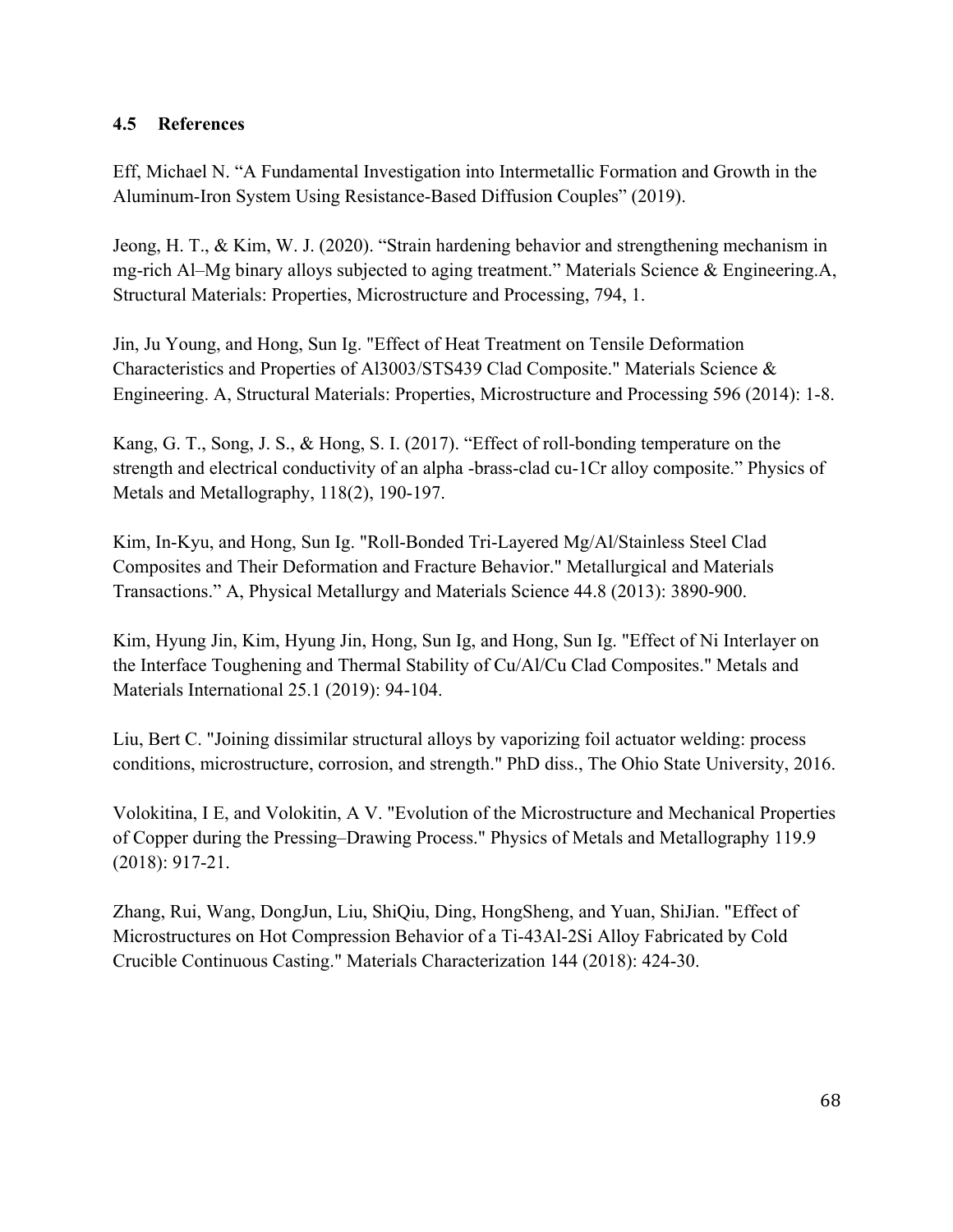# **5 Summary and Conclusions**

#### **5.1 Summary**

A literature review comprising of the behavior of multilayer and clad composites was presented in the first chapter. An explanation of the FE model's implementation was proposed and verified in the second chapter, with particular attention given to a composite's component materials' behavioral response and mechanical properties. The Ramberg-Osgood relationship was used to confirm the model's accuracy by generating stress-strain responses that were in close agreement with that of the modelled curve along with the original experimental data. The third chapter explores the model's capability to be extended further by simulating the behavioral response for a composite as a whole (combined contributing layers) using Abaqus' assembly function. The fourth chapter offers a parametric study for two composite candidates to illustrate the capacity of the model's versatility to compute results without amassing a considerable amount of resources.

#### **5.2 Contributions**

This thesis's contributions are immense for the primary purpose of providing a low-cost solution to optimize composite material candidates. Implementing the FE model allows users to explore composite designs using modified materials, sequences, and geometry. The implementation of this model can be extended to accurately predict the mechanical behavior of composites within an acceptable range without the lengthy and costly process of laboratory testing. Applications include accurately simulating numerous composite compositions to present several options which can be used to make informed decisions on selecting fewer composite candidates for a reduced number of laboratory trials.

69